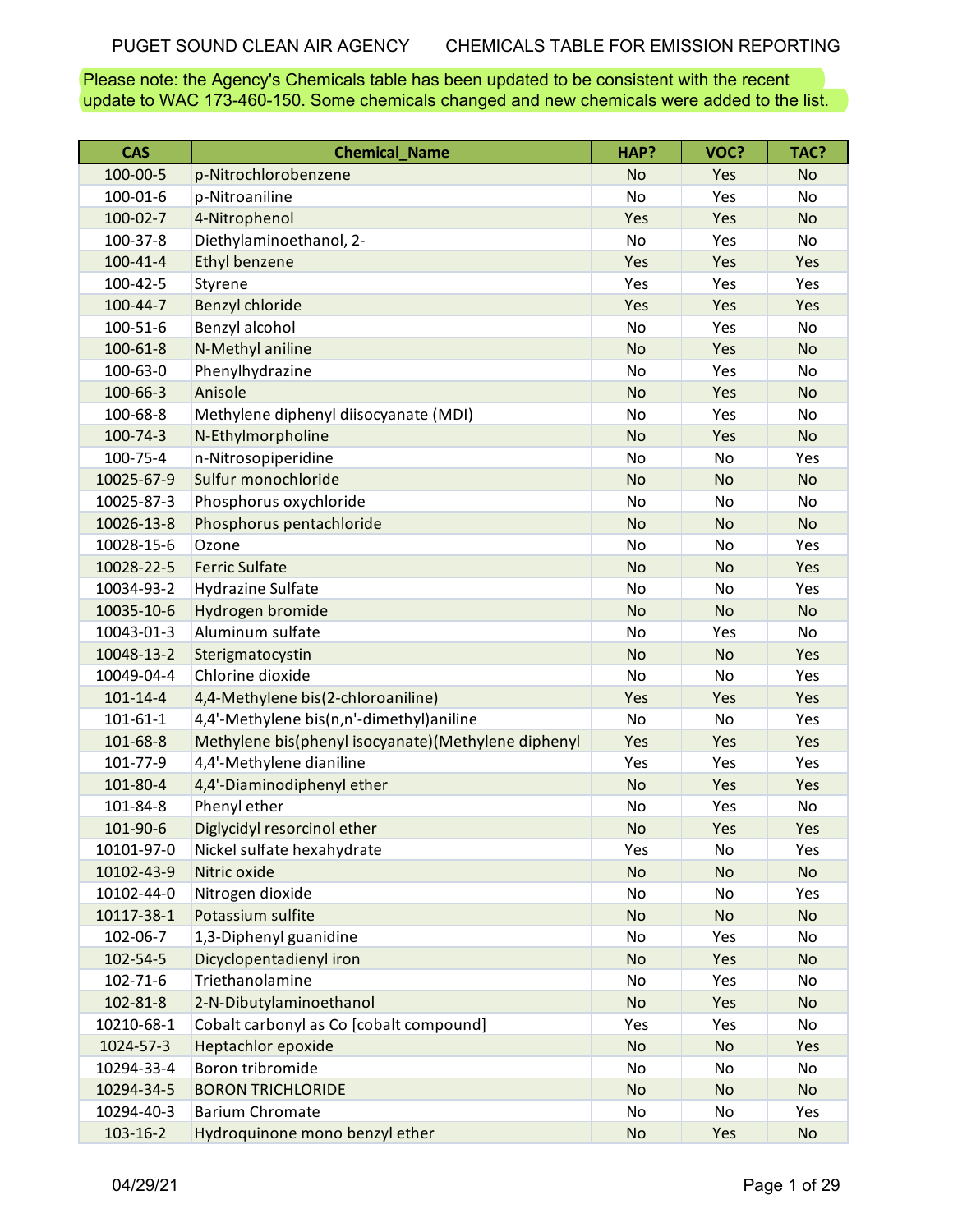| <b>CAS</b>     | <b>Chemical Name</b>                        | HAP?      | VOC?      | TAC?      |
|----------------|---------------------------------------------|-----------|-----------|-----------|
| 103-33-3       | Azobenzene                                  | No        | No        | Yes       |
| 104-76-7       | 2-Ethyl-1-hexanol                           | <b>No</b> | Yes       | <b>No</b> |
| 104-78-9       | Diethylamino propylamine                    | No        | Yes       | No        |
| 105-46-4       | sec-Butyl acetate                           | <b>No</b> | Yes       | <b>No</b> |
| 105-60-2       | Caprolactum, dusts                          | No        | Yes       | Yes       |
| 10588-01-9     | Sodium Dichromate                           | <b>No</b> | <b>No</b> | <b>No</b> |
| 10595-95-6     | N-Nitrosomethylethylamine                   | No        | No        | Yes       |
| 106-35-4       | Ethyl butyl ketone                          | <b>No</b> | Yes       | <b>No</b> |
| 106-42-3       | p-Xylenes                                   | Yes       | Yes       | Yes       |
| 106-44-5       | p-Cresol                                    | Yes       | Yes       | Yes       |
| 106-46-7       | 1,4-Dichlorobenzene(p-Dichlorobenzene)      | Yes       | Yes       | Yes       |
| 106-47-8       | 4-Chloroaniline                             | <b>No</b> | Yes       | <b>No</b> |
| 106-49-0       | p-Toluidine                                 | No        | Yes       | <b>No</b> |
| 106-50-3       | p-Phenylenediamine                          | Yes       | Yes       | <b>No</b> |
| 106-51-4       | Quinone (1,4-Cyclohexadienedione)           | Yes       | Yes       | No        |
| 106-65-0       | Dimethyl succinate                          | <b>No</b> | Yes       | <b>No</b> |
| 106-87-6       | Vinyl cyclohexene dioxide                   | No        | Yes       | No        |
| 106-88-7       | 1,2-Epoxybutane (1,2-Butylene oxide)        | Yes       | Yes       | Yes       |
| 106-89-8       | Epichlorohydrin (1-Chloro-2,3-epoxypropane) | Yes       | Yes       | Yes       |
| 106-92-3       | Allyl glycidyl ether (AGE)                  | <b>No</b> | Yes       | <b>No</b> |
| 106-93-4       | Ethylene dibromide (1,2-dibromoethane)      | Yes       | Yes       | Yes       |
| 106-94-5       | 1-bromopropane (n-propyl bromide)           | <b>No</b> | Yes       | Yes       |
| 106-97-8       | <b>Butane</b>                               | No        | Yes       | No        |
| 106-99-0       | 1,3-Butadiene                               | Yes       | Yes       | Yes       |
| 107-02-8       | Acrolein                                    | Yes       | Yes       | Yes       |
| $107 - 05 - 1$ | Allyl chloride                              | Yes       | Yes       | Yes       |
| 107-06-2       | Ethylene dichloride (1,2-Dichloroethane)    | Yes       | Yes       | Yes       |
| 107-07-3       | Ethylene chlorohydrin                       | <b>No</b> | Yes       | <b>No</b> |
| 107-11-9       | ALLYLAMINE (2-PROPEN-1-AMINE)               | No        | Yes       | No        |
| $107 - 12 - 0$ | PROPANENITRILE (ETHYL CYANIDE)              | <b>No</b> | Yes       | <b>No</b> |
| $107 - 13 - 1$ | Acrylonitrile                               | Yes       | Yes       | Yes       |
| $107 - 15 - 3$ | Ethylene diamine                            | No        | Yes       | No        |
| $107 - 16 - 4$ | FORMALDEHYDE CYANOHYDRIN (GLYCONITRILE,     | No        | Yes       | No        |
| $107 - 18 - 6$ | Allyl alchohol                              | <b>No</b> | Yes       | <b>No</b> |
| 107-19-7       | Propargyl alcohol                           | No        | Yes       | No        |
| 107-20-0       | Chloroacetaldehyde                          | <b>No</b> | Yes       | <b>No</b> |
| $107 - 21 - 1$ | Ethylene glycol                             | Yes       | Yes       | Yes       |
| 107-30-2       | Chloromethyl methyl ether                   | Yes       | Yes       | Yes       |
| $107 - 31 - 3$ | Methyl formate                              | No        | Yes       | No        |
| $107 - 41 - 5$ | Hexylene glycol                             | <b>No</b> | Yes       | <b>No</b> |
| 107-49-3       | <b>TEPP</b>                                 | No        | Yes       | No        |
| 107-66-4       | Dibutyl phosphate                           | <b>No</b> | Yes       | <b>No</b> |
| 107-87-9       | 2-Pentanone (Methyl propyl ketone)          | No        | Yes       | No        |
| 107-98-2       | Propylene glycol mono-methyl ether          | <b>No</b> | Yes       | Yes       |
| 1070-10-6      | Tetraoctyl Titanate (2)                     | No        | Yes       | No        |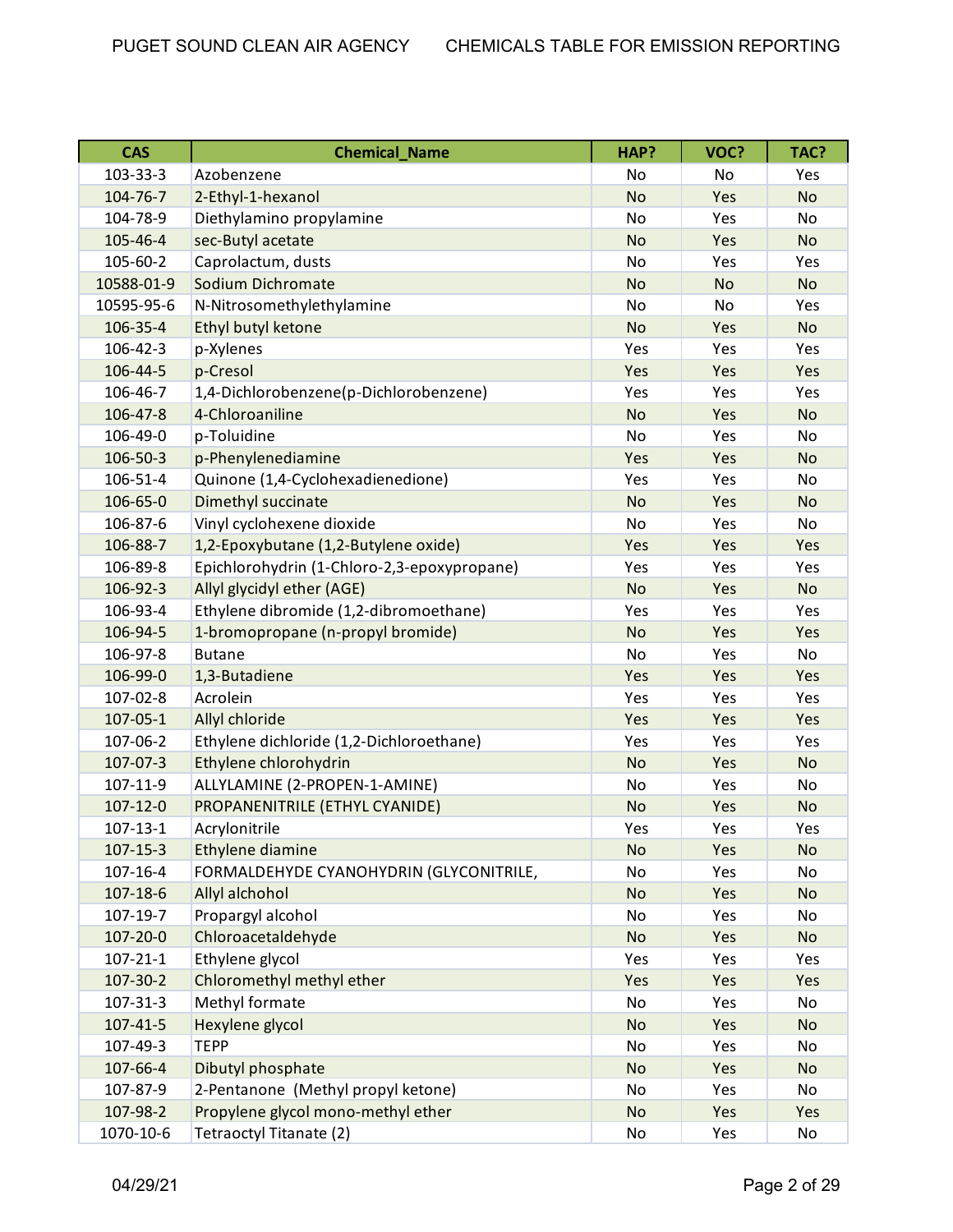| <b>CAS</b>     | <b>Chemical Name</b>                      | HAP?      | VOC? | TAC?      |
|----------------|-------------------------------------------|-----------|------|-----------|
| 108-01-0       | Dimethyl ethanolamine                     | <b>No</b> | Yes  | <b>No</b> |
| 108-03-2       | 1-Nitropropane                            | <b>No</b> | Yes  | No        |
| 108-05-4       | Vinyl acetate                             | Yes       | Yes  | Yes       |
| 108-10-1       | Methyl isobutyl ketone (MIBK; Hexone)     | Yes       | Yes  | Yes       |
| $108 - 11 - 2$ | Methyl isobutyl carbinol                  | <b>No</b> | Yes  | <b>No</b> |
| 108-18-9       | Diisopropylamine                          | <b>No</b> | Yes  | No        |
| 108-20-3       | Isopropyl ether                           | <b>No</b> | Yes  | <b>No</b> |
| 108-21-4       | Isopropyl acetate                         | No        | Yes  | No        |
| 108-23-6       | ISOPROPYL CHLOROFORMATE (CARBONOCHLORIDIC | <b>No</b> | Yes  | <b>No</b> |
| 108-24-7       | Acetic anhydride                          | No        | Yes  | No        |
| 108-31-6       | Maleic anhydride                          | Yes       | Yes  | Yes       |
| 108-38-3       | m-Xylenes                                 | Yes       | Yes  | Yes       |
| 108-39-4       | m-Cresol                                  | Yes       | Yes  | Yes       |
| 108-43-0       | Chlorophenols                             | <b>No</b> | Yes  | <b>No</b> |
| 108-44-1       | m-Toluidine                               | <b>No</b> | Yes  | <b>No</b> |
| 108-46-3       | Resorcinol                                | No        | Yes  | <b>No</b> |
| 108-60-1       | Bis(2-chloro-1-methyl-ethyl)ether         | <b>No</b> | Yes  | <b>No</b> |
| 108-65-6       | Methyloxy-2-propanol acetate              | No        | Yes  | No        |
| 108-67-8       | Mesitylene (1,3,5-Trimethylbenzene)       | <b>No</b> | Yes  | Yes       |
| 108-83-8       | Diisobutyl ketone                         | <b>No</b> | Yes  | No        |
| 108-84-9       | sec-Hexyl acetate                         | <b>No</b> | Yes  | <b>No</b> |
| 108-86-1       | Bromobenzene                              | No        | Yes  | Yes       |
| 108-87-2       | Methylcyclohexane                         | <b>No</b> | Yes  | <b>No</b> |
| 108-88-3       | Toluene                                   | Yes       | Yes  | Yes       |
| 108-90-7       | Chlorobenzene                             | Yes       | Yes  | Yes       |
| 108-91-8       | Cyclohexylamine                           | No        | Yes  | No        |
| 108-93-0       | Cyclohexanol                              | <b>No</b> | Yes  | <b>No</b> |
| 108-94-1       | Cyclohexanone                             | No        | Yes  | No        |
| 108-95-2       | Phenol                                    | Yes       | Yes  | Yes       |
| 108-98-5       | Phenyl mercaptan                          | No        | Yes  | No        |
| 108171-26-2    | <b>Chlorinated Paraffins</b>              | No        | No   | Yes       |
| 108171-27-3    | Paraffin, chlorinated                     | No        | Yes  | No        |
| 109-59-1       | Isopropoxyethanol                         | <b>No</b> | Yes  | <b>No</b> |
| 109-60-4       | n-Propyl acetate                          | No        | Yes  | No        |
| 109-61-5       | PROPYL CHLOROCARBONATE (CARBONOCHOLRIDIC  | <b>No</b> | Yes  | <b>No</b> |
| 109-66-0       | Pentane                                   | No        | Yes  | No        |
| 109-73-9       | n-Butylamine                              | <b>No</b> | Yes  | <b>No</b> |
| 109-79-5       | Butyl mercaptan                           | No        | Yes  | No        |
| 109-86-4       | Methyl cellosolve (2-Methoxyethanol)      | <b>No</b> | Yes  | Yes       |
| 109-87-5       | Methylal                                  | No        | Yes  | No        |
| 109-89-7       | Diethylamine                              | <b>No</b> | Yes  | <b>No</b> |
| 109-94-4       | Ethyl formate                             | No        | Yes  | No        |
| 109-99-9       | Tetrahydrofuran                           | <b>No</b> | Yes  | Yes       |
| 110-00-9       | FURAN (OXACYCLOPENTADIENE)                | No        | Yes  | No        |
| $110-12-3$     | Methyl isoamyl ketone                     | No        | Yes  | <b>No</b> |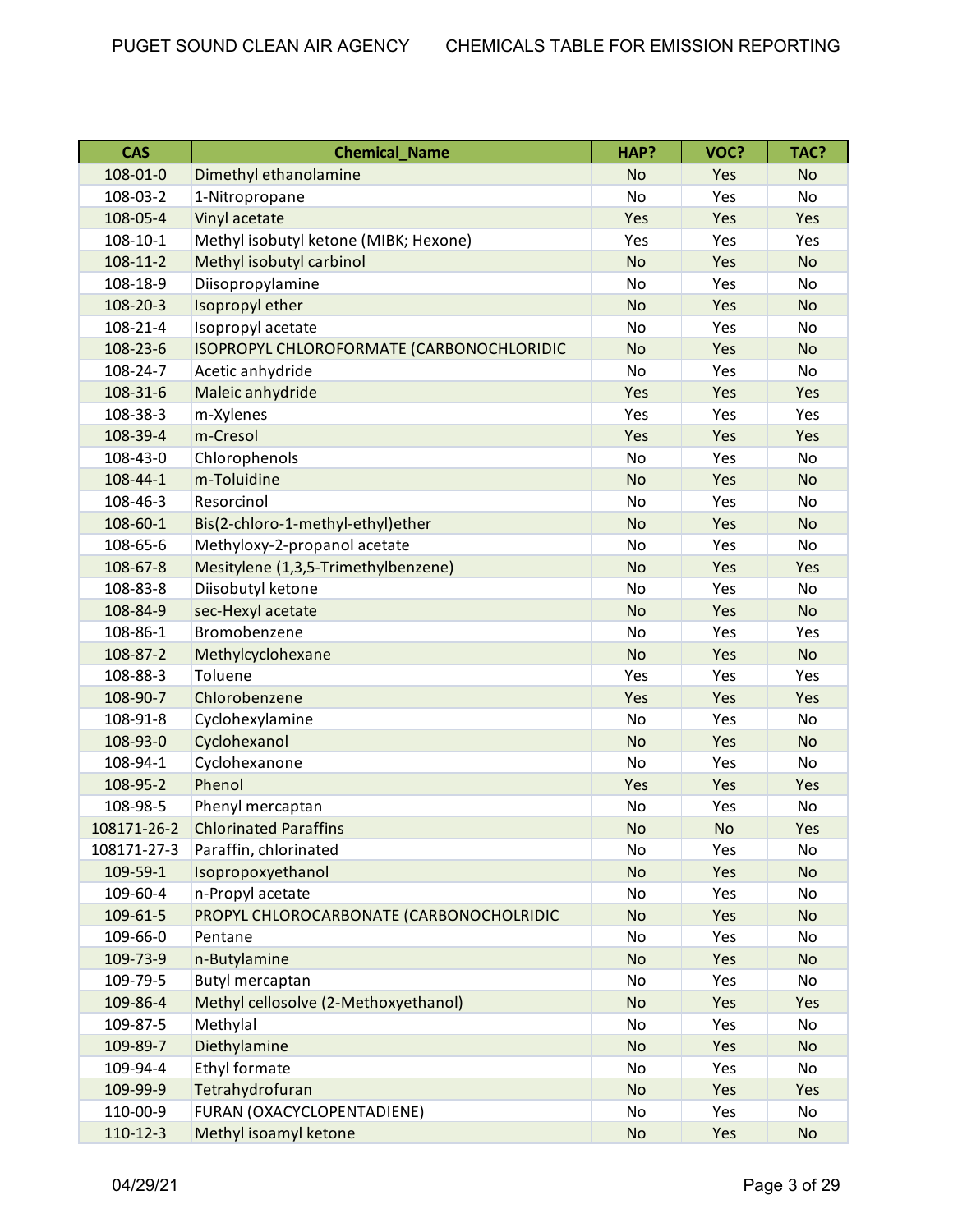| <b>CAS</b> | <b>Chemical Name</b>                               | HAP?      | VOC?      | TAC?      |
|------------|----------------------------------------------------|-----------|-----------|-----------|
| 110-19-0   | Isobutyl acetate                                   | No        | Yes       | No        |
| 110-43-0   | Methyl n-amyl ketone                               | <b>No</b> | Yes       | <b>No</b> |
| 110-49-6   | 2-Methoxyethyl acetate [glycol ether]              | Yes       | Yes       | Yes       |
| 110-54-3   | Hexane (n-Hexane)                                  | Yes       | Yes       | Yes       |
| 110-57-6   | 2-BUTENE, 1,4-DICHLORO-,(E)- (1,4-DICHLOO-TRANS-   | No        | Yes       | No        |
| 110-62-3   | n-Valeraldehyde                                    | <b>No</b> | Yes       | <b>No</b> |
| 110-80-5   | 2-Ethoxyethanol (Cellosolve) [glycol ether]        | Yes       | Yes       | Yes       |
| 110-82-7   | Cyclohexane                                        | <b>No</b> | Yes       | Yes       |
| 110-83-8   | Cyclohexene                                        | No        | Yes       | No        |
| 110-86-1   | Pyridine                                           | <b>No</b> | Yes       | <b>No</b> |
| 110-89-4   | PIPERIDINE (AZACYCLOHEXANE)                        | No        | Yes       | No        |
| 110-91-8   | Morpholine                                         | <b>No</b> | Yes       | <b>No</b> |
| 111-15-9   | 2-Ethoxyethyl acetate [glycol ether]               | Yes       | Yes       | Yes       |
| 111-30-8   | Glutaraldehyde                                     | <b>No</b> | Yes       | Yes       |
| 111-40-0   | Diethylenetriamine (DETA)                          | No        | Yes       | No        |
| 111-42-2   | Diethanolamine                                     | Yes       | Yes       | Yes       |
| 111-44-4   | Dichloroethyl ether (Bis(2-chloroethyl)ether)      | Yes       | Yes       | Yes       |
| 111-46-6   | Diethylene glycol                                  | <b>No</b> | Yes       | <b>No</b> |
| 111-65-9   | Octane                                             | No        | Yes       | No        |
| 111-76-2   | 2-Butoxyethanol (Butyl cellosolve; Ethylene glycol | <b>No</b> | Yes       | Yes       |
| 111-84-2   | Nonane                                             | <b>No</b> | Yes       | No        |
| 111-90-0   | Carbitol (Diethylene glycol monoethyl ether)       | Yes       | Yes       | <b>No</b> |
| 111-96-6   | Diethylene glycol dimethyl ether                   | Yes       | Yes       | No        |
| 11113-75-0 | Nickel sulfide                                     | Yes       | <b>No</b> | Yes       |
| 11115-74-5 | Chromic Acid                                       | No        | No        | Yes       |
| 1116-54-7  | n-Nitrosodiethanolamine                            | <b>No</b> | <b>No</b> | Yes       |
| 1119-40-0  | Dimethyll glutarate                                | <b>No</b> | Yes       | No        |
| 112-07-2   | 2-Butoxy Ethyl Acetate                             | <b>No</b> | Yes       | <b>No</b> |
| 112-24-3   | Bis 1,2-Ethanediamine, N, N'                       | No        | Yes       | No        |
| 112-27-6   | <b>Triethylene Glycol</b>                          | <b>No</b> | Yes       | <b>No</b> |
| 112-34-5   | Diethylene glycol monbutyl ether [glycol ether]    | Yes       | Yes       | No        |
| 112-57-2   | Tetraethylene pentamine                            | No        | Yes       | <b>No</b> |
| 112-59-4   | Dimethyl glycol mono n-hexyl ether                 | No        | Yes       | No        |
| 112-62-9   | Methyl oleate                                      | No        | Yes       | <b>No</b> |
| 112-73-2   | Diethylene glycol dibutyl ether                    | Yes       | Yes       | No        |
| 1120-71-4  | 1,3-Propane sultone                                | Yes       | Yes       | Yes       |
| 114-26-1   | Propoxur (Baygon)                                  | Yes       | Yes       | No        |
| 115-02-6   | Azaserine                                          | <b>No</b> | No        | Yes       |
| 115-07-1   | Propylene                                          | No        | No        | Yes       |
| 115-10-6   | Dimethyl ether propellant                          | No        | Yes       | <b>No</b> |
| 115-21-9   | SILANE, TRICHLOROETYL (ETHYLTRICHLOROSILANE)       | No        | Yes       | No        |
| 115-28-6   | <b>Chlorendic Acid</b>                             | <b>No</b> | <b>No</b> | Yes       |
| 115-29-7   | Endosulfan                                         | No        | Yes       | No        |
| 115-86-6   | Triphenyl phosphate                                | <b>No</b> | Yes       | <b>No</b> |
| 115-90-2   | Fensulfothion                                      | No        | Yes       | No        |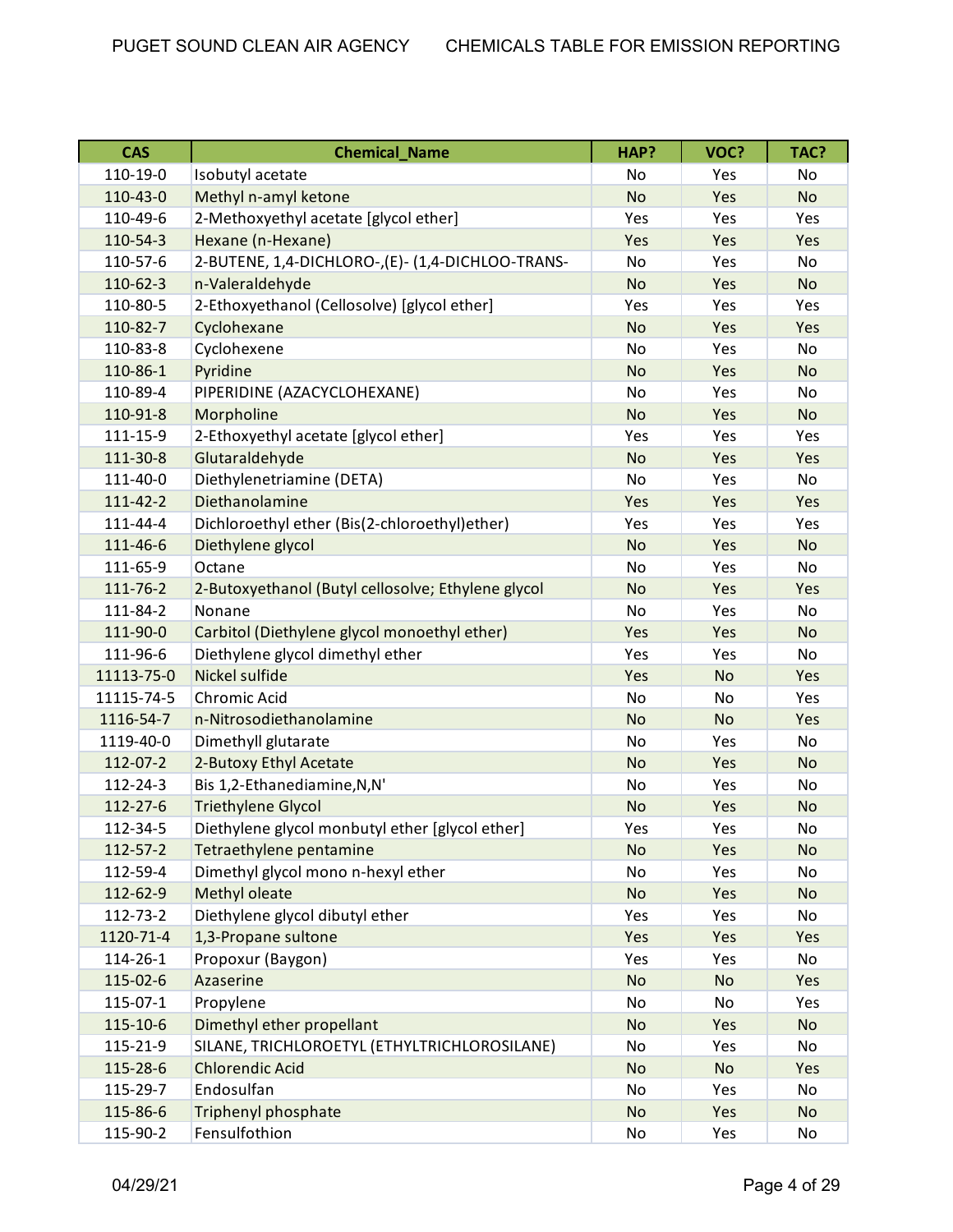| <b>CAS</b>     | <b>Chemical Name</b>                              | HAP?      | VOC?      | TAC?      |
|----------------|---------------------------------------------------|-----------|-----------|-----------|
| 1163-19-5      | Decabromodiphenyl oxide (DBDPE)                   | <b>No</b> | Yes       | <b>No</b> |
| $117 - 10 - 2$ | Dantron                                           | No        | No        | Yes       |
| 117-79-3       | 2-Aminoanthraquinone                              | <b>No</b> | Yes       | Yes       |
| 117-81-7       | Bis(2-ethylhexyl)phthalate (DEHP)                 | Yes       | Yes       | Yes       |
| 118-52-5       | 1,3-Dichloro-5,5-dimethyl hydantoin               | <b>No</b> | Yes       | <b>No</b> |
| 118-74-1       | Hexachlorobenzene                                 | Yes       | Yes       | Yes       |
| 118-96-7       | 2,4,6-Trinitrotoluene                             | <b>No</b> | Yes       | <b>No</b> |
| 1185-55-3      | Methyltrimethoxysilane                            | No        | Yes       | No        |
| 1189-85-1      | tert-Butyl chromate, as CrO3 [chromium compound]  | Yes       | Yes       | <b>No</b> |
| 119-90-4       | 3,3-Dimethoxybenzidine (ortol-dianisidine)        | Yes       | Yes       | <b>No</b> |
| 119-93-7       | 3,3'-Dimethyl benzidine                           | Yes       | Yes       | <b>No</b> |
| 119147-89-6    | Mercaptan terminated polymer                      | No        | Yes       | No        |
| 120-71-8       | para-Cresidine                                    | <b>No</b> | <b>No</b> | Yes       |
| 120-80-9       | Catechol                                          | Yes       | Yes       | No        |
| 120-82-1       | 1,2,4-Trichlorobenzene                            | Yes       | <b>No</b> | <b>No</b> |
| 12001-28-4     | Crocidolite asbestos (fibers/cubic centimeter)    | Yes       | No        | Yes       |
| 12001-29-5     | Chrysotile asbestos (fibers/cubic centimeter)     | Yes       | <b>No</b> | Yes       |
| 12035-72-2     | Nickel-refinery dust subsulfide                   | No        | No        | Yes       |
| 12054-48-7     | Nickel hydroxide                                  | Yes       | <b>No</b> | Yes       |
| 12079-65-1     | Manganese cyclopentadienyl tricarbonyl [manganese | Yes       | Yes       | No        |
| $121 - 14 - 2$ | 2,4-Dinitrotoluene                                | Yes       | Yes       | Yes       |
| 121-44-8       | Triethylamine                                     | Yes       | Yes       | Yes       |
| 121-45-9       | Trimethyl phosphite                               | <b>No</b> | Yes       | <b>No</b> |
| 121-69-7       | N,N-Dimethylaniline (N-N-Diethyl aniline)         | Yes       | Yes       | No        |
| 121-75-5       | Malathion                                         | <b>No</b> | Yes       | Yes       |
| 121-82-4       | Cyclonite                                         | No        | Yes       | No        |
| 12108-13-3     | Methylcyclopentadienyl manganese tricarbonyl      | Yes       | Yes       | <b>No</b> |
| 12125-01-8     | Ammonium fluoride                                 | No        | No        | No        |
| 12125-02-9     | Ammonium chloride fumes                           | <b>No</b> | <b>No</b> | <b>No</b> |
| 12172-67-7     | Actinolite asbestos (fibers/cubic centimeter)     | Yes       | No        | Yes       |
| 12172-73-5     | Amosite asbestos (fibers/cubic centimeter)        | Yes       | No        | Yes       |
| 12185-10-3     | Phosphorus, white                                 | No        | No        | Yes       |
| 122-39-4       | Diphenylamine                                     | <b>No</b> | Yes       | <b>No</b> |
| 122-60-1       | Phenyl glycidyl ether                             | No        | Yes       | No        |
| 122-66-7       | 1,2-Diphenyl hydrazine                            | Yes       | Yes       | Yes       |
| 123-19-3       | Dipropyl ketone                                   | No        | Yes       | No        |
| 123-31-9       | Hydroquinone                                      | Yes       | Yes       | <b>No</b> |
| 123-38-6       | Propionaldehyde                                   | Yes       | Yes       | Yes       |
| 123-42-2       | Diacetone alcohol                                 | <b>No</b> | Yes       | <b>No</b> |
| 123-51-3       | Isoamyl alcohol                                   | No        | No        | No        |
| 123-54-6       | Acetyl acetone                                    | <b>No</b> | Yes       | <b>No</b> |
| 123-73-9       | 2-BUTENAL, (E) (TRANS-CROTONALDEHYDE)             | No        | Yes       | No        |
| 123-86-4       | n-Butyl acetate                                   | <b>No</b> | Yes       | <b>No</b> |
| 123-91-1       | 1,4-Dioxane (1,4-Diethylene oxide)                | Yes       | Yes       | Yes       |
| 123-92-2       | Isoamyl acetate                                   | No        | Yes       | <b>No</b> |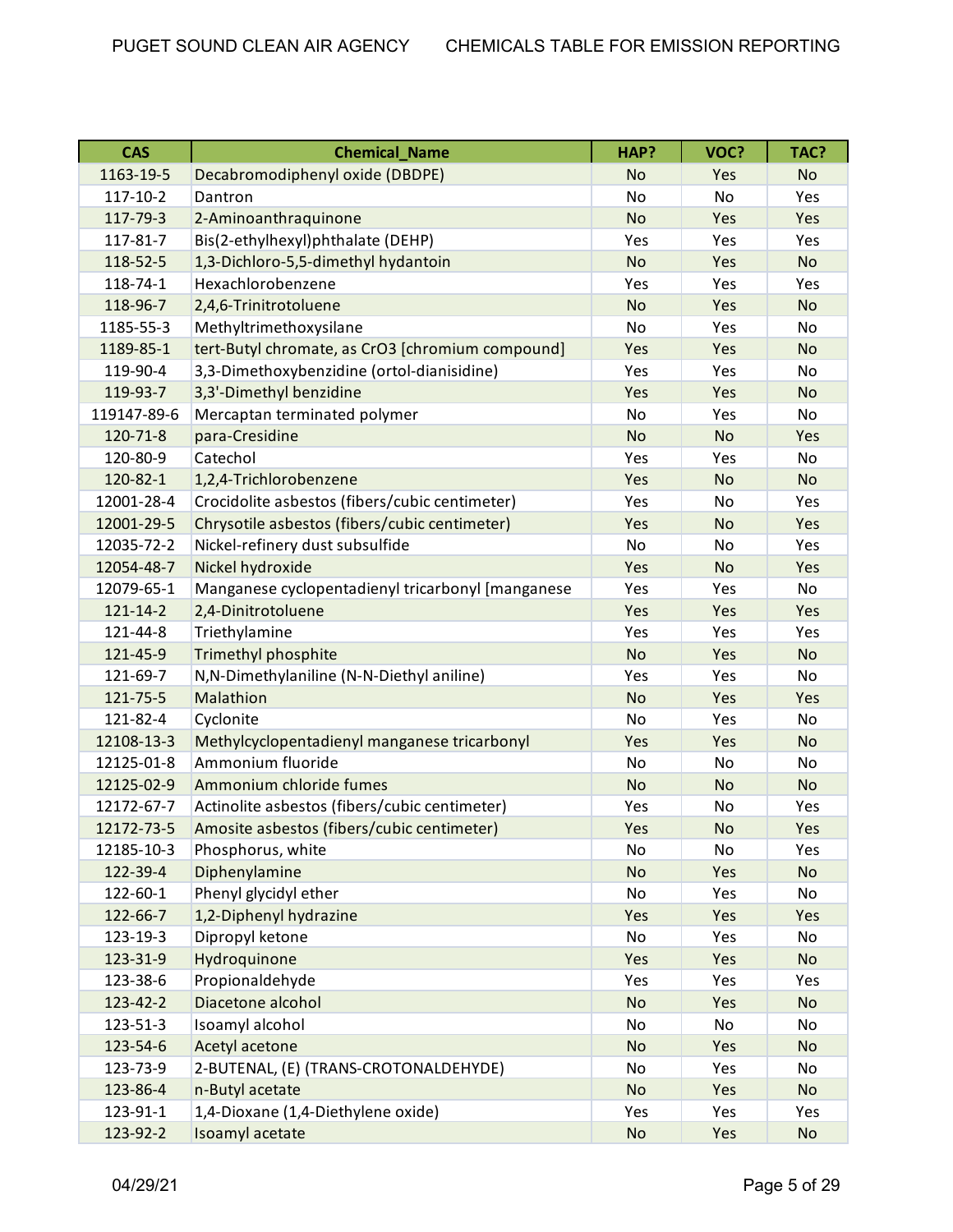| <b>CAS</b> | <b>Chemical_Name</b>                                       | HAP?      | VOC?      | TAC?      |
|------------|------------------------------------------------------------|-----------|-----------|-----------|
| 124-04-9   | Adipic acids                                               | No        | Yes       | No        |
| 124-38-9   | Carbon dioxide                                             | <b>No</b> | <b>No</b> | <b>No</b> |
| 124-40-3   | Dimethylamine                                              | <b>No</b> | Yes       | No        |
| 124-48-1   | Dibromochloromethane                                       | <b>No</b> | <b>No</b> | <b>No</b> |
| 124-68-5   | 2-Amino-2-methyl-1-propanol                                | No        | Yes       | No        |
| 126-06-7   | Dimethylhydantoin, 5-, 1-BR-3-CI-5                         | <b>No</b> | Yes       | <b>No</b> |
| 126-72-7   | Tris(2,3-dibromopropyl)phosphate                           | No        | No        | Yes       |
| 126-73-8   | Tributyl phosphate                                         | <b>No</b> | Yes       | <b>No</b> |
| 126-85-2   | Nitrogen mustard N-oxide                                   | <b>No</b> | Yes       | No        |
| 126-98-7   | Methylacrylonitrile                                        | <b>No</b> | Yes       | <b>No</b> |
| 126-99-8   | b-Chloroprene                                              | Yes       | Yes       | Yes       |
| 12604-58-9 | Ferrovanadium dust                                         | <b>No</b> | <b>No</b> | <b>No</b> |
| 12607-70-4 | Nickel carbonate hydroxide                                 | Yes       | No        | Yes       |
| 12656-57-4 | Cadmium - Selenium                                         | <b>No</b> | <b>No</b> | <b>No</b> |
| 127-09-3   | Sodium Acetate                                             | <b>No</b> | Yes       | No        |
| 127-18-4   | Perchloroethylene (tetrachloroethylene)                    | Yes       | <b>No</b> | Yes       |
| 127-19-5   | Dimethylacetamide                                          | No        | Yes       | No        |
| 127-68-4   | Nitrobenzene sulfonic acid, M-, sodium salt                | <b>No</b> | Yes       | <b>No</b> |
| 1271-28-9  | Nickelocene                                                | Yes       | Yes       | Yes       |
| 128-04-1   | Sodium Dimethyldithiocarbamate                             | <b>No</b> | Yes       | <b>No</b> |
| 128-37-0   | 2,6-Ditert.butyl-p-cresol                                  | <b>No</b> | Yes       | No        |
| 129-15-7   | 2-Methyl-1-nitroanthraquinone                              | <b>No</b> | Yes       | Yes       |
| 1300-73-8  | Xylidine                                                   | No        | Yes       | No        |
| 1302-76-7  | Aluminum silicate                                          | <b>No</b> | <b>No</b> | <b>No</b> |
| 1303-86-2  | Boron oxide                                                | <b>No</b> | No        | <b>No</b> |
| 1303-96-4  | Borate (anhydrous and pentahydrate)                        | <b>No</b> | <b>No</b> | <b>No</b> |
| 1304-56-9  | Beryllium Oxide                                            | No        | No        | Yes       |
| 1304-82-1  | <b>Bismuth telluride</b>                                   | <b>No</b> | <b>No</b> | <b>No</b> |
| 1305-62-0  | Calcium hydroxide                                          | No        | No        | No        |
| 1305-78-8  | Calcium oxide                                              | <b>No</b> | <b>No</b> | <b>No</b> |
| 1306-19-0  | Cadmium oxide                                              | No        | No        | No        |
| 1306-38-3  | Cerium oxide                                               | No        | <b>No</b> | Yes       |
| 1308-38-9  | Chromic oxide                                              | No        | Yes       | No        |
| 1309-37-1  | Iron oxide fumes, Fe2O3 as Fe                              | <b>No</b> | <b>No</b> | <b>No</b> |
| 1309-48-4  | Magnesium oxide fumes                                      | No        | No        | No        |
| 1309-64-4  | Antimony trioxide, as Sb [antimony compound]               | Yes       | <b>No</b> | Yes       |
| 131-11-3   | Dimethyl phthalate                                         | Yes       | Yes       | No        |
| 1310-58-3  | Potassium hydroxide                                        | <b>No</b> | <b>No</b> | <b>No</b> |
| 1310-73-2  | Sodium hydroxide                                           | No        | No        | Yes       |
| 13121-70-5 | Cyhexatin                                                  | No        | Yes       | <b>No</b> |
| 1313-13-9  | Manganese dioxide                                          | No        | No        | No        |
| 1313-99-1  | Nickel oxide                                               | Yes       | <b>No</b> | Yes       |
| 1314-06-3  | Nickel oxide black (nickel sesquioxide, nickel(III) oxide) | Yes       | No        | Yes       |
| 1314-13-2  | Zinc oxide, fumes                                          | <b>No</b> | <b>No</b> | <b>No</b> |
| 1314-20-1  | Thorium dioxide                                            | No        | No        | No        |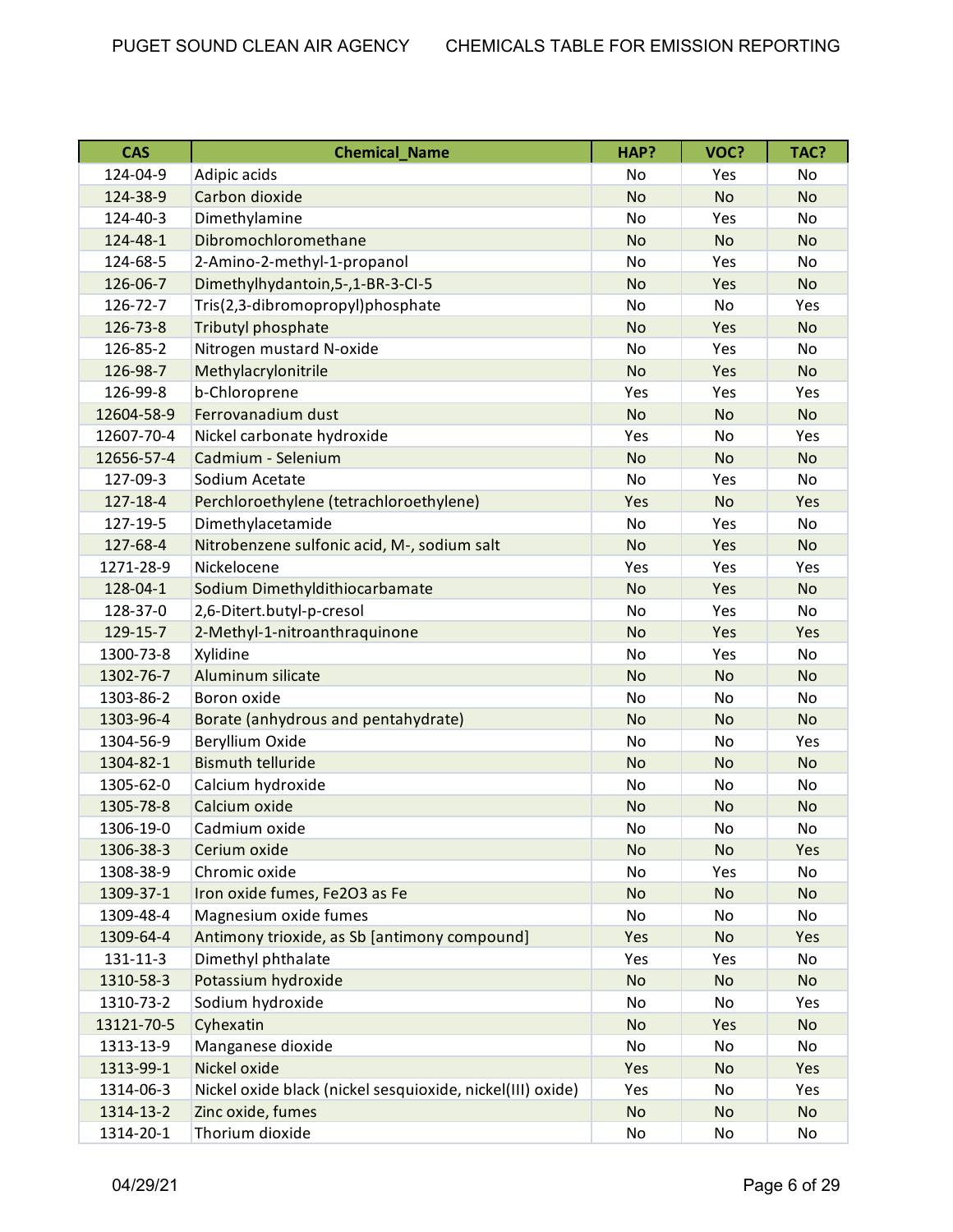| <b>CAS</b> | <b>Chemical Name</b>                         | HAP?      | VOC?      | TAC?      |
|------------|----------------------------------------------|-----------|-----------|-----------|
| 1314-62-1  | Vanadium, as V2O5                            | <b>No</b> | <b>No</b> | Yes       |
| 1314-80-3  | Phosphorus pentasulfide                      | No        | No        | No        |
| 1317-33-5  | Molybdenum disulfide                         | <b>No</b> | <b>No</b> | <b>No</b> |
| 1317-65-3  | Calcium carbonate                            | <b>No</b> | No        | <b>No</b> |
| 1319-77-3  | Cresols/cresylic acid and compounds          | Yes       | Yes       | Yes       |
| 132-27-4   | o-Phenylphenate, Sodium                      | <b>No</b> | <b>No</b> | Yes       |
| 132-64-9   | <b>Dibenzofurans</b>                         | Yes       | Yes       | <b>No</b> |
| 1321-64-8  | Pentachloronaphthalene                       | No        | Yes       | No        |
| 1321-65-9  | Trichloronaphthalene                         | <b>No</b> | Yes       | <b>No</b> |
| 1321-74-0  | Divinyl benzene                              | No        | Yes       | No        |
| 1325-86-6  | <b>Solvent Blue 5</b>                        | <b>No</b> | Yes       | <b>No</b> |
| 133-06-2   | Captan                                       | Yes       | Yes       | Yes       |
| 133-90-4   | Chloramben                                   | Yes       | Yes       | <b>No</b> |
| 1330-20-7  | Xylenes                                      | Yes       | Yes       | Yes       |
| 1330-43-4  | Sodium Tetraborate, Pentahydrate             | <b>No</b> | <b>No</b> | <b>No</b> |
| 1330-78-5  | Tricresyl phosphate (1)                      | No        | Yes       | No        |
| 1332-21-4  | <b>Asbestos</b>                              | Yes       | <b>No</b> | Yes       |
| 1332-58-7  | Clay, pumice                                 | <b>No</b> | <b>No</b> | No        |
| 1333-82-0  | <b>Chromic Trioxide</b>                      | Yes       | <b>No</b> | Yes       |
| 1333-86-4  | Carbon black                                 | No        | No        | No        |
| 1335-32-6  | <b>Lead Subacetate</b>                       | <b>No</b> | <b>No</b> | Yes       |
| 1335-87-1  | Hexachloronaphthalene                        | No        | Yes       | No        |
| 1335-88-2  | Tetrachloronaphthalene                       | <b>No</b> | Yes       | <b>No</b> |
| 1336-21-6  | Ammonium hydroxide                           | <b>No</b> | No        | No        |
| 1336-36-3  | Polychlorinated biphenyls (arochlors) (PCBs) | Yes       | Yes       | Yes       |
| 1338-23-4  | Methyl ethyl ketone peroxide                 | No        | Yes       | No        |
| 134-29-2   | o-Anisidine Hydrochloride                    | <b>No</b> | <b>No</b> | Yes       |
| 134-32-7   | 1-Napthylamine                               | No        | Yes       | No        |
| 1341-49-7  | Ammonium bifluoride                          | <b>No</b> | <b>No</b> | <b>No</b> |
| 13423-61-5 | Magnesium chromate                           | No        | No        | No        |
| 13463-39-3 | Nickel carbonyl, as Ni                       | Yes       | Yes       | Yes       |
| 13463-40-6 | Iron pentacarbonyl, as Fe                    | No        | No        | No        |
| 13478-00-7 | Nickel nitrate hexahydrate                   | Yes       | <b>No</b> | Yes       |
| 13494-80-9 | Tellurium & compounds as Te                  | No        | No        | No        |
| 135-20-6   | Cupferron                                    | <b>No</b> | <b>No</b> | Yes       |
| 135-88-6   | N-Phenyl-2-napthylamine                      | No        | Yes       | No        |
| 13510-49-1 | <b>Beryllium Sulfate</b>                     | <b>No</b> | No        | Yes       |
| 13530-65-9 | Zinc chromates [chromium compound]           | Yes       | No        | No        |
| 13552-44-8 | 4,4-Methylenedianiline dihydrochloride       | <b>No</b> | Yes       | Yes       |
| 13560-89-9 | Cycloocetene (C18H12CL12)                    | No        | Yes       | No        |
| 136-40-3   | Phenazopyridine hydrochloride                | <b>No</b> | <b>No</b> | Yes       |
| 136-78-7   | Sesone                                       | No        | Yes       | No        |
| 13680-35-8 | Diethylbisaniline, 0-                        | <b>No</b> | Yes       | <b>No</b> |
| 137-05-3   | Methyl 2-cyanoacrylate                       | No        | Yes       | No        |
| 137-26-8   | Thirum                                       | <b>No</b> | Yes       | <b>No</b> |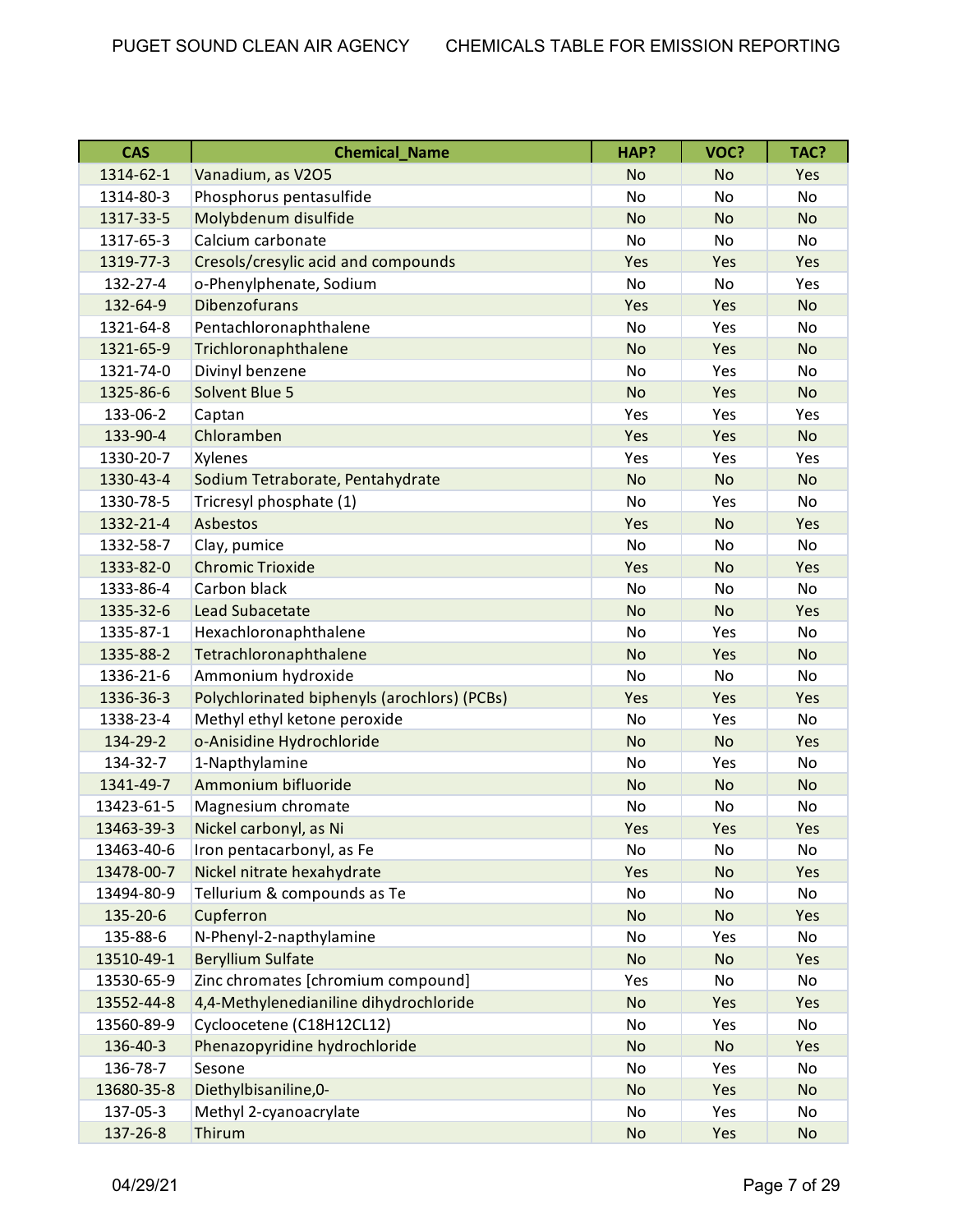| <b>CAS</b>     | <b>Chemical Name</b>                              | HAP?      | VOC?      | TAC?      |
|----------------|---------------------------------------------------|-----------|-----------|-----------|
| 13746-66-2     | Potassium ferricyanide                            | No        | No        | No        |
| 13755-29-8     | Sodium Fluoborate                                 | <b>No</b> | <b>No</b> | <b>No</b> |
| 13765-19-0     | Calcium chromate, anhydrous                       | Yes       | <b>No</b> | No        |
| 138-22-7       | n-Butyl lactate                                   | <b>No</b> | Yes       | <b>No</b> |
| 138-86-3       | Dipentene                                         | No        | Yes       | No        |
| 13838-16-9     | Enflurane                                         | <b>No</b> | Yes       | <b>No</b> |
| 139-13-9       | Nitrilotriacetic acid                             | No        | No        | Yes       |
| 139-65-1       | 4,4'-Thiodianiline                                | <b>No</b> | Yes       | Yes       |
| 139-91-3       | 5-(Morpholinomethyl)-3-(amino)-2-                 | <b>No</b> | Yes       | No        |
| 1395-21-7      | <b>Subtilisins</b>                                | <b>No</b> | Yes       | <b>No</b> |
| 13967-50-5     | Potassium dicyanoaurate                           | <b>No</b> | No        | No        |
| 140-29-4       | BENYL CYANIDE (BENZENEACETONITRILE)               | <b>No</b> | Yes       | <b>No</b> |
| 140-31-8       | Aminoethyl piperazine, N-                         | No        | Yes       | No        |
| 140-57-8       | Aramite                                           | <b>No</b> | <b>No</b> | Yes       |
| 140-76-1       | PYRIDINE, 5-ETHENYL-2-METHYL (5-VINYL-2-PICOLINE) | <b>No</b> | Yes       | No        |
| 140-88-5       | Ethyl acrylate                                    | Yes       | Yes       | <b>No</b> |
| 14075-53-7     | Potassium fluoborate                              | No        | No        | No        |
| 141-32-2       | <b>Butyl acrylate</b>                             | <b>No</b> | Yes       | <b>No</b> |
| 141-43-5       | Ethanolamine (Monethanol amine)                   | No        | Yes       | No        |
| 141-66-2       | Dicrotophos                                       | <b>No</b> | Yes       | <b>No</b> |
| 141-78-6       | Ethyl acetate                                     | No        | Yes       | <b>No</b> |
| 141-79-7       | <b>Mesityl oxide</b>                              | <b>No</b> | Yes       | <b>No</b> |
| 142-64-3       | Piperazine dihydrochloride                        | No        | Yes       | No        |
| 142-82-5       | Heptane (n-Heptane)                               | <b>No</b> | Yes       | <b>No</b> |
| 142-96-1       | <b>Butyl ether</b>                                | No        | Yes       | No        |
| 143-33-9       | Sodium cyanide                                    | <b>No</b> | Yes       | <b>No</b> |
| 143-50-0       | Chlordecone                                       | <b>No</b> | No        | Yes       |
| 144-62-7       | Oxalic acid                                       | <b>No</b> | Yes       | <b>No</b> |
| 14484-64-1     | Ferbam                                            | No        | Yes       | No        |
| 14504-95-1     | Chrome orange, 58% Pb                             | <b>No</b> | <b>No</b> | <b>No</b> |
| 14567-73-8     | Tremolite asbestos (fibers/cubic centimeter)      | Yes       | No        | Yes       |
| 1477-55-0      | m-Xylene a,a'-diamine (Benzenedimethanamine)      | <b>No</b> | Yes       | <b>No</b> |
| 148-01-6       | Dinitolmide                                       | No        | Yes       | No        |
| 148-18-5       | Sodium diethyldithiocarbamate                     | <b>No</b> | Yes       | <b>No</b> |
| 148-82-3       | Melphalan                                         | No        | No        | Yes       |
| 14807-96-6     | Talc                                              | <b>No</b> | No        | <b>No</b> |
| 14808-60-7     | Silicon oxide                                     | No        | No        | No        |
| 149-30-4       | Mercaptobenzothiazole (mtb)                       | <b>No</b> | Yes       | <b>No</b> |
| 14977-61-8     | Chromyl chloride [chromium compound]              | Yes       | No        | No        |
| 150-68-5       | Dimethyl P-chlorophenyl urea, 1,1-                | <b>No</b> | Yes       | <b>No</b> |
| 150-76-5       | 4-Methoxyphenol                                   | No        | Yes       | No        |
| $151 - 41 - 7$ | Monododecyl ester of sulfuric                     | <b>No</b> | Yes       | <b>No</b> |
| 151-56-4       | Ethylene imine (Aziridine)                        | Yes       | Yes       | Yes       |
| 151-67-7       | Halothane                                         | <b>No</b> | Yes       | <b>No</b> |
| 156-10-5       | p-Nitrosodiphenylamine                            | No        | No        | Yes       |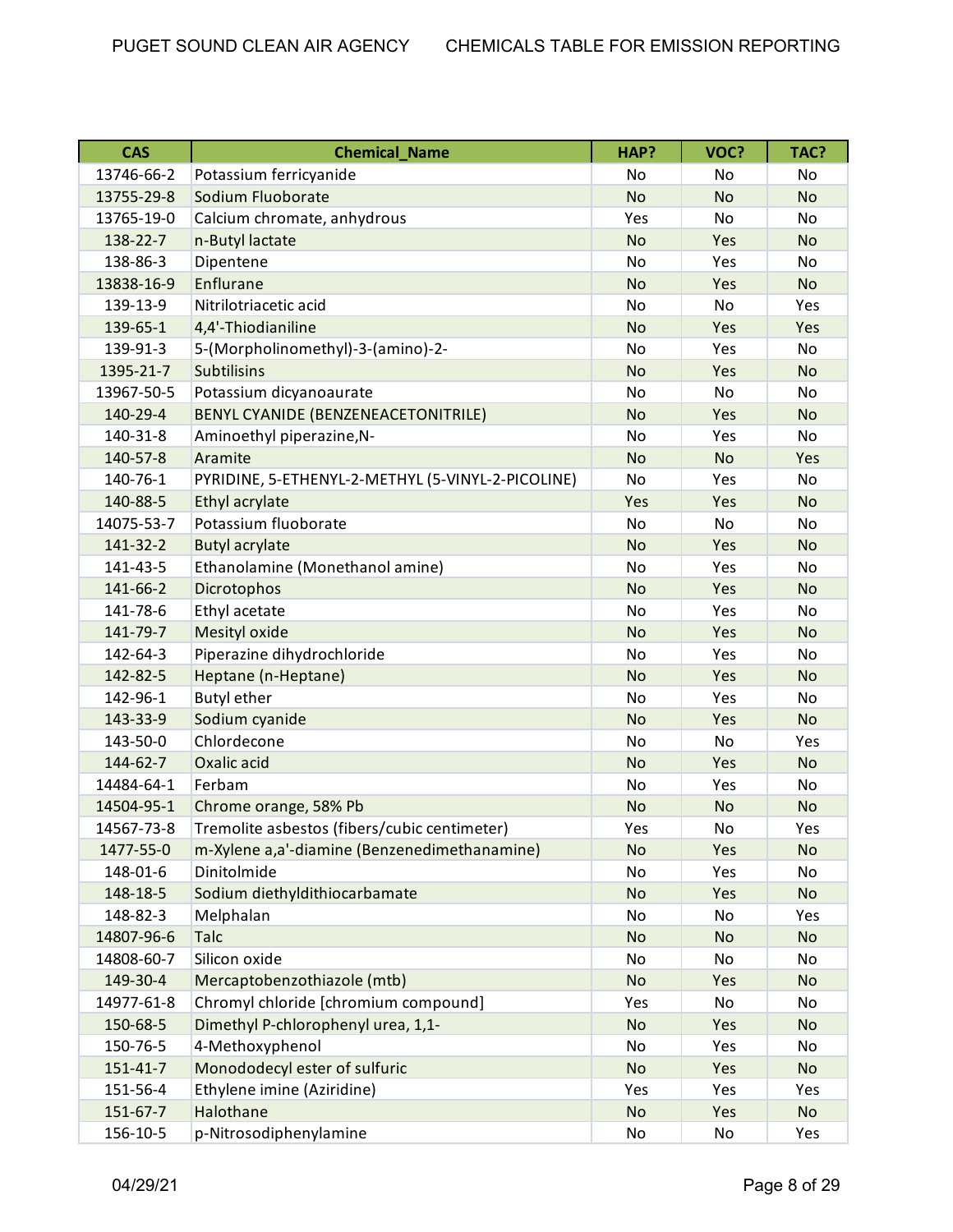| <b>CAS</b> | <b>Chemical_Name</b>                                  | HAP?      | VOC?      | TAC?      |
|------------|-------------------------------------------------------|-----------|-----------|-----------|
| 156-60-5   | Trans-1,2-dichloroethene                              | <b>No</b> | <b>No</b> | Yes       |
| 156-62-7   | Calcium cyanamide                                     | Yes       | No        | <b>No</b> |
| 1563-66-2  | Carbofuran                                            | <b>No</b> | Yes       | <b>No</b> |
| 1582-09-8  | Trifluralin                                           | Yes       | Yes       | No        |
| 1596-84-5  | Alar                                                  | <b>No</b> | <b>No</b> | Yes       |
| 16071-86-6 | Direct Brown 95                                       | No        | No        | Yes       |
| 1615-80-1  | 1,2-Diethylhydrazine                                  | <b>No</b> | Yes       | <b>No</b> |
| 16219-75-3 | Ethylidene norbornene                                 | <b>No</b> | Yes       | No        |
| 1634-04-4  | Methyl tert butyl ether                               | Yes       | Yes       | Yes       |
| 16543-55-8 | n-Nitrosonornicotine                                  | <b>No</b> | No        | Yes       |
| 16568-02-8 | Gyromitrin                                            | <b>No</b> | <b>No</b> | Yes       |
| 1675-54-3  | Bisphenol a/polyglycidyl ether                        | No        | Yes       | No        |
| 16752-77-5 | Methomyl                                              | <b>No</b> | Yes       | <b>No</b> |
| 16842-03-8 | Cobalt hydrocarbonyl [cobalt compound]                | Yes       | Yes       | No        |
| 16923-95-8 | Potassium fluozirconate                               | <b>No</b> | <b>No</b> | <b>No</b> |
| 1694-09-3  | Benzyl violet 4b                                      | No        | Yes       | Yes       |
| 16940-66-2 | Sodium Borohydride                                    | <b>No</b> | <b>No</b> | <b>No</b> |
| 16984-48-8 | Fluorides, as F                                       | <b>No</b> | No        | No        |
| 17068-78-9 | Anthophylite asbestos (fibers/cubic centimeter)       | Yes       | <b>No</b> | Yes       |
| 1746-01-6  | 2,3,7,8-Tetrachlorodibenzi-p-dioxin (2,3,7,8-TCDD)    | Yes       | No        | Yes       |
| 17557-23-2 | Neopentyl glycol diglycidyl ether                     | <b>No</b> | Yes       | <b>No</b> |
| 1760-24-3  | Amino propyl trimethoxysilane                         | No        | Yes       | No        |
| 17702-41-9 | Decaborane                                            | <b>No</b> | Yes       | <b>No</b> |
| 17804-35-2 | Benomyl                                               | No        | Yes       | No        |
| 1836-75-5  | Nitrofen                                              | <b>No</b> | Yes       | Yes       |
| 18454-12-1 | Lead Chromate Oxide                                   | <b>No</b> | No        | Yes       |
| 18540-29-9 | Chromium(VI)                                          | <b>No</b> | <b>No</b> | Yes       |
| 18662-53-8 | Nitrilotriacetic acid, trisodium salt monohydrate     | No        | No        | Yes       |
| 18883-66-4 | Streptozotocin                                        | <b>No</b> | <b>No</b> | Yes       |
| 189-55-9   | 1,2:7,8-Dibenzopyrene (dibenzo(a,i)pyrene)            | No        | Yes       | Yes       |
| 189-64-0   | Dibenzo(a,h)pyrene                                    | <b>No</b> | Yes       | Yes       |
| 1897-45-6  | Chlorothalonil                                        | No        | No        | Yes       |
| 191-30-0   | Dibenzo(a,l)pyrene                                    | <b>No</b> | Yes       | Yes       |
| 1912-24-9  | Atrazine                                              | No        | Yes       | No        |
| 1918-02-1  | Picloram                                              | <b>No</b> | Yes       | <b>No</b> |
| 192-65-4   | Dibenzo(a,e)pyrene                                    | No        | Yes       | Yes       |
| 19210-06-1 | Zinc Dithiophosphate                                  | No        | <b>No</b> | <b>No</b> |
| 19287-45-7 | Diborane                                              | No        | Yes       | No        |
| 1929-82-4  | Nitrapyrin                                            | <b>No</b> | Yes       | <b>No</b> |
| 193-39-5   | Indeno (1,2,3-cd)pyrene [POM]                         | Yes       | Yes       | Yes       |
| 1937-37-7  | <b>Direct Black 38</b>                                | <b>No</b> | <b>No</b> | Yes       |
| 194-59-2   | 7h-Dibenzo[c,g]carbazole                              | No        | No        | Yes       |
| 19408-74-3 | 1,2,3,7,8,9-Hexachloro-dibenzo-o-dioxin (1:2 mixture) | <b>No</b> | Yes       | Yes       |
| 19624-22-7 | Pentaborane                                           | No        | Yes       | No        |
| 20324-33-8 | Tripropylene glycol methyl ether(1)                   | No        | Yes       | <b>No</b> |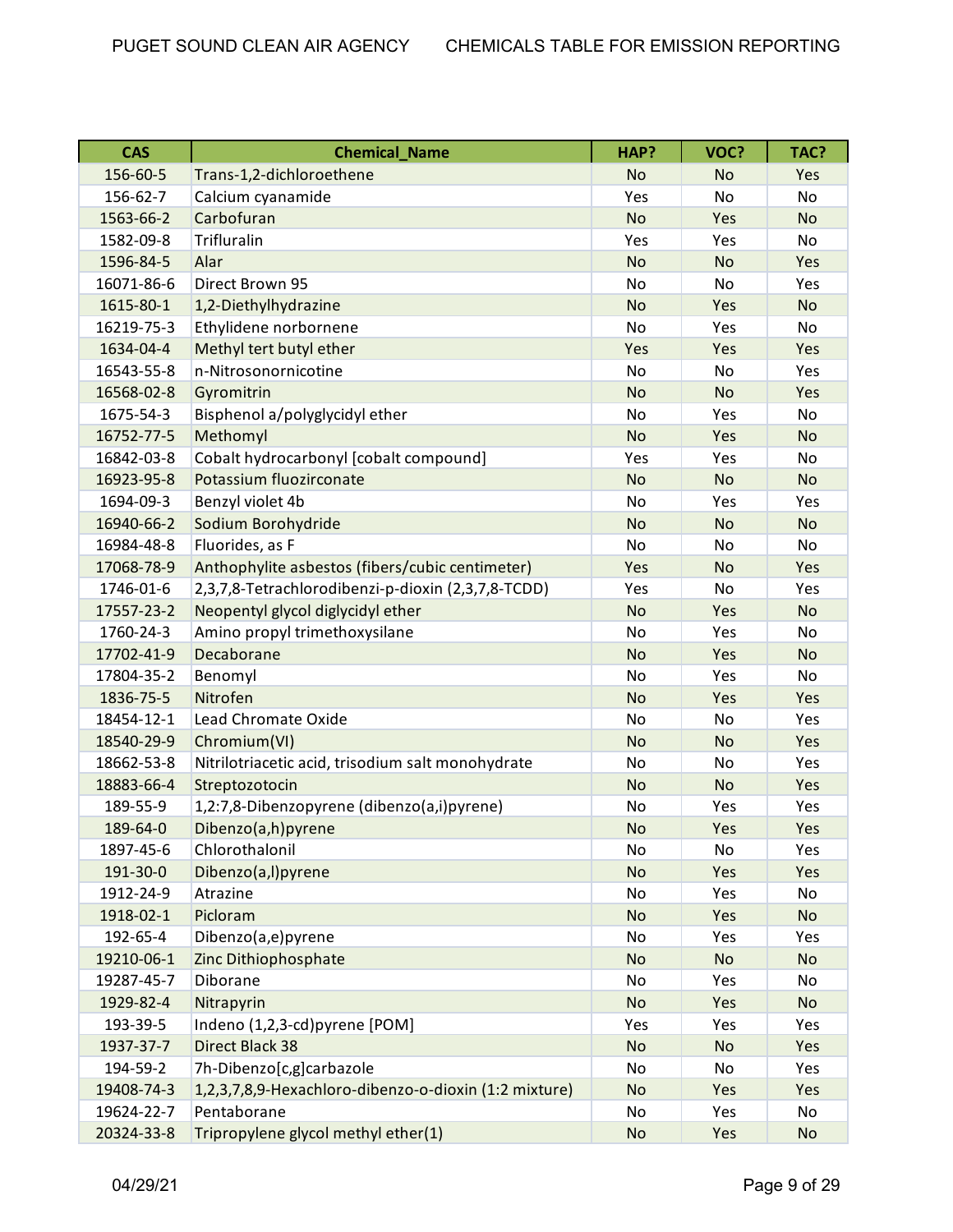| <b>CAS</b>     | <b>Chemical_Name</b>                           | HAP?      | VOC?      | TAC?      |
|----------------|------------------------------------------------|-----------|-----------|-----------|
| 2039-87-4      | o-Chlorostyrene                                | No        | Yes       | <b>No</b> |
| 205-82-3       | Benzo(j)fluoranthene                           | <b>No</b> | Yes       | Yes       |
| 205-99-2       | Benzo(b)fluoranthene [POM]                     | Yes       | Yes       | Yes       |
| 20565-76-8     | Aminoethy aminoethyl imidazoline,n-            | <b>No</b> | Yes       | <b>No</b> |
| 207-08-9       | Benzo(k)fluoranthene [POM]                     | Yes       | Yes       | Yes       |
| 20816-12-0     | Osmium tetroxide as Os                         | <b>No</b> | Yes       | <b>No</b> |
| 2095-06-9      | Diglycidal amiline                             | No        | Yes       | <b>No</b> |
| $210 - 12 - 0$ | <b>Paraffins</b>                               | <b>No</b> | Yes       | <b>No</b> |
| 2104-64-5      | <b>EPN</b>                                     | No        | Yes       | No        |
| 21087-64-9     | Metribuzine                                    | <b>No</b> | Yes       | <b>No</b> |
| 21351-79-1     | Cesium hydroxide                               | No        | No        | No        |
| 21651-19-4     | <b>Stannous Oxide</b>                          | <b>No</b> | <b>No</b> | <b>No</b> |
| 2179-59-1      | Allyl propyl disulfide                         | No        | Yes       | No        |
| 218-01-9       | Chrysene                                       | <b>No</b> | <b>No</b> | Yes       |
| 22224-92-6     | Fenamiphos                                     | No        | Yes       | No        |
| 2234-13-1      | Octachloronaphthalene                          | <b>No</b> | Yes       | <b>No</b> |
| 2238-07-5      | Diglycidyl ether                               | No        | Yes       | No        |
| 224-42-0       | Dibenz(a,j)acridine                            | <b>No</b> | Yes       | Yes       |
| 226-36-8       | Dibenz(a,h)acridine                            | No        | Yes       | Yes       |
| 22708-90-3     | Anhydrous aluminum silicate                    | <b>No</b> | <b>No</b> | <b>No</b> |
| 2385-85-5      | Mirex                                          | No        | Yes       | Yes       |
| 2386-87-0      | Oxabicyclo (4.1.0) heptane-3-carboxylic acid - | <b>No</b> | Yes       | <b>No</b> |
| 2425-06-1      | Captafol                                       | No        | Yes       | Yes       |
| 2425-79-8      | <b>Butanediol diglycidyl ether</b>             | <b>No</b> | Yes       | <b>No</b> |
| 2426-08-6      | n-Butyl glycidyl ether (BGE)                   | No        | Yes       | No        |
| 24448-20-2     | Ethoxylated bisphenol dimethylacrylate(1)      | <b>No</b> | Yes       | <b>No</b> |
| 2465-27-2      | Auramine (technical grade)                     | No        | Yes       | No        |
| 2475-45-8      | Disperse Blue 1                                | <b>No</b> | No        | Yes       |
| 24937-78-8     | Vinyl acetate copolymer                        | No        | Yes       | No        |
| 25013-15-4     | Vinyl toluene                                  | <b>No</b> | Yes       | <b>No</b> |
| 25013-16-5     | Butylated hydroxyanisole                       | No        | No        | Yes       |
| 25036-25-3     | Epoxy resin (1)                                | <b>No</b> | Yes       | <b>No</b> |
| 25037-66-5     | <b>Unsaturated Polyester Resin</b>             | No        | Yes       | No        |
| 25038-32-8     | Styrene-isoprene copolymer                     | <b>No</b> | Yes       | <b>No</b> |
| 25068-38-6     | Epoxy resin                                    | No        | Yes       | No        |
| 25085-99-8     | Diglyceride ether of bisphenol A, mixed        | <b>No</b> | Yes       | <b>No</b> |
| 25154-52-3     | Nonylphenol (2)                                | No        | Yes       | No        |
| 25155-23-1     | Trixylenyl phosphate                           | <b>No</b> | Yes       | <b>No</b> |
| 25155-30-0     | Sodium Dodecylbenzene Sulfonate                | No        | Yes       | No        |
| 25167-82-2     | Trichlorophenol (mixed)                        | <b>No</b> | Yes       | <b>No</b> |
| 25190-89-0     | Fluoroelastomer                                | No        | Yes       | No        |
| 25213-39-2     | Styrene acrylic resin                          | <b>No</b> | Yes       | <b>No</b> |
| 25214-70-4     | Polymethylene polyphenyl                       | No        | Yes       | No        |
| 2524-03-0      | <b>DIMETHYLPHOSPHOROCHLORIDOTHIOATE</b>        | <b>No</b> | Yes       | <b>No</b> |
| 25321-14-6     | Dinitrotoluenes (mixed)                        | No        | No        | No        |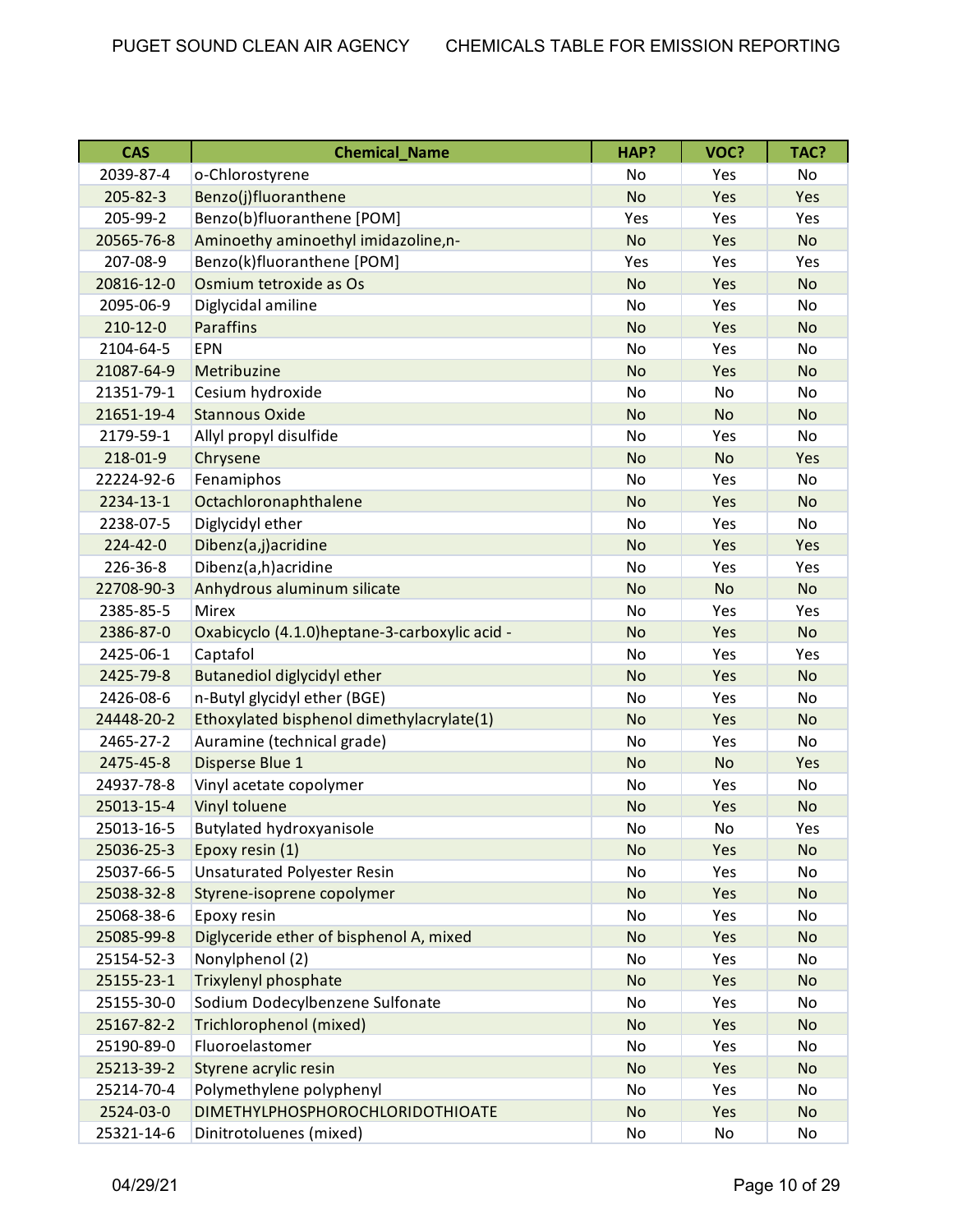| <b>CAS</b> | <b>Chemical_Name</b>                                    | HAP?      | VOC?      | TAC?      |
|------------|---------------------------------------------------------|-----------|-----------|-----------|
| 25322-68-3 | Polyethylene glycol, 400                                | <b>No</b> | Yes       | <b>No</b> |
| 25322-69-4 | Polyalkalene glycol                                     | No        | Yes       | No        |
| 25359-84-6 | Phenol, polymer w/2,6,6-Trimethylbicyclo[3.1.1]H EPT-2- | <b>No</b> | Yes       | <b>No</b> |
| 25464-21-5 | Polyester resin, unsaturated (2)                        | No        | Yes       | No        |
| 25497-28-3 | Difluoroethane, 11-                                     | <b>No</b> | Yes       | <b>No</b> |
| 2551-62-4  | Sulfur hexafluoride                                     | No        | No        | No        |
| 25551-13-7 | <b>Trimethyl benzene</b>                                | <b>No</b> | Yes       | <b>No</b> |
| 25639-42-3 | Methylcyclohexanol                                      | No        | Yes       | No        |
| 25723-16-4 | Polyoxypropylene triol                                  | <b>No</b> | Yes       | <b>No</b> |
| 25766-18-1 | Alpha-pinene polymer                                    | No        | Yes       | No        |
| 25767-47-9 | Resin [1]                                               | <b>No</b> | <b>No</b> | <b>No</b> |
| 2602-46-2  | Direct Blue 6                                           | No        | No        | Yes       |
| 26027-38-3 | Tergitol NP9 (A Nonionic Surfactant)                    | <b>No</b> | Yes       | <b>No</b> |
| 26098-37-3 | Isobenzofurandione/2,5-Furandione,2,2-Oxybis            | No        | Yes       | No        |
| 26125-61-1 | Aramid                                                  | <b>No</b> | Yes       | <b>No</b> |
| 26140-60-3 | Terphenyls                                              | No        | Yes       | No        |
| 26142-30-3 | Aliphatic polyglycidyl ether                            | <b>No</b> | Yes       | <b>No</b> |
| 26148-68-5 | A-alpha-c(2-amino-9h-pyrido[2,3-b]indole)               | No        | No        | Yes       |
| 26299-47-8 | Butyl acrylate, polymer with styrene & acrylonitril     | <b>No</b> | Yes       | <b>No</b> |
| 26352-16-9 | Tetraethylsilicate                                      | No        | Yes       | No        |
| 26447-14-3 | Cresyl glycidyl ether(1)                                | <b>No</b> | Yes       | <b>No</b> |
| 26447-40-5 | Diphenylmethane diisocyanate                            | No        | Yes       | No        |
| 2646-17-5  | Oil orange SS                                           | <b>No</b> | Yes       | <b>No</b> |
| 26471-62-5 | Diisocyanatemethyl benzene, 1,3                         | No        | Yes       | Yes       |
| 26604-41-1 | Methyl-3 (3-phenylene)bis(n,n-dimethylurea), n'n        | <b>No</b> | Yes       | <b>No</b> |
| 26628-22-8 | Sodium azide                                            | No        | Yes       | No        |
| 26850-24-8 | Imidazolidinedione, 1, 3-bis (2-hydroxyethyl)-5, 5-     | <b>No</b> | Yes       | <b>No</b> |
| 26950-63-0 | Triethylene tetramine polymer with methyl oxirane       | No        | Yes       | No        |
| 26952-21-6 | Isocytl alcohol                                         | <b>No</b> | Yes       | <b>No</b> |
| 2698-41-1  | o-Chlorobenzylidene malononitrile                       | No        | Yes       | No        |
| 2699-79-8  | Sulfuryl fluoride                                       | No        | <b>No</b> | No        |
| 2784-94-3  | HC Blue 1                                               | No        | No        | Yes       |
| 28064-14-4 | Phenolic novolak resin                                  | <b>No</b> | Yes       | <b>No</b> |
| 2807-30-9  | 2-Propoxy-ethanol                                       | Yes       | Yes       | No        |
| 28182-81-2 | Homopolymer of HDI                                      | <b>No</b> | Yes       | No        |
| 2837-89-0  | 2-Chloro-1,1,1,2-tetrafluoroethane (HCFC-124)           | No        | No        | No        |
| 28390-91-2 | Epoxy resin(4)                                          | <b>No</b> | Yes       | No        |
| 28434-86-8 | 3,3'-dichloro-4,4'-diaminodiphenyl ether                | No        | Yes       | No        |
| 287-92-3   | Cyclopentane                                            | <b>No</b> | Yes       | No        |
| 28906-96-9 | Bisphenol a/novolak blend                               | No        | Yes       | No        |
| 29191-52-4 | Anisidine (o-,p-isomers)                                | <b>No</b> | Yes       | No        |
| 2921-88-2  | Chloropyrifos                                           | No        | Yes       | No        |
| 29320-38-5 | Polyethylene polyamines                                 | <b>No</b> | Yes       | <b>No</b> |
| 29434-03-5 | Polyether polyol                                        | No        | No        | No        |
| 2971-90-6  | Clopidol                                                | No        | Yes       | No        |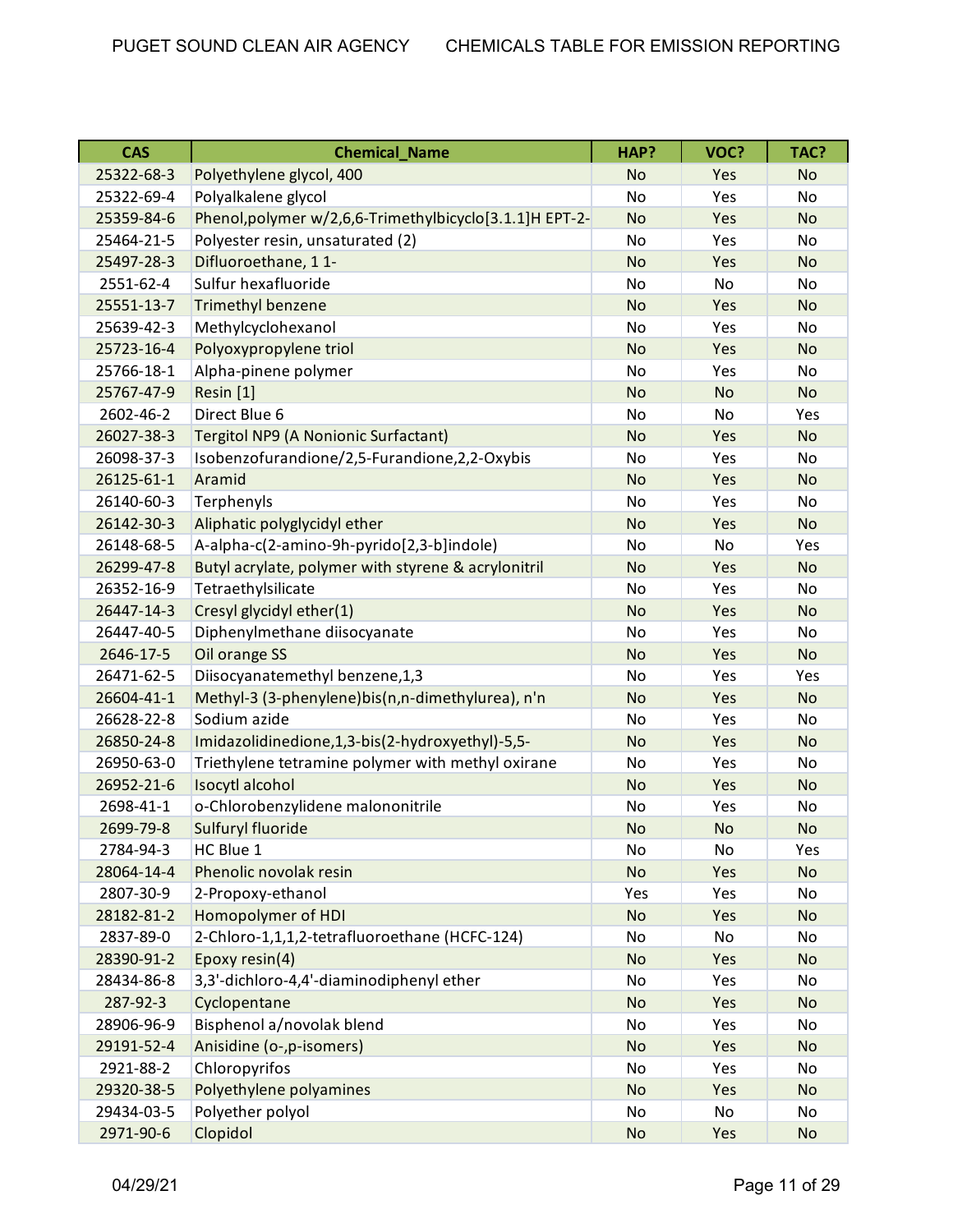| <b>CAS</b>     | <b>Chemical Name</b>                                  | HAP?      | VOC?      | TAC?      |
|----------------|-------------------------------------------------------|-----------|-----------|-----------|
| 298-00-0       | Methyl parathion                                      | No        | Yes       | No        |
| 298-02-2       | Phorate                                               | <b>No</b> | Yes       | <b>No</b> |
| 298-04-4       | Disulfuton                                            | <b>No</b> | Yes       | Yes       |
| 299-84-3       | Ronnel                                                | <b>No</b> | Yes       | <b>No</b> |
| 299-86-5       | Crufomate                                             | No        | Yes       | No        |
| 300-76-5       | <b>Naled</b>                                          | <b>No</b> | Yes       | <b>No</b> |
| 301-04-2       | Lead acetate [lead compound]                          | Yes       | Yes       | Yes       |
| $302 - 01 - 2$ | Hydrazine                                             | Yes       | <b>No</b> | Yes       |
| 302-70-5       | Nitrogen mustard N-oxide hydro-chloride               | <b>No</b> | Yes       | No        |
| 303-34-4       | Lasiocarpine                                          | <b>No</b> | <b>No</b> | Yes       |
| 305-03-3       | Chlorambucil                                          | No        | No        | Yes       |
| 306-83-2       | Dichlorotrifluoroethane (HCFC-123)                    | <b>No</b> | <b>No</b> | <b>No</b> |
| 3068-88-0      | B-Butyrolactone                                       | No        | Yes       | Yes       |
| 309-00-2       | Aldrin                                                | <b>No</b> | Yes       | Yes       |
| 3101-60-8      | Butylphenylglycidylether, p-tert                      | <b>No</b> | Yes       | No        |
| 314-40-9       | <b>Bromacil</b>                                       | <b>No</b> | Yes       | <b>No</b> |
| 315-22-0       | Monocrotaline                                         | No        | No        | Yes       |
| 31508-00-6     | 2,3',4,4',5-Pentachlorobiphenyl                       | <b>No</b> | <b>No</b> | Yes       |
| 319-84-6       | Hexachlorocyclohexane (Lindane) Alpha (BHC)           | No        | Yes       | Yes       |
| 319-85-7       | Hexachlorocyclohexane (Lindane) Beta (BHC)            | <b>No</b> | Yes       | Yes       |
| 3223-07-2      | Melphalan HCl                                         | <b>No</b> | Yes       | No        |
| 32534-81-9     | Benzene,1,1'-oxybis penabromo                         | <b>No</b> | Yes       | <b>No</b> |
| 32598-13-3     | 3,3',4,4'-Tetrachlorobiphenyl                         | No        | No        | Yes       |
| 32598-14-4     | 2,3,3',4,4'-Pentachlorobiphenyl                       | <b>No</b> | <b>No</b> | Yes       |
| 3268-87-9      | 1,2,3,4,6,7,8,9-Octachlorodibenzo-p-Dioxin            | No        | No        | Yes       |
| 32774-16-6     | 3,3',4,4',5,5'-Hexachlorobiphenyl                     | <b>No</b> | <b>No</b> | Yes       |
| 330-54-1       | Diuron                                                | <b>No</b> | Yes       | No        |
| 333-41-5       | Diazinon                                              | <b>No</b> | Yes       | Yes       |
| 3333-52-6      | Tetramethyl succinonitrile                            | No        | Yes       | No        |
| 3333-67-3      | Nickel carbonate                                      | Yes       | <b>No</b> | Yes       |
| 334-88-3       | Diazomethane                                          | Yes       | Yes       | No        |
| 3383-96-8      | Temephos                                              | <b>No</b> | Yes       | <b>No</b> |
| 34465-46-8     | 1,2,3,6,7,8-Hexachloro-dibenzo-o-dioxin (1:2 mixture) | No        | Yes       | Yes       |
| 34562-31-7     | Butyraldehyde - analine                               | <b>No</b> | Yes       | No        |
| 34590-94-8     | Dipropylene glycol methyl ether                       | No        | Yes       | No        |
| 353-42-4       | BORON TRIFLUORO[OXYBIS[METHANE]], (T-40)-             | <b>No</b> | Yes       | <b>No</b> |
| 353-50-4       | Carbonyl fluoride                                     | No        | Yes       | No        |
| 354-33-6       | Pentafluoroethane (HFC-125)                           | <b>No</b> | <b>No</b> | No        |
| 35400-43-2     | Sulprofos                                             | No        | Yes       | No        |
| 3546-10-9      | Phenesterin                                           | <b>No</b> | No        | Yes       |
| 3547-04-4      | DDE (p,p'-Dichlorodiphenyldichloroethylene)           | Yes       | Yes       | No        |
| 3564-09-8      | Ponceau 3R                                            | <b>No</b> | <b>No</b> | Yes       |
| 3570-75-0      | Nifurthiazole                                         | No        | No        | Yes       |
| 35822-46-9     | 1,2,3,4,6,7,8-Heptachlorodibenzo-p-dioxin             | <b>No</b> | No        | Yes       |
| 359-35-3       | 1,1,2,2-Tetrafluoroethane (HFC-134)                   | No        | No        | No        |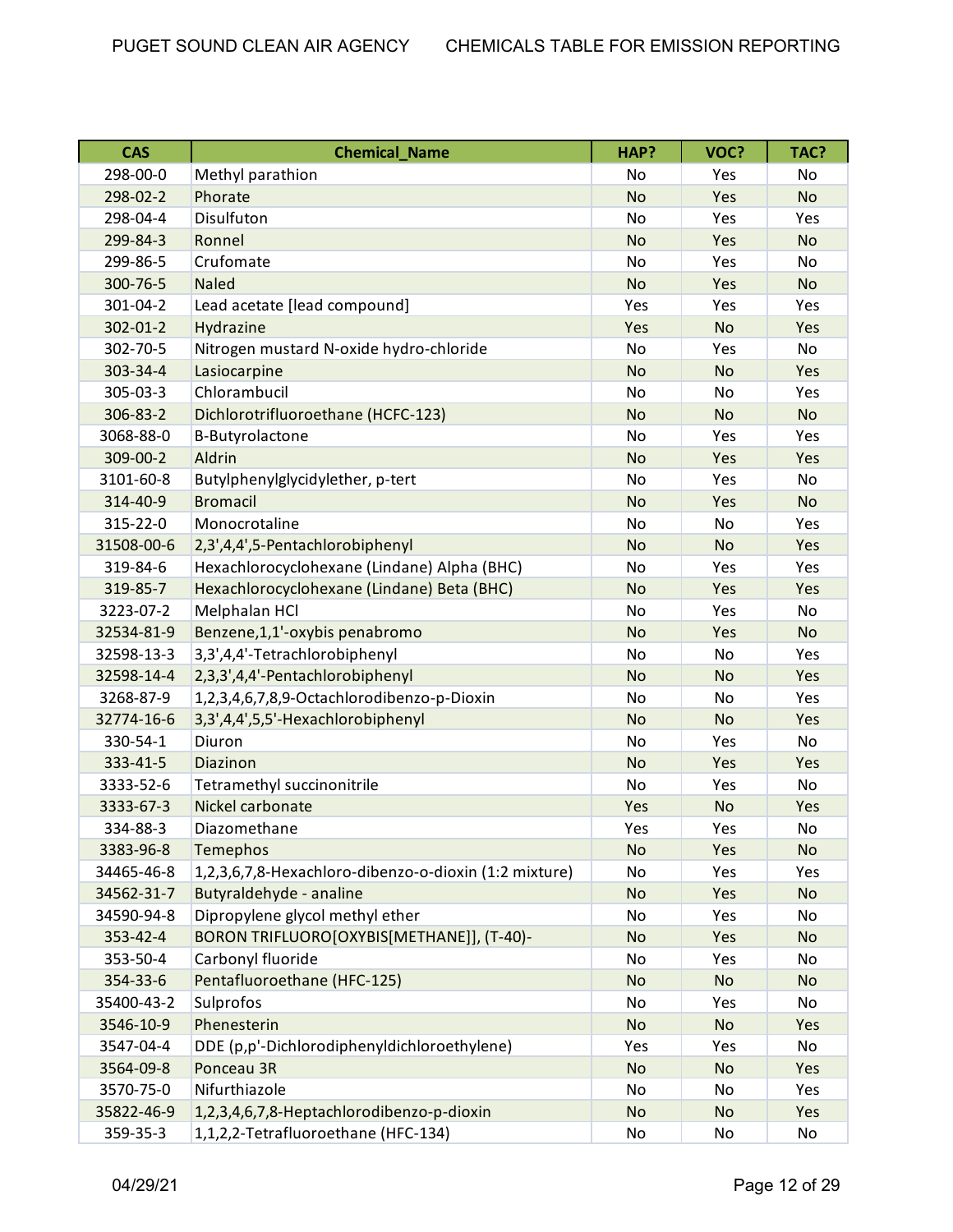| <b>CAS</b> | <b>Chemical_Name</b>                              | HAP?      | VOC?      | TAC?      |
|------------|---------------------------------------------------|-----------|-----------|-----------|
| 3658-48-8  | Organophosphate ester                             | <b>No</b> | Yes       | <b>No</b> |
| 366-70-1   | Procarbazine Hydrochloride                        | <b>No</b> | No        | Yes       |
| 3687-31-8  | Lead arsenate, as Pb2(AsO4)2 [lead and arsenic    | Yes       | <b>No</b> | <b>No</b> |
| 3688-53-7  | Furylfuramide                                     | <b>No</b> | <b>No</b> | Yes       |
| 3689-24-5  | Sulfotep                                          | <b>No</b> | Yes       | <b>No</b> |
| 3697-24-3  | 5-Methylchrysene                                  | No        | Yes       | Yes       |
| 373-02-4   | Nickel acetate                                    | Yes       | <b>No</b> | Yes       |
| 37312-33-7 | Epoxy resin(1)                                    | No        | Yes       | No        |
| 3761-53-3  | Ponceau MX                                        | <b>No</b> | Yes       | Yes       |
| 3779-63-3  | Polyisocyanate                                    | <b>No</b> | Yes       | <b>No</b> |
| 37853-59-1 | Benzene, 1,1'-(1,2-ethanediylbis(oxy))bis(2,4,6-  | <b>No</b> | Yes       | <b>No</b> |
| 37871-00-4 | Heptachlorodibenzo-p-dioxins, NOS                 | No        | No        | Yes       |
| 3825-26-1  | Ammonium perfluorooctanoate                       | <b>No</b> | <b>No</b> | <b>No</b> |
| 38380-08-4 | 2,3,3',4,4',5-Hexachlorobiphenyl                  | <b>No</b> | No        | Yes       |
| 39001-02-0 | 1,2,3,4,6,7,8,9-Octachlorodibenzofuran            | <b>No</b> | <b>No</b> | Yes       |
| 39156-41-7 | 2,4-Diaminoanisole Sulfate                        | No        | No        | Yes       |
| 39227-28-6 | 1,2,3,4,7,8-Hexachlorodibenzo-p-dioxin            | <b>No</b> | <b>No</b> | Yes       |
| 39635-31-9 | 2,3,3',4,4',5,5'-Heptachlorobiphenyl              | No        | No        | Yes       |
| 40039-93-8 | Brominated glycidyl ether bisphenol a resin-1     | <b>No</b> | Yes       | <b>No</b> |
| 40088-47-9 | Tetrabromodiphenyl Ether                          | No        | No        | No        |
| 4016-14-2  | Isopropyl glycidyl ether (IGE)                    | <b>No</b> | Yes       | <b>No</b> |
| 40321-76-4 | 1,2,3,7,8-Pentachlorodibenzo-p-dioxin             | <b>No</b> | <b>No</b> | Yes       |
| 4098-71-9  | Isophorone diisocyanate                           | <b>No</b> | Yes       | <b>No</b> |
| 41556-26-7 | Bis-(1,2,2,6,6-pentamethyl-4-piperidinyl)secacate | No        | Yes       | No        |
| 4170-30-3  | Crotonaldehyde [POM]                              | Yes       | Yes       | <b>No</b> |
| 420-04-2   | Cyanamide                                         | No        | Yes       | No        |
| 420-46-2   | 1,1,1-Trifluoroethane (HFC-143a)                  | <b>No</b> | <b>No</b> | <b>No</b> |
| 42397-64-8 | 1,6-Dinitropyrene                                 | No        | No        | Yes       |
| 42397-65-9 | 1,8-Dinitropyrene                                 | <b>No</b> | <b>No</b> | Yes       |
| 4246-51-9  | Diethylene glycol bis 3-aminopropyl ether         | No        | Yes       | No        |
| 4253-34-3  | Methyltriacetroxysilane                           | <b>No</b> | Yes       | No        |
| 43057-68-7 | Aliphatic secondary naphalene amine(2)            | No        | Yes       | No        |
| 43103      | Hexane, other isomers                             | <b>No</b> | Yes       | <b>No</b> |
| 43109      | Dibutylnitrosoamine                               | No        | Yes       | No        |
| 43110      | Dioxins and furans                                | <b>No</b> | Yes       | <b>No</b> |
| 43111      | Furium (nitrofuran group)                         | No        | Yes       | No        |
| 43112      | Isopropyl oils                                    | <b>No</b> | Yes       | <b>No</b> |
| 43114      | Nitrofurans furazolidone                          | No        | Yes       | No        |
| 43116      | Polyaromatic hydrocarbons (PAH)                   | <b>No</b> | Yes       | <b>No</b> |
| 43117      | Trihalogenated methanes                           | No        | Yes       | No        |
| 43207      | <b>Other Volatile Organic Compounds (VOC)</b>     | <b>No</b> | Yes       | <b>No</b> |
| 43208      | Other Hazardous Air Pollutant (HAP)               | Yes       | Yes       | No        |
| 43209      | <b>Other Toxic Air Contaminant (TAC)</b>          | <b>No</b> | Yes       | Yes       |
| 43218      | Other non-VOC HAP                                 | Yes       | No        | No        |
| 43219      | Other non-VOC, non-HAP TAC                        | No        | No        | Yes       |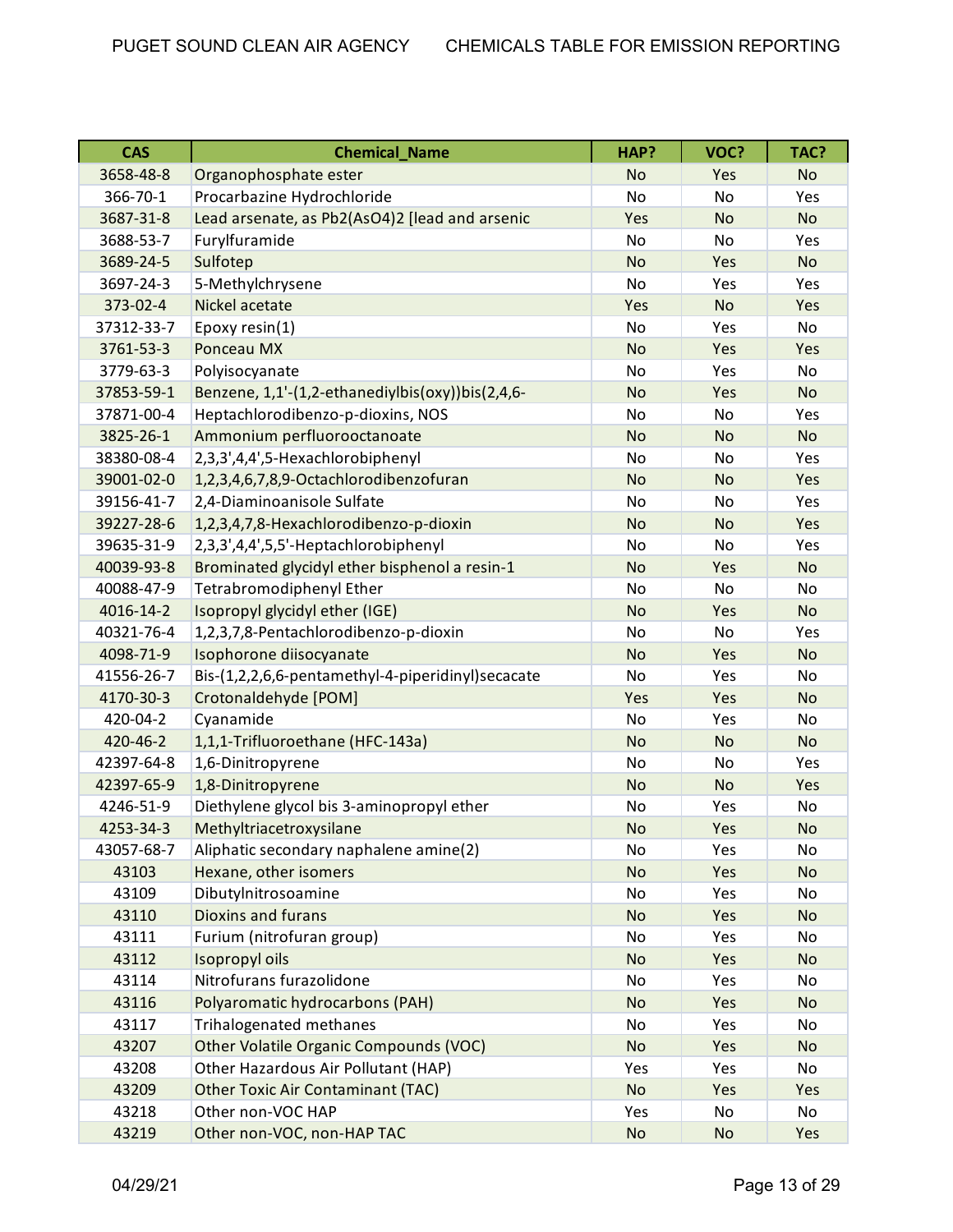| <b>CAS</b>     | <b>Chemical_Name</b>                                 | HAP?      | VOC?      | TAC?      |
|----------------|------------------------------------------------------|-----------|-----------|-----------|
| 4342-03-4      | Dacarbazine                                          | No        | No        | Yes       |
| 446-86-6       | Azathioprine                                         | <b>No</b> | <b>No</b> | Yes       |
| 460-19-5       | Cyanogen                                             | No        | Yes       | No        |
| 461-58-5       | Dicyandiamide (cyano guanidine)                      | <b>No</b> | Yes       | <b>No</b> |
| 463-51-4       | Ketene                                               | No        | Yes       | No        |
| 463-58-1       | Carbonyl sulfide                                     | Yes       | Yes       | Yes       |
| 4685-14-7      | Paraquat                                             | No        | Yes       | No        |
| 4719-04-4      | Hexahydro-1,3,5,-tris-(2-Hydro XYL-S-Triazin)        | <b>No</b> | Yes       | <b>No</b> |
| 479-45-8       | Tetryl                                               | <b>No</b> | Yes       | No        |
| 492-80-8       | Auramine                                             | <b>No</b> | <b>No</b> | Yes       |
| 497-19-8       | Sodium Carbonate                                     | No        | No        | No        |
| $50 - 00 - 0$  | Formaldehyde                                         | Yes       | Yes       | Yes       |
| $50 - 06 - 6$  | Phenobarbital                                        | No        | No        | Yes       |
| $50-07-7$      | Mitomycin C                                          | <b>No</b> | No        | Yes       |
| $50 - 18 - 0$  | Cyclophosphamide (anhydrous)                         | No        | No        | Yes       |
| $50 - 28 - 2$  | <b>Estradiol 17b</b>                                 | <b>No</b> | <b>No</b> | Yes       |
| $50 - 29 - 3$  | DDT (1,1,1 Trichloro-2,2-Bis-(p-chlorophenyl)ethane) | No        | Yes       | Yes       |
| $50 - 32 - 8$  | Benzo(a)pyrene [POM]                                 | Yes       | Yes       | Yes       |
| $50 - 55 - 5$  | Reserpine                                            | <b>No</b> | No        | Yes       |
| $50 - 76 - 0$  | <b>Actinomycin D</b>                                 | <b>No</b> | <b>No</b> | Yes       |
| 5026-74-4      | 4-(diglycidylamino) phenyl glycol                    | No        | Yes       | No        |
| 504-29-0       | 2-Aminopyridine                                      | <b>No</b> | Yes       | <b>No</b> |
| 504-66-5       | Dicyandiamide                                        | No        | Yes       | No        |
| $505 - 60 - 2$ | <b>Sulfur Mustard</b>                                | <b>No</b> | <b>No</b> | Yes       |
| 506-77-4       | Cyanogen chloride                                    | <b>No</b> | Yes       | No        |
| $509 - 14 - 8$ | Tetranitromethane                                    | <b>No</b> | Yes       | <b>No</b> |
| $51 - 28 - 5$  | 2,4-Dinitrophenol                                    | Yes       | Yes       | No        |
| $51 - 52 - 5$  | Propylthiouracil                                     | <b>No</b> | <b>No</b> | Yes       |
| $51 - 79 - 6$  | Urethan (Ethyl carbamate)                            | Yes       | Yes       | Yes       |
| $510-15-6$     | Chlorobenzilate                                      | Yes       | Yes       | Yes       |
| 51200-87-4     | Dimethloxaolidine                                    | No        | Yes       | No        |
| 51207-31-9     | 2,3,7,8-Tetrachlorodibenzofuran                      | No        | No        | Yes       |
| 5124-30-1      | Methylene bis(4-cyclo-hexylisocyanate; cyclohexane)  | No        | Yes       | No        |
| $513 - 37 - 1$ | Dimethylvinylchloride                                | <b>No</b> | No        | Yes       |
| 5160-02-1      | D & C Red No. 9                                      | No        | No        | Yes       |
| $52 - 24 - 4$  | Tris-(1-Aziridinyl)phosphine sulfide                 | <b>No</b> | <b>No</b> | Yes       |
| 5216-25-1      | P(p)(alpha, alpha, alpha) Tetra-chlorotoluene        | No        | Yes       | No        |
| 526-73-8       | 1,2,3-Trimethylbenzene                               | <b>No</b> | Yes       | Yes       |
| 526-95-4       | Gluconic acid                                        | No        | Yes       | No        |
| 52663-72-6     | 2,3',4,4',5,5'-Hexachlorobiphenyl                    | <b>No</b> | No        | Yes       |
| 528-29-0       | Dinitrobenzene                                       | No        | Yes       | No        |
| $53 - 70 - 3$  | Dibenz(a,h)anthracene [POM]                          | Yes       | Yes       | Yes       |
| 53-96-3        | 2-Acetylaminofluorene                                | Yes       | Yes       | Yes       |
| 531-82-8       | N-(4-(5-Nitro-2-furyl)-2-thiazolyl)acetamide         | <b>No</b> | No        | Yes       |
| 532-27-4       | a-Chloroacetophenone                                 | Yes       | Yes       | Yes       |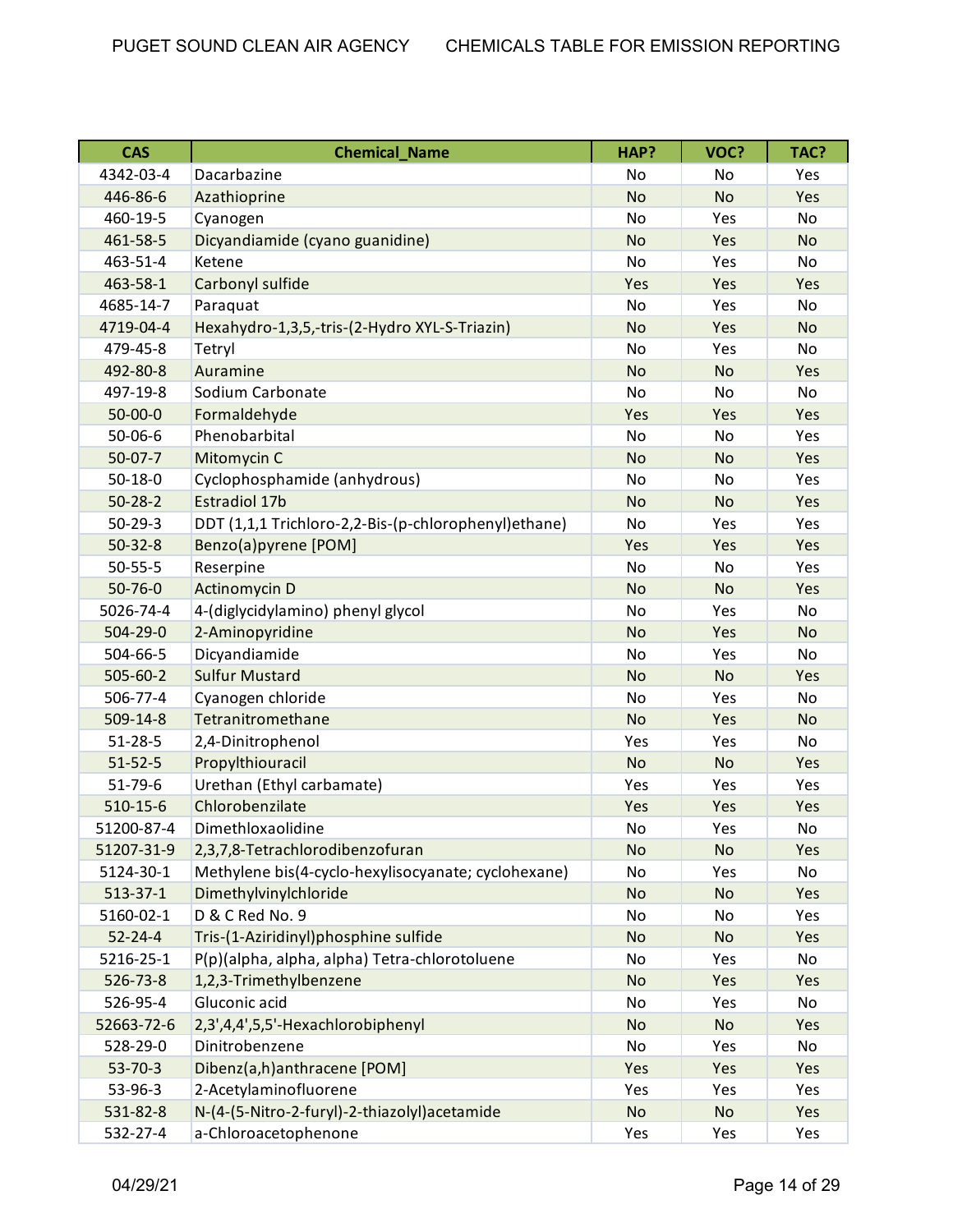| <b>CAS</b>     | <b>Chemical Name</b>                                 | HAP?      | VOC?      | TAC?      |
|----------------|------------------------------------------------------|-----------|-----------|-----------|
| 5329-14-6      | Amidosulfonic acid                                   | <b>No</b> | Yes       | <b>No</b> |
| 534-52-1       | Dinitro-o-cresol and compounds                       | Yes       | Yes       | No.       |
| 539-90-2       | Isobutyl butyrate                                    | <b>No</b> | Yes       | <b>No</b> |
| $54 - 11 - 5$  | Nicotine                                             | No        | Yes       | No        |
| 540-59-0       | 1,2-Dichloroethylene                                 | <b>No</b> | Yes       | <b>No</b> |
| 540-73-8       | 1,2-Dimethylhydrazine                                | No        | Yes       | Yes       |
| 540-84-1       | 2,2,4-Trimethylpentane                               | Yes       | Yes       | <b>No</b> |
| 540-88-5       | tert-Butyl acetate                                   | <b>No</b> | Yes       | Yes       |
| 541-85-5       | Ethyl amyl ketone                                    | <b>No</b> | Yes       | <b>No</b> |
| 542-75-6       | 1,3-Dichloropropene                                  | Yes       | Yes       | Yes       |
| 542-88-1       | Bis(chloromethyl) ether and tech chloromethyl methyl | Yes       | Yes       | Yes       |
| 542-92-7       | Cyclopentadiene                                      | No        | Yes       | No        |
| 54749-90-5     | Chlorozotocin                                        | <b>No</b> | <b>No</b> | Yes       |
| 54954-83-5     | Isocyanate terminated polyester prepolmer            | No        | Yes       | No        |
| $55 - 18 - 5$  | N-Nitrosodiethylamine(diethylnitrosoamine)(DEN)      | <b>No</b> | Yes       | Yes       |
| 55-38-9        | Fenthion                                             | No        | Yes       | No        |
| $55 - 63 - 0$  | Nitroglycerin                                        | <b>No</b> | Yes       | <b>No</b> |
| 552-30-7       | Trimellitic anhydride                                | No        | Yes       | No        |
| 5522-43-0      | 1-Nitropyrene                                        | <b>No</b> | <b>No</b> | Yes       |
| 555-84-0       | 1-[(5-Nitrofurfurylidene)-amino]-2- imidazolidinone  | No        | No        | Yes       |
| 555-84-9       | 1-(5-Nitrofurfurylidene)amino)-2-imidazolidinone     | <b>No</b> | Yes       | <b>No</b> |
| 556-52-5       | Glycidol                                             | <b>No</b> | Yes       | No        |
| 556-64-9       | METHYL THIOCYANATE (THIOCYANIC ACID, METHYL          | <b>No</b> | Yes       | <b>No</b> |
| 5567-15-7      | Arylide diarylide yellow disp. (lead free yellow)    | No        | No        | No        |
| 55673-89-7     | 1,2,3,4,7,8,9-Heptachlorodibenzofuran                | <b>No</b> | <b>No</b> | Yes       |
| 55720-99-5     | Chlorinated diphenyl oxide (Hexachlorophenyl ether)  | No        | Yes       | No        |
| 55738-54-0     | Trans-2((Dimethylamino)methylimino)-5-(2-(5-nitro-2- | <b>No</b> | Yes       | Yes       |
| 558-13-4       | Carbon tetrabromide                                  | No        | Yes       | No        |
| $56 - 04 - 2$  | Methylthiouracil                                     | <b>No</b> | <b>No</b> | Yes       |
| $56 - 23 - 5$  | Carbon tetrachloride                                 | Yes       | Yes       | Yes       |
| $56 - 38 - 2$  | Parathion                                            | Yes       | Yes       | Yes       |
| 56-49-5        | 3-Methylcholanthrene                                 | No        | No        | Yes       |
| $56 - 53 - 1$  | Diethylstilbestrol                                   | <b>No</b> | <b>No</b> | Yes       |
| $56 - 55 - 3$  | Benzo(a)anthracene [POM]                             | Yes       | Yes       | Yes       |
| $56 - 81 - 5$  | Glycerol                                             | <b>No</b> | Yes       | <b>No</b> |
| $563 - 12 - 2$ | Ethion                                               | No        | Yes       | No        |
| 563-47-3       | 3-Chloro-2-methyl-propene                            | <b>No</b> | No        | Yes       |
| 563-80-4       | Methyl isopropyl ketone                              | No        | Yes       | No        |
| 569-61-9       | C.I. Basic Red 9 Monohydrochloride                   | <b>No</b> | No        | Yes       |
| $57 - 12 - 5$  | Cyanide and compounds                                | Yes       | Yes       | No        |
| $57 - 14 - 7$  | 1,1-Dimethylhydrazine                                | Yes       | Yes       | Yes       |
| 57-24-9        | Strychnine                                           | No        | Yes       | No        |
| $57 - 55 - 6$  | Propylene Glycol                                     | <b>No</b> | <b>No</b> | Yes       |
| $57 - 57 - 8$  | b-Propiolactone                                      | Yes       | Yes       | Yes       |
| 57-74-9        | Chlordane                                            | Yes       | Yes       | Yes       |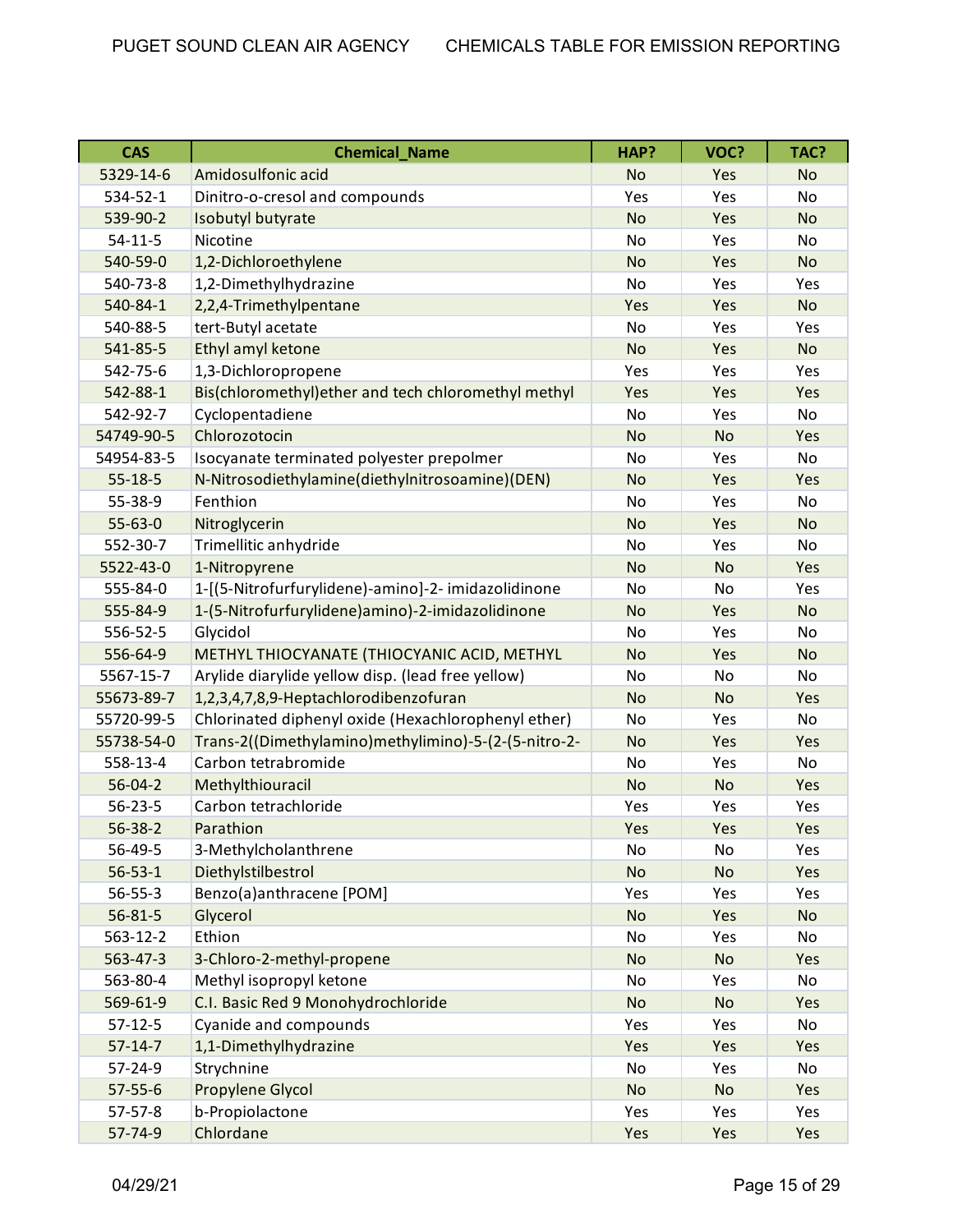| <b>CAS</b>    | <b>Chemical Name</b>                       | HAP?      | VOC?      | TAC?      |
|---------------|--------------------------------------------|-----------|-----------|-----------|
| 57-97-6       | 7,12-Dimethylbenz[a]anthracene             | No        | No        | Yes       |
| 57117-31-4    | 2,3,4,7,8-Pentachlorodibenzofuran          | <b>No</b> | <b>No</b> | Yes       |
| 57117-41-6    | 1,2,3,7,8-Pentachlorodibenzofuran          | No        | No        | Yes       |
| 57117-44-9    | 1,2,3,6,7,8-Hexachlorodibenzofuran         | <b>No</b> | <b>No</b> | Yes       |
| 5714-22-7     | Sulfur pentafluoride                       | No        | No        | No        |
| 57465-28-8    | 3,3',4,4',5-Pentachlorobiphenyl            | <b>No</b> | <b>No</b> | Yes       |
| 57653-85-7    | 1,2,3,6,7,8-Hexachlorodibenzo-p-dioxin     | No        | No        | Yes       |
| 57835-92-4    | 4-Nitropyrene                              | <b>No</b> | <b>No</b> | Yes       |
| 58-89-9       | Hexachlorocyclohexane (Lindane) Gamma(BHC) | Yes       | Yes       | Yes       |
| 583-60-8      | o-Methylcyclohexanone                      | <b>No</b> | Yes       | <b>No</b> |
| 58339-34-7    | Cadmium sulfoselenide                      | No        | No        | No        |
| 584-08-7      | Potassium carbonate                        | <b>No</b> | <b>No</b> | <b>No</b> |
| 584-84-9      | Toluene-2,4-diisocyanate (TDI)             | Yes       | Yes       | Yes       |
| 5884-84-9     | Polyester polyols                          | <b>No</b> | Yes       | <b>No</b> |
| 59-87-0       | Nitrofurazone                              | <b>No</b> | Yes       | Yes       |
| 59-89-2       | N-Nitrosomorpholine                        | Yes       | Yes       | Yes       |
| 59-96-1       | Phenoxybenzamine                           | No        | No        | Yes       |
| 591-78-6      | 2-Hexanone (MBK) (Methyl n-butyl ketone)   | <b>No</b> | Yes       | Yes       |
| 592-62-1      | Methyl azoxymethyl acetate                 | No        | Yes       | No        |
| 593-60-2      | Vinyl bromide                              | Yes       | Yes       | Yes       |
| 593-74-8      | Dimethyl Mercury                           | <b>No</b> | No        | Yes       |
| 59355-75-8    | Methyl acetylene-propadiene mixture (MAPP) | <b>No</b> | Yes       | <b>No</b> |
| 594-42-3      | Perchloromethyl mercaptan                  | No        | Yes       | No        |
| 594-72-9      | 1,1-Dichloro-1-nitroethane                 | <b>No</b> | Yes       | <b>No</b> |
| 5968-11-6     | Sodium Carbonate                           | No        | No        | No        |
| $60 - 11 - 7$ | Dimethyl aminoazobenzene                   | Yes       | Yes       | Yes       |
| 60-29-7       | Ethyl ether                                | No        | Yes       | No        |
| 60-34-4       | Methyl hydrazine                           | Yes       | Yes       | <b>No</b> |
| $60 - 35 - 5$ | Acetamide                                  | Yes       | Yes       | Yes       |
| $60 - 57 - 1$ | <b>Dieldrin</b>                            | <b>No</b> | Yes       | Yes       |
| 600-25-9      | 1-Chloro-1-nitropropane                    | No        | Yes       | No        |
| 602-87-9      | 5-Nitroacenaphthene                        | No        | Yes       | Yes       |
| 603-34-9      | Triphenyl amine                            | No        | Yes       | No        |
| 6055-19-2     | Cyclophosphamide (Hydrated)                | <b>No</b> | No        | Yes       |
| 60568-05-0    | Furmecyclox                                | No        | No        | Yes       |
| 60676-86-0    | Silica, amorphous fused                    | <b>No</b> | <b>No</b> | <b>No</b> |
| 607-57-8      | 2-Nitrofluorene                            | No        | No        | Yes       |
| 608-73-1      | Hexachlorocyclohexane                      | <b>No</b> | <b>No</b> | Yes       |
| 60851-34-5    | 2,3,4,6,7,8-Hexachlorodibenzofuran         | No        | No        | Yes       |
| $61 - 82 - 5$ | Amitrole                                   | No        | Yes       | Yes       |
| 6109-97-3     | 3-Amino-9-ethylcarbazole hydrochloride     | No        | No        | Yes       |
| 613-35-4      | N,N-Diacetylbenzidine                      | <b>No</b> | Yes       | <b>No</b> |
| 615-05-4      | 2,4-Diaminoanisole                         | No        | No        | Yes       |
| 615-53-2      | N-Nitroso-n-methylurethane                 | <b>No</b> | Yes       | Yes       |
| 61788-32-7    | Terphenyls, hydrogenated                   | No        | Yes       | No        |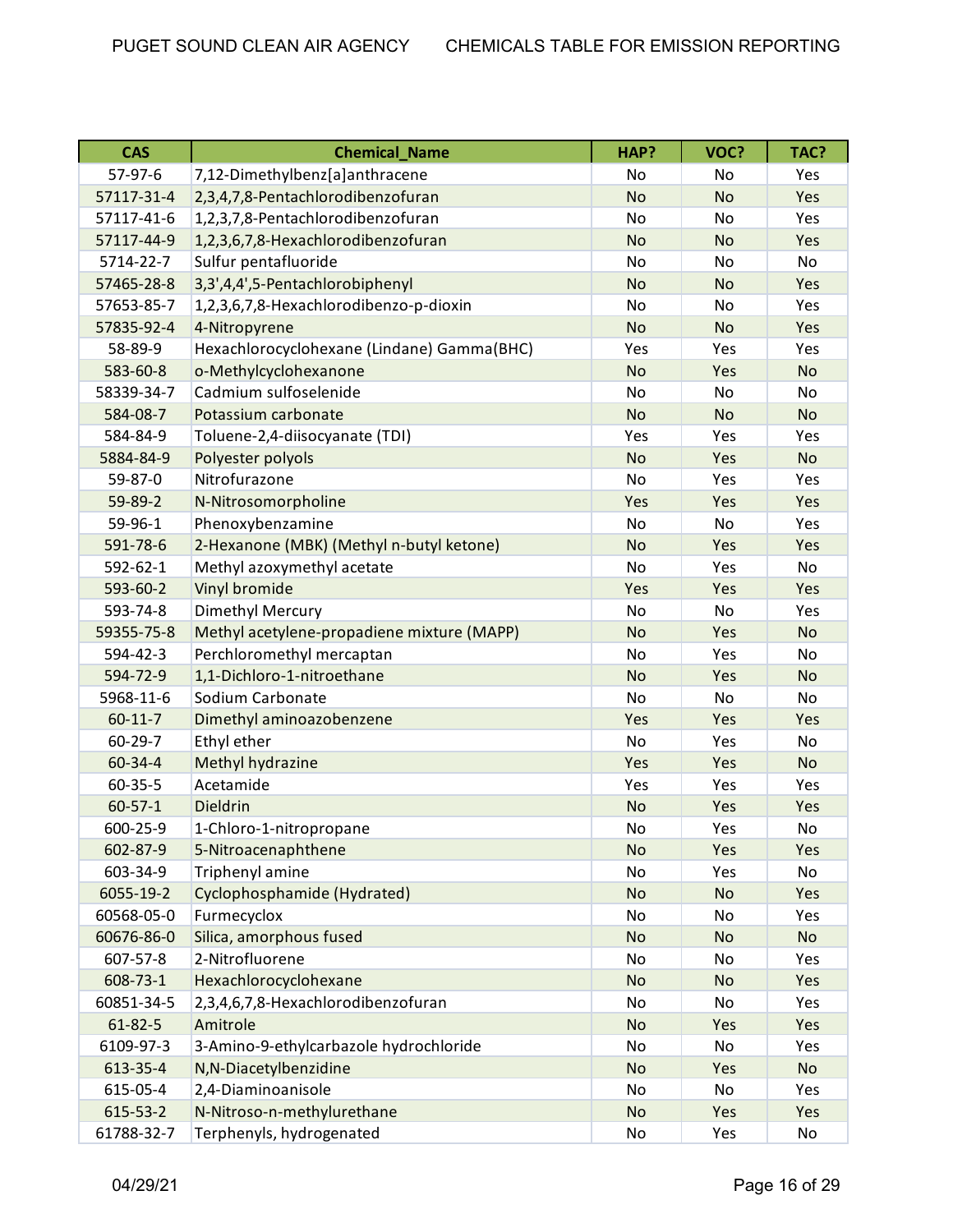| <b>CAS</b>     | <b>Chemical_Name</b>                           | HAP?      | VOC?      | TAC?      |
|----------------|------------------------------------------------|-----------|-----------|-----------|
| 61788-76-9     | Chloro alkanes                                 | <b>No</b> | Yes       | <b>No</b> |
| 61789-83-3     | Petroleum sulfonate                            | <b>No</b> | Yes       | No        |
| 61790-53-2     | Nateral earth minerals                         | <b>No</b> | <b>No</b> | <b>No</b> |
| $62 - 44 - 2$  | Phenacetin                                     | <b>No</b> | No        | Yes       |
| $62 - 53 - 3$  | Aniline and compounds                          | Yes       | Yes       | Yes       |
| $62 - 55 - 5$  | Thioacetamide                                  | <b>No</b> | No        | Yes       |
| 62-56-6        | Thiourea                                       | <b>No</b> | <b>No</b> | Yes       |
| $62 - 73 - 7$  | Dichlorvos                                     | Yes       | Yes       | Yes       |
| $62 - 74 - 8$  | Sodium fluoroacetate                           | <b>No</b> | Yes       | <b>No</b> |
| 62-75-9        | N-Nitrosodimethylamine                         | Yes       | Yes       | Yes       |
| $621 - 64 - 1$ | N-Nitrosodi-n-propylamine                      | <b>No</b> | Yes       | <b>No</b> |
| 621-64-7       | n-Nitrosodi-n-propylamine                      | <b>No</b> | No        | Yes       |
| 624-83-9       | Methyl isocyanate                              | Yes       | Yes       | Yes       |
| 62450-06-0     | Tryptophan-P-1                                 | No        | No        | Yes       |
| 62450-07-1     | Tryptophan-P-2                                 | <b>No</b> | <b>No</b> | Yes       |
| 626-17-5       | m-Phtalodinitrile                              | No        | Yes       | No        |
| 626-38-0       | sec-Amyl acetate                               | <b>No</b> | Yes       | <b>No</b> |
| 627-13-4       | n-Propyl nitrate                               | No        | Yes       | No        |
| $627 - 44 - 1$ | Diethyl mercury                                | <b>No</b> | <b>No</b> | Yes       |
| 627-93-0       | Dimethyl adipate                               | No        | Yes       | No        |
| 628-63-7       | n-Amyl acetate                                 | <b>No</b> | Yes       | <b>No</b> |
| 628-96-6       | Ethylene glycol dinitrate                      | No        | Yes       | No        |
| 629-11-8       | Hexandeiol, 1, 6                               | <b>No</b> | Yes       | <b>No</b> |
| $63 - 25 - 2$  | Carbaryl                                       | Yes       | Yes       | No        |
| 63-92-3        | Phenoxybenzamine hydrochloride                 | <b>No</b> | Yes       | Yes       |
| 630-08-0       | Carbon monoxide                                | No        | No        | Yes       |
| 630-20-6       | 1,1,1,2-Tetrachloroethane                      | <b>No</b> | <b>No</b> | Yes       |
| 63148-62-9     | Dimethyl siloxane                              | No        | Yes       | No        |
| 63231-60-7     | Petroleum waxes                                | <b>No</b> | Yes       | <b>No</b> |
| 63231-67-4     | Silicon Dioxide                                | No        | No        | No        |
| 633689-59-6    | Diisocyanatomethyl-Benzene pmer                | No        | Yes       | No        |
| 634-93-5       | 2,4,6-Trichloroaniline hydrochloride           | No        | Yes       | No        |
| 63449-39-8     | Chlorinated paraffin                           | <b>No</b> | Yes       | <b>No</b> |
| 636-21-5       | o-Toluidine hydrochloride                      | No        | Yes       | Yes       |
| 6364-17-6      | Aliphatic secondary naphalene amine (1)        | <b>No</b> | Yes       | <b>No</b> |
| 638-21-1       | Phenylphosphine                                | No        | Yes       | No        |
| $64 - 17 - 5$  | Ethyl alcohol (Ethanol)                        | <b>No</b> | Yes       | <b>No</b> |
| 64-18-6        | Formic acid (methanoic acid)                   | No        | Yes       | No        |
| $64-19-7$      | <b>Acetic Acid</b>                             | <b>No</b> | Yes       | <b>No</b> |
| 64-67-5        | Diethyl sulfate                                | Yes       | Yes       | No        |
| 64020-73-1     | <b>Epoxy resins</b>                            | <b>No</b> | Yes       | <b>No</b> |
| 64091-91-4     | 4-(Methylnitrosamino)-1-(3-pyridyl)-1-butanone | No        | Yes       | No        |
| 6423-43-4      | Propylene glycol dinitrate                     | <b>No</b> | Yes       | Yes       |
| 64475-85-0     | Mineral spirits                                | No        | Yes       | No        |
| 646-06-0       | Glycol methylene ether                         | <b>No</b> | Yes       | <b>No</b> |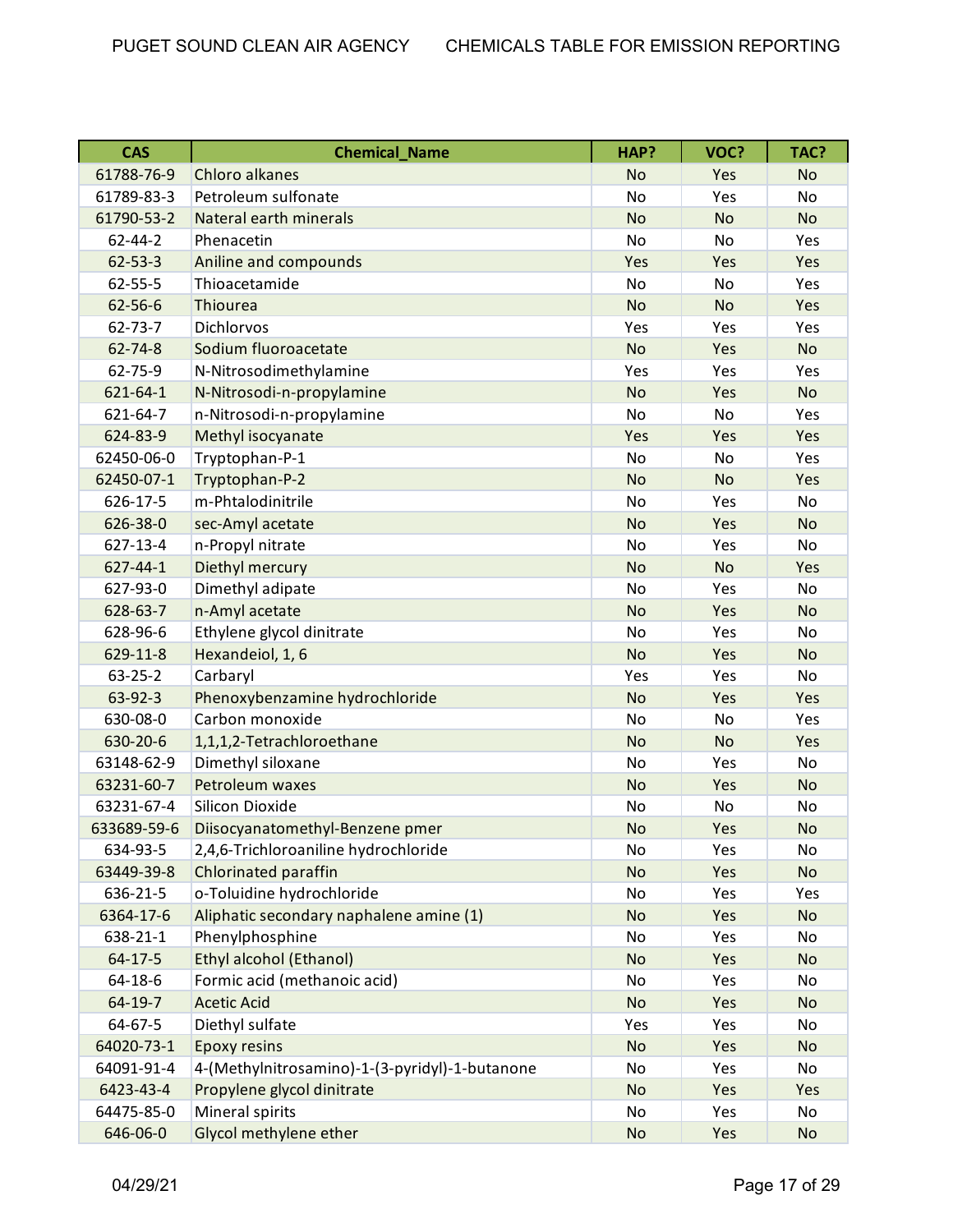| <b>CAS</b>    | <b>Chemical Name</b>                              | HAP?      | VOC?      | TAC?      |
|---------------|---------------------------------------------------|-----------|-----------|-----------|
| 64741-44-2    | Mineral seal oil                                  | No        | Yes       | No        |
| 64741-65-7    | Naphtha (petroleum) heavy alkylated (isopar)      | <b>No</b> | Yes       | <b>No</b> |
| 64741-86-2    | Distillate, sweetened middle                      | No        | Yes       | No        |
| 64741-88-4    | Paraffinic distillate, solvent refined            | <b>No</b> | Yes       | <b>No</b> |
| 64741-96-4    | Hydrotreated light oil, aliphatic                 | <b>No</b> | Yes       | No.       |
| 64742-01-4    | Residual oils (petroleum) solvent refined         | <b>No</b> | Yes       | <b>No</b> |
| 64742-16-1    | Hydrocarbon resin/petroleum resins                | No        | Yes       | No        |
| 64742-34-3    | Naphthenic distillate chemically neutralized, hvy | <b>No</b> | Yes       | <b>No</b> |
| 64742-46-7    | Petroleum distillates                             | No        | Yes       | No        |
| 64742-47-8    | Petroleum distillate, hydrotreated light          | <b>No</b> | Yes       | <b>No</b> |
| 64742-48-9    | Aliphatic hydrocarbon solvent                     | No        | Yes       | No.       |
| 64742-52-5    | Hydrotreated light petroleum distillate           | <b>No</b> | Yes       | <b>No</b> |
| 64742-53-6    | Napthenic distillate                              | No        | Yes       | No        |
| 64742-54-7    | Distillates (petroleum) hydrofvld                 | <b>No</b> | Yes       | <b>No</b> |
| 64742-55-8    | Aliphatic hydrocarbon, sulfurized                 | No        | Yes       | No        |
| 64742-57-0    | Solvent refined, hydrotreated residual oil        | <b>No</b> | Yes       | <b>No</b> |
| 64742-62-7    | Solvent-Dewaxed Residual Oil                      | No        | Yes       | No        |
| 64742-65-0    | Paraffinic petroleum distillates                  | No        | Yes       | <b>No</b> |
| 64742-80-9    | Petroleum oil fraction, mineral seal oil          | No        | Yes       | No        |
| 64742-81-0    | Hydrodesulfurized kerosene                        | <b>No</b> | Yes       | <b>No</b> |
| 64742-88-7    | Mineral spirits                                   | No        | Yes       | No        |
| 64742-89-8    | Petroleum naphtha, paraffins & naphthenes         | <b>No</b> | Yes       | <b>No</b> |
| 64742-94-5    | Heavy aromatic naphtha (petrol)                   | <b>No</b> | Yes       | No.       |
| 64742-95-6    | <b>Volatile Petroleum Distillate</b>              | <b>No</b> | Yes       | <b>No</b> |
| 64742-96-1    | Isoparaffinic hydrocarbon                         | No        | Yes       | No        |
| 64742-96-7    | <b>Hydrocarbon solvent</b>                        | <b>No</b> | Yes       | <b>No</b> |
| 65510-44-3    | 2',3,4,4',5-Pentachlorobiphenyl                   | No        | No        | Yes       |
| 65997-05-9    | Polymerized resin                                 | <b>No</b> | Yes       | <b>No</b> |
| 65997-13-9    | Resin ester                                       | No        | Yes       | No        |
| 65997-17-3    | <b>Fiberglass and ceramic</b>                     | <b>No</b> | <b>No</b> | <b>No</b> |
| 65997-19-5    | Iron powder                                       | No        | No        | No        |
| $66 - 27 - 3$ | <b>Methyl Methanesulfonate</b>                    | No        | <b>No</b> | Yes       |
| 66101-60-8    | Polyurethane prepolymer                           | No        | No        | No        |
| 66554-75-4    | Phenolic resin                                    | <b>No</b> | Yes       | <b>No</b> |
| 67-45-8       | Furazolidone                                      | No        | No        | No        |
| $67 - 56 - 1$ | Methyl alcohol (Methanol)                         | Yes       | Yes       | Yes       |
| 67-63-0       | Isopropyl alcohol (Isopropanol)                   | No        | Yes       | Yes       |
| $67 - 64 - 1$ | Acetone                                           | <b>No</b> | <b>No</b> | <b>No</b> |
| 67-66-3       | Chloroform                                        | Yes       | Yes       | Yes       |
| $67 - 72 - 1$ | Hexachloroethane                                  | Yes       | Yes       | Yes       |
| 671-16-9      | Procarbazine                                      | No        | No        | Yes       |
| 67254-79-9    | Aliphatic compounds                               | <b>No</b> | Yes       | <b>No</b> |
| 6742-89-8     | Aromatic hydrocarbons                             | No        | Yes       | No        |
| 6742-95-6     | Aromatic Petroleum 100                            | <b>No</b> | Yes       | No        |
| 67562-39-4    | 1,2,3,4,6,7,8-Heptachlorodibenzofuran             | No        | No        | Yes       |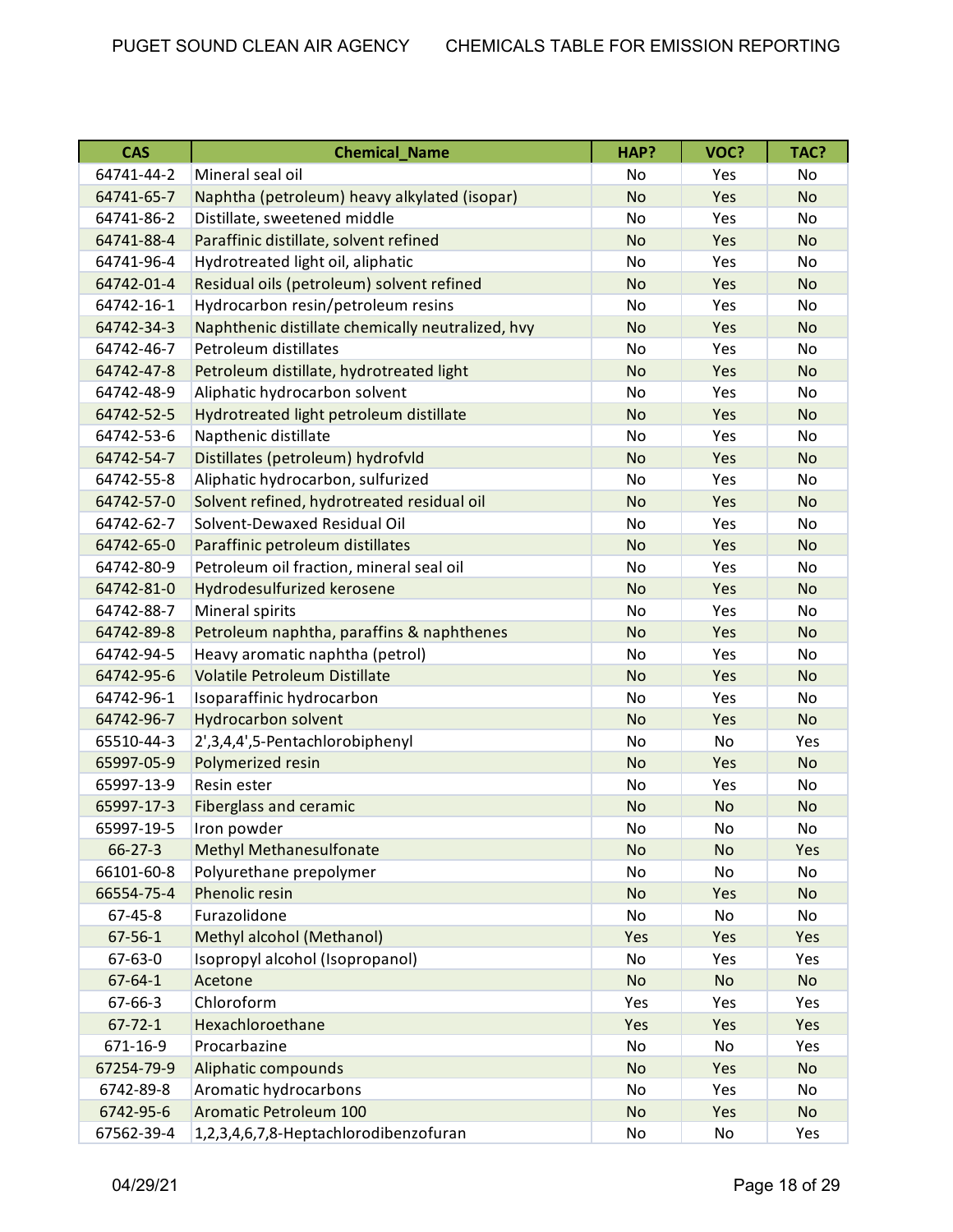| <b>CAS</b>    | <b>Chemical_Name</b>                                   | HAP?      | VOC?      | TAC?      |
|---------------|--------------------------------------------------------|-----------|-----------|-----------|
| 67730-10-3    | Glu-P-2                                                | <b>No</b> | No        | Yes       |
| 67730-11-4    | Glu-P-1                                                | No        | No        | Yes       |
| 67988-99-2    | Amine terminated butadiene acrylonitrile copolymer     | <b>No</b> | Yes       | <b>No</b> |
| $68 - 11 - 1$ | Thioglycolic acid                                      | No        | Yes       | <b>No</b> |
| $68 - 12 - 2$ | Dimethylformamide                                      | Yes       | Yes       | Yes       |
| 680-31-9      | Hexamethylphosphoramide                                | Yes       | Yes       | No        |
| 68006-83-7    | 2-Amino-3-methyl-9H pyrido[2,3-b]indole                | <b>No</b> | <b>No</b> | Yes       |
| 68037-39-8    | Chlorosulfonated polyethylene                          | No        | Yes       | No        |
| 68037-59-2    | Dimethyl methylhydrogen polysiloxane                   | <b>No</b> | Yes       | <b>No</b> |
| 68072-13-9    | Alkyd resin (1)                                        | No        | Yes       | No        |
| 68082-29-1    | Polyamide resin                                        | <b>No</b> | Yes       | <b>No</b> |
| 681-84-5      | Methyl silicate                                        | No        | Yes       | No        |
| 68132-29-6    | Gylcerides                                             | <b>No</b> | Yes       | <b>No</b> |
| 68240-01-7    | Hydrocarbon resin                                      | No        | Yes       | No        |
| 68259-26-7    | Bisphenol A diglycidyl ether resin                     | <b>No</b> | Yes       | <b>No</b> |
| 68310-52-1    | Polypropylene polygycol                                | No        | Yes       | No        |
| 68318-41-2    | Ethanediamine,n-(2-aminoethyl)-,polymer                | <b>No</b> | Yes       | <b>No</b> |
| 68334-60-1    | Amine hardener                                         | No        | Yes       | No        |
| 6834-92-0     | Sodium Metasilicate                                    | <b>No</b> | <b>No</b> | <b>No</b> |
| 6837-24-7     | Cyclo-hexylpyrrolidone(n)                              | No        | Yes       | No        |
| 684-16-2      | Hexafluoroacetone                                      | <b>No</b> | Yes       | <b>No</b> |
| 684-93-5      | N-Nitroso-N-methylurea (NMU)                           | Yes       | Yes       | Yes       |
| 68410-23-1    | Fatty acids, C18-unsat, dimers, rxn prdts w/p'ethylene | <b>No</b> | Yes       | <b>No</b> |
| 68410-99-1    | Chlorinated alkene polymer                             | No        | Yes       | No        |
| 68425-29-6    | Gasoline, aviation                                     | <b>No</b> | Yes       | <b>No</b> |
| 68476-48-2    | Chlorinated hydrocarbons                               | No        | Yes       | No        |
| 68476-85-7    | Liquified petroleum gas                                | <b>No</b> | Yes       | <b>No</b> |
| 68476-86-8    | Propane/isobutane(1)                                   | No        | Yes       | No        |
| 68477-31-6    | Petroleum distillates                                  | <b>No</b> | Yes       | <b>No</b> |
| 68479-98-1    | Diethyl toluene diamine                                | No        | Yes       | No        |
| 68515-48-0    | Diisononyl phthalate                                   | <b>No</b> | Yes       | No        |
| 68526-77-2    | Amine, aryl                                            | No        | Yes       | No        |
| 68551-16-6    | Aromatic hydrocarbons                                  | <b>No</b> | Yes       | <b>No</b> |
| 68603-33-8    | Alkenes, c15-20 alpha-, polymers with cottonseed oil   | No        | Yes       | No        |
| 68608-26-4    | Sodium Petroleum Sulfonate                             | <b>No</b> | Yes       | <b>No</b> |
| 68609-96-1    | Alkyl glycidyl ethers                                  | No        | Yes       | No        |
| 68611-24-5    | Magnesium resinate(1)                                  | No        | Yes       | <b>No</b> |
| 68611-50-7    | Polysulfide liquid polmer                              | No        | Yes       | No        |
| 6864-37-5     | Dimethyl-4,4 -Diaminodicyclo-Hexylmethnae, 3, 3'-      | <b>No</b> | Yes       | <b>No</b> |
| 68650-36-2    | Aromatics(c8+)                                         | No        | Yes       | No        |
| 68783-36-8    | Fatty acids, C16-22, lithium salts                     | <b>No</b> | Yes       | <b>No</b> |
| 68783-96-0    | Calcium sulfonate                                      | No        | Yes       | No        |
| 68797-54-6    | Polyester resin(1)                                     | No        | Yes       | <b>No</b> |
| 68855-54-9    | Diatomaceous earth                                     | No        | No        | No        |
| 68909-20-6    | Trimethylated silica                                   | <b>No</b> | Yes       | <b>No</b> |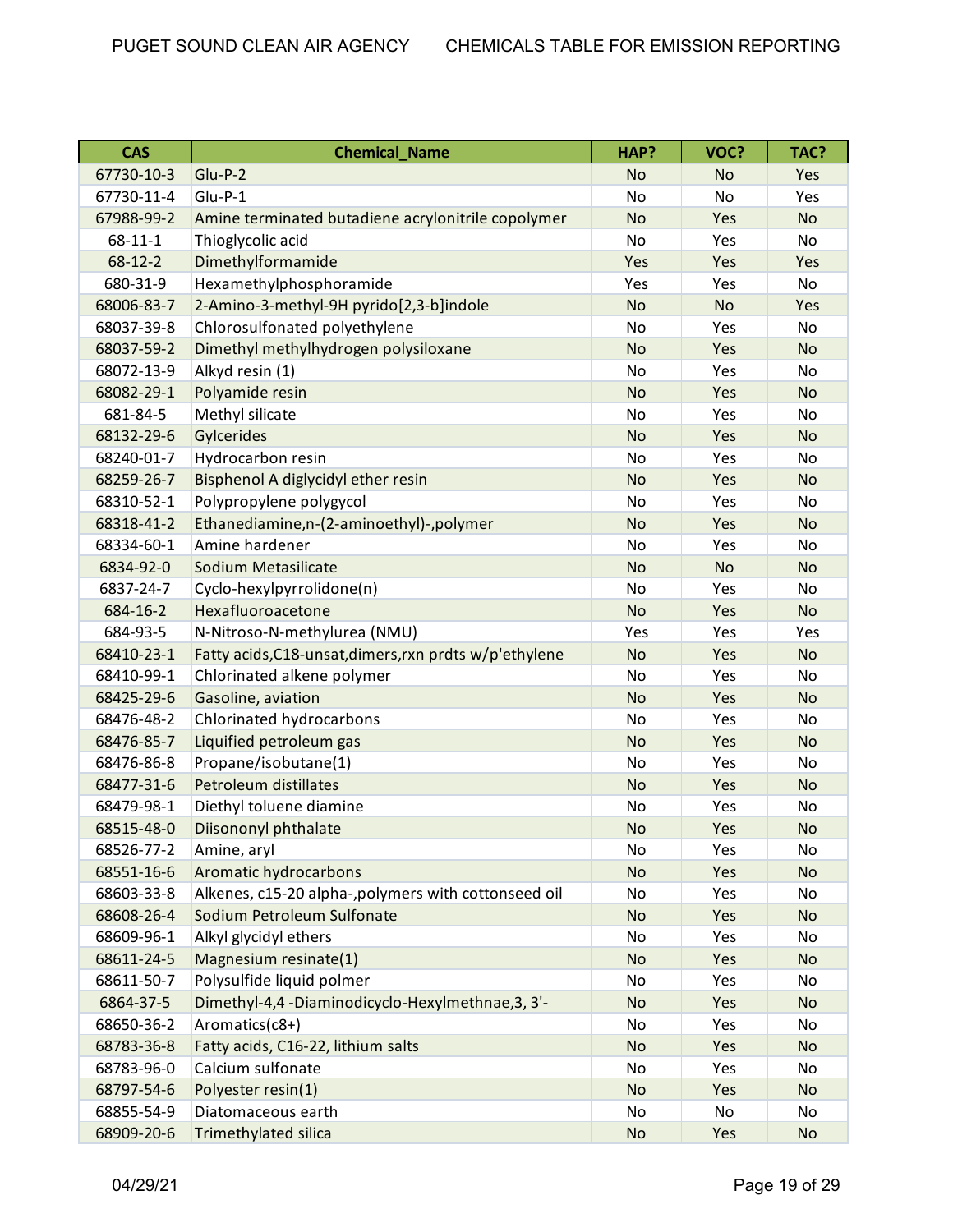| <b>CAS</b>    | <b>Chemical_Name</b>                                | HAP?      | VOC?      | TAC?                         |
|---------------|-----------------------------------------------------|-----------|-----------|------------------------------|
| 68953-58-2    | Organophilic clay (1)                               | No        | No        | No                           |
| 68958-92-9    | Molybdenum, bis(O,O-bis(2-                          | <b>No</b> | <b>No</b> | <b>No</b>                    |
| 68988-56-7    | Polytrimethylhydrosilylsilicate                     | No        | Yes       | No                           |
| 68988-89-6    | Silica, Dimethylvinylated and Trimethylated         | <b>No</b> | Yes       | <b>No</b>                    |
| 68991-19-5    | Sulfurized fatty oil                                | No        | Yes       | No.                          |
| 69178-40-1    | Polymethylene polyphenyl amine polyalkylphenyl      | <b>No</b> | Yes       | <b>No</b>                    |
| 6923-22-4     | Monocrotophos                                       | No        | Yes       | No                           |
| 696-28-6      | Dichlorophenylarsine (arsenic group)                | <b>No</b> | Yes       | <b>No</b>                    |
| 69782-90-7    | 2,3,3',4,4',5'-Hexachlorobiphenyl                   | <b>No</b> | No        | Yes                          |
| $70 - 25 - 7$ | n-Methyl-n-nitro-n-nitrosoguanidine                 | <b>No</b> | <b>No</b> | Yes                          |
| 70131-67-8    | Polydimethylsiloxane                                | No        | Yes       | No                           |
| 70321-87-8    | Oleic acid, tetraethylene pentamine polymer         | <b>No</b> | Yes       | <b>No</b>                    |
| 70362-50-4    | 3,4,4',5-Tetrachlorobiphenyl                        | No        | No        | Yes                          |
| 70592-78-8    | Petroleum oil (severely hydrated)                   | <b>No</b> | Yes       | <b>No</b>                    |
| 70648-26-9    | 1,2,3,4,7,8-Hexachlorodibenzofuran                  | <b>No</b> | No        | Yes                          |
| 70776-86-2    | Keto-amine (substituted)                            | <b>No</b> | Yes       | <b>No</b>                    |
| 7085-85-0     | Ethyl cyanoacrylate                                 | No        | Yes       | No                           |
| $71 - 23 - 8$ | n-Propyl alcohol                                    | <b>No</b> | Yes       | <b>No</b>                    |
| $71 - 36 - 3$ | n-Butyl alcohol                                     | No        | Yes       | No                           |
| $71 - 41 - 0$ | n-Amyl alcohol (1-Pentanol, Pentyl alcohol, n-Butyl | <b>No</b> | Yes       | <b>No</b>                    |
| $71 - 43 - 2$ | Benzene                                             | Yes       | Yes       | Yes                          |
| $71 - 55 - 6$ | 1,1,1-Trichloroethane (Methyl chloroform)           | Yes       | <b>No</b> | Yes                          |
| 71173-64-3    | Bis dimethyl aminoethyl hydroxyphenyl               | No        | Yes       | No                           |
| 712-68-5      | 2-Amino-5-(5-Nitro-2-Furyl)-1,3,4-Thiadiazol        | <b>No</b> | <b>No</b> | Yes                          |
| $72 - 20 - 8$ | Endrin                                              | No        | Yes       | No                           |
| $72 - 43 - 5$ | Methoxychlor                                        | Yes       | Yes       | <b>No</b>                    |
| $72 - 54 - 8$ | <b>DDD</b>                                          | No        | No        | Yes                          |
| 72-55-9       | <b>DDE</b>                                          | <b>No</b> | <b>No</b> | Yes                          |
| 72623-83-7    | Petroleum base oil                                  | No        | Yes       | No                           |
| 72918-21-9    | 1,2,3,7,8,9-Hexachlorodibenzofuran                  | <b>No</b> | <b>No</b> | Yes                          |
| 73138-28-0    | Dimethyl dioctadecyl ammonium bentonit              | No        | Yes       | $\operatorname{\mathsf{No}}$ |
| 7332-18-5     | Alkanol amide                                       | <b>No</b> | No        | No                           |
| 74-82-8       | Methane                                             | No        | No        | No                           |
| 74-83-9       | Methyl bromide (Bromomethane)                       | Yes       | Yes       | Yes                          |
| 74-87-3       | Methyl chloride (Chloromethane)                     | Yes       | Yes       | Yes                          |
| 74-88-4       | Methyl iodide (Iodomethane)                         | Yes       | Yes       | <b>No</b>                    |
| 74-89-5       | Methylamine                                         | No        | Yes       | No                           |
| 74-90-8       | Hydrogen cyanide [cyanide compound]                 | Yes       | <b>No</b> | Yes                          |
| 74-93-1       | Methyl mercaptan                                    | No        | Yes       | No                           |
| 74-96-4       | <b>Ethyl bromide</b>                                | <b>No</b> | Yes       | <b>No</b>                    |
| 74-97-5       | Chlorobromomethane                                  | No        | Yes       | No                           |
| 74-98-6       | Propane                                             | <b>No</b> | Yes       | <b>No</b>                    |
| 74-99-7       | Methyl acetylene                                    | No        | Yes       | No                           |
| 7429-90-5     | Aluminum (alkyls and soluble salts)                 | <b>No</b> | <b>No</b> | <b>No</b>                    |
| 7439-92-1     | Lead and compounds                                  | Yes       | No        | No                           |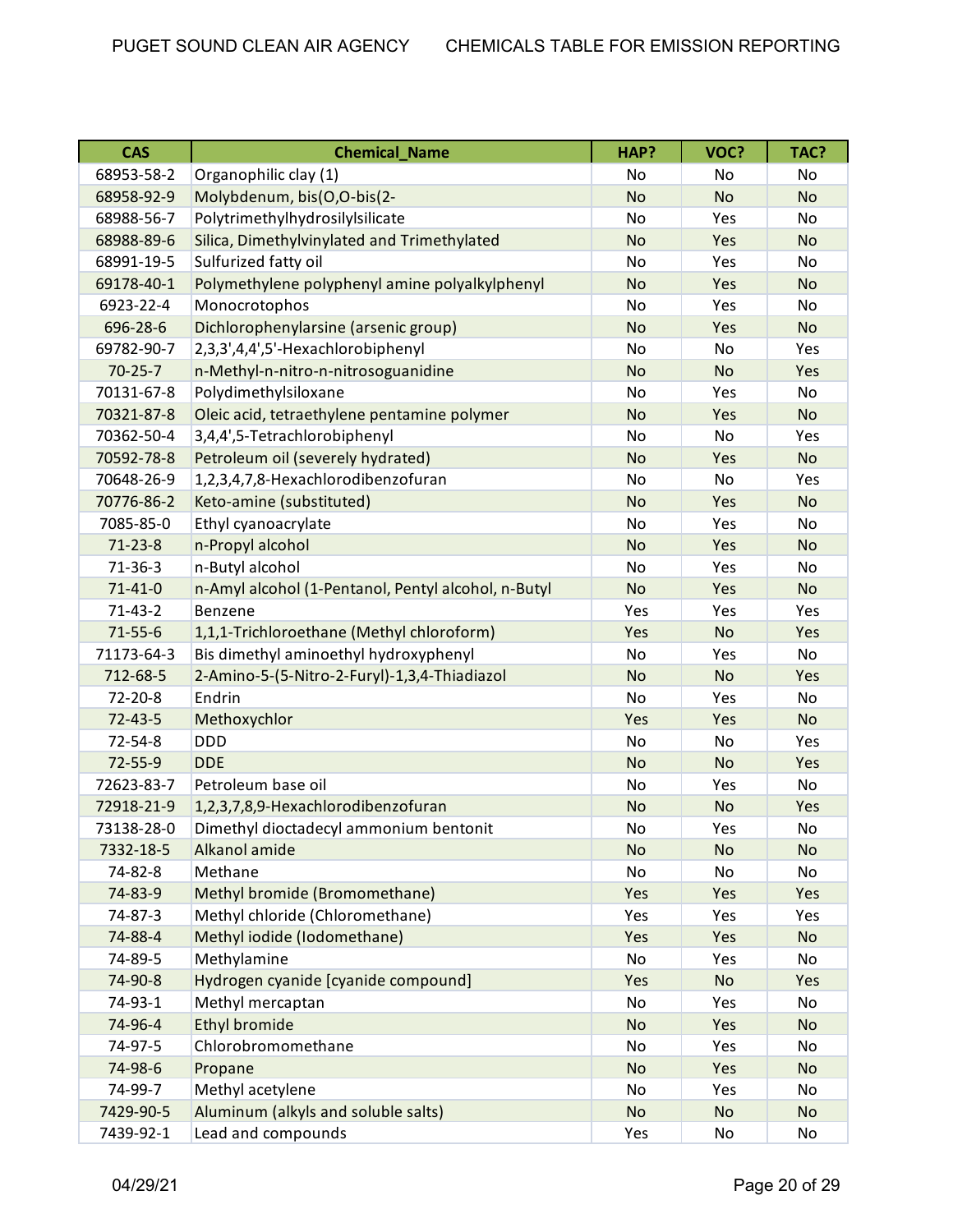| <b>CAS</b>    | <b>Chemical_Name</b>                    | HAP?      | VOC?      | TAC?      |
|---------------|-----------------------------------------|-----------|-----------|-----------|
| 7439-93-2     | Lithium                                 | <b>No</b> | <b>No</b> | <b>No</b> |
| 7439-96-5     | Manganese and compounds                 | Yes       | No        | <b>No</b> |
| 7439-97-6     | Mercury and compounds                   | Yes       | <b>No</b> | Yes       |
| 7439-98-7     | Molybdenum and compounds                | <b>No</b> | No        | <b>No</b> |
| 7440-02-0     | Nickel and compounds                    | Yes       | <b>No</b> | <b>No</b> |
| 7440-02-2     | Nickel                                  | <b>No</b> | No        | No        |
| 7440-05-3     | Palladium                               | <b>No</b> | <b>No</b> | <b>No</b> |
| 7440-06-4     | Platinum (metals, soluble salts as Pt)  | No        | No        | <b>No</b> |
| 7440-16-6     | Rhodium and compounds                   | <b>No</b> | <b>No</b> | <b>No</b> |
| 7440-22-4     | Silver, metals and soluble compounds    | <b>No</b> | No        | <b>No</b> |
| 7440-25-7     | Tantalum, metals & oxide dusts          | <b>No</b> | <b>No</b> | <b>No</b> |
| 7440-28-0     | Thallium, soluble compounds, Tl         | <b>No</b> | <b>No</b> | No        |
| 7440-31-5     | Tin and compounds                       | <b>No</b> | <b>No</b> | <b>No</b> |
| 7440-32-6     | Titanium                                | No        | No        | No        |
| 7440-33-7     | Tungsten and compounds                  | <b>No</b> | <b>No</b> | <b>No</b> |
| 7440-36-0     | Antimony and compounds                  | Yes       | No        | <b>No</b> |
| 7440-38-2     | Arsenic and inorganic arsenic compounds | Yes       | <b>No</b> | <b>No</b> |
| 7440-39-3     | Barium, soluble compounds Ba            | <b>No</b> | <b>No</b> | No        |
| 7440-41-7     | <b>Beryllium and compounds</b>          | Yes       | <b>No</b> | <b>No</b> |
| 7440-43-9     | Cadmium and compounds                   | Yes       | No        | Yes       |
| 7440-47-3     | Chromium and compounds                  | Yes       | <b>No</b> | <b>No</b> |
| 7440-48-4     | <b>Cobalt Compounds as Cobalt</b>       | Yes       | No        | Yes       |
| 7440-50-8     | Copper (dust, mist and fumes)           | <b>No</b> | <b>No</b> | <b>No</b> |
| 7440-57-5     | Gold                                    | No        | No        | No        |
| 7440-58-6     | Hafnium                                 | <b>No</b> | <b>No</b> | <b>No</b> |
| 7440-61-1     | Uranium and compounds                   | <b>No</b> | No        | No        |
| 7440-62-2     | Vanadium                                | <b>No</b> | <b>No</b> | Yes       |
| 7440-65-5     | Yttrium, metal and compounds as Y       | No        | No        | No        |
| 7440-67-7     | Zirconium compounds. as Zr              | <b>No</b> | <b>No</b> | <b>No</b> |
| 7440-69-9     | <b>Bismuth</b>                          | No        | No        | No        |
| 7440-74-6     | Indium, & compounds as In               | <b>No</b> | <b>No</b> | No        |
| 7446-11-9     | <b>Sulfur Trioxide</b>                  | No        | No        | Yes       |
| 7446-27-7     | Lead phosphate [lead compound]          | Yes       | <b>No</b> | Yes       |
| 7446-34-6     | Selenium sulfide                        | No        | No        | No        |
| 74472-37-0    | 2,3,4,4',5-Pentachlorobiphenyl          | <b>No</b> | <b>No</b> | Yes       |
| 7496-02-8     | 6-Nitrochrysene                         | No        | No        | Yes       |
| 75-00-3       | Ethyl chloride (Chloroethane)           | Yes       | Yes       | Yes       |
| 75-01-4       | Vinyl chloride                          | Yes       | Yes       | Yes       |
| 75-04-7       | Ethylamine                              | <b>No</b> | Yes       | <b>No</b> |
| 75-05-8       | Acetonitrile                            | Yes       | Yes       | Yes       |
| 75-07-0       | Acetaldehyde                            | Yes       | Yes       | Yes       |
| 75-08-1       | Ethyl mercaptan                         | No        | Yes       | No        |
| 75-09-2       | Dichloromethane (Methylene chloride)    | Yes       | <b>No</b> | Yes       |
| $75 - 12 - 7$ | Formamide                               | No        | Yes       | No        |
| $75 - 15 - 0$ | Carbon disulfide                        | Yes       | <b>No</b> | Yes       |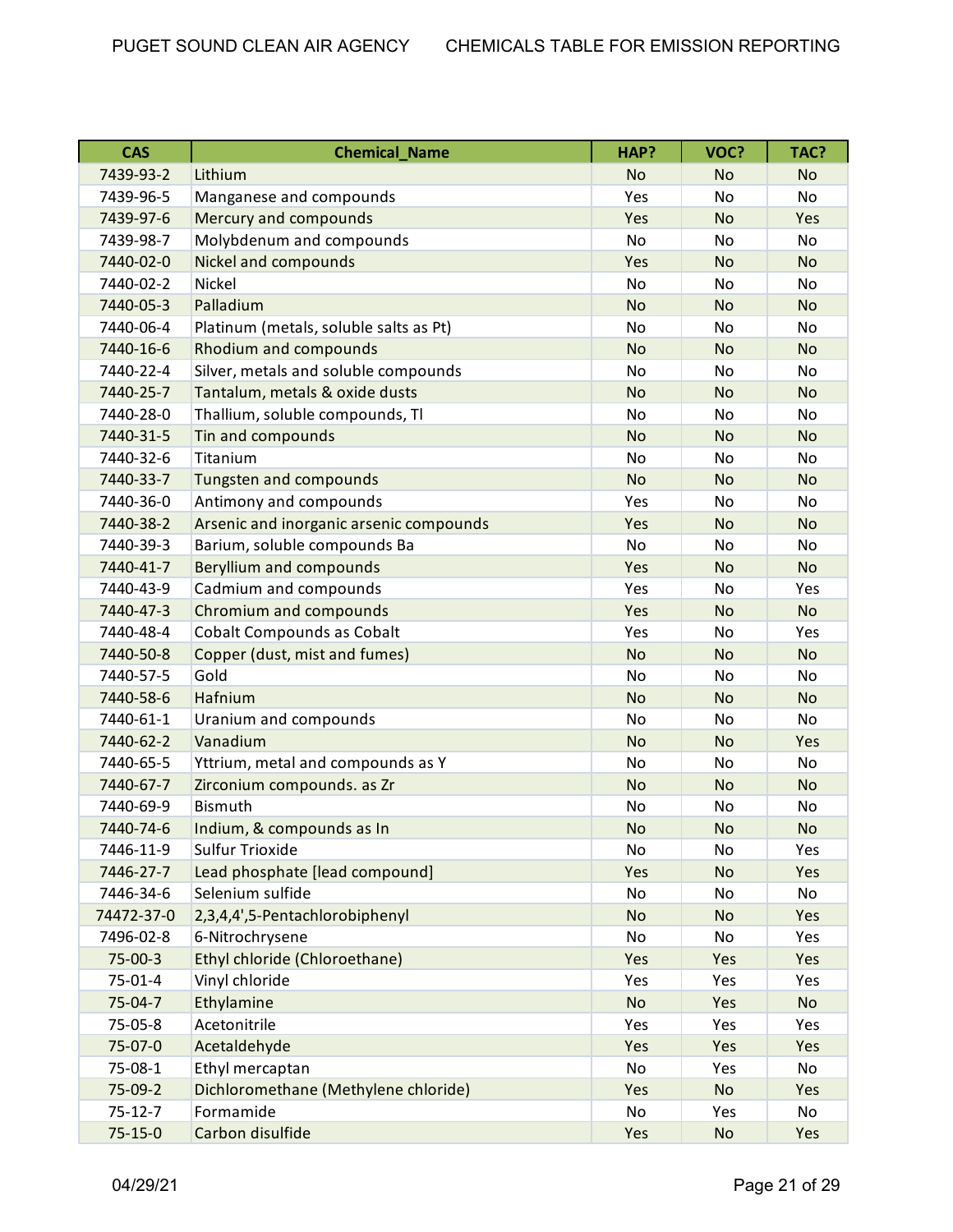| <b>CAS</b>    | <b>Chemical_Name</b>                           | HAP?      | VOC?      | TAC?      |
|---------------|------------------------------------------------|-----------|-----------|-----------|
| $75 - 21 - 8$ | Ethylene oxide                                 | Yes       | Yes       | Yes       |
| $75 - 25 - 2$ | <b>Bromoform</b>                               | Yes       | Yes       | Yes       |
| $75 - 26 - 3$ | 2-bromopropane (iso-propyl bromide)            | No        | Yes       | No        |
| $75 - 27 - 4$ | Bromodichloromethane                           | <b>No</b> | <b>No</b> | Yes       |
| 75-28-5       | 2-Methyl propane (isobutane)                   | No        | Yes       | <b>No</b> |
| $75 - 31 - 0$ | Isopropylamine                                 | <b>No</b> | Yes       | <b>No</b> |
| 75-34-3       | Ethylidene dichloride (1,1-Dichloroethane)     | Yes       | Yes       | Yes       |
| $75 - 35 - 4$ | Vinylidine chloride (1,1-Dichloroethylene)     | Yes       | Yes       | Yes       |
| 75-37-6       | 1,1-Difluoroethane                             | No        | No        | Yes       |
| $75 - 43 - 4$ | Dichlorofluoromethane                          | <b>No</b> | Yes       | <b>No</b> |
| 75-44-5       | Phosgene                                       | Yes       | No        | Yes       |
| $75 - 45 - 6$ | Chlorodifluoromethane (Freon 22 propellant)    | <b>No</b> | <b>No</b> | Yes       |
| 75-47-8       | lodoform                                       | No        | Yes       | <b>No</b> |
| $75 - 50 - 3$ | Trimethylamine                                 | <b>No</b> | Yes       | <b>No</b> |
| $75 - 52 - 5$ | Nitromethane                                   | No        | Yes       | No        |
| $75 - 55 - 8$ | 1,2-Propylene imine (2-Methyl aziridine)       | Yes       | Yes       | <b>No</b> |
| 75-56-9       | Propylene oxide                                | Yes       | Yes       | Yes       |
| $75 - 61 - 6$ | Diflourodibromomethane                         | <b>No</b> | Yes       | <b>No</b> |
| 75-63-8       | Trifluorobromomethane                          | No        | Yes       | No        |
| 75-65-0       | tert-Butyl alcohol                             | <b>No</b> | Yes       | <b>No</b> |
| 75-68-3       | Chlorodifluoroethane (HCFC-142b)               | No        | No        | Yes       |
| 75-69-4       | Trichlorofluoromethane (CFC-11)                | <b>No</b> | <b>No</b> | <b>No</b> |
| $75 - 71 - 8$ | Dichlorodifluoromethane                        | No        | No        | No.       |
| $75 - 74 - 1$ | Tetramethyl lead, as Pb [lead compound]        | Yes       | Yes       | <b>No</b> |
| $75 - 77 - 4$ | SILANE (TRIMETHYLCHLOROSILANE)                 | No        | Yes       | No        |
| 75-78-5       | SILANE (DICHLORODIMETHYLSILANE)                | <b>No</b> | Yes       | <b>No</b> |
| 75-79-6       | SILANE (METHYLTRICHLOROSILANE)                 | No        | Yes       | No        |
| 75-86-5       | ACETONE CYANOHYDRIN (2-HYDROXY-2-METHYL-       | <b>No</b> | Yes       | <b>No</b> |
| 75-99-0       | 2,2-Dichloropropionic acid                     | No        | Yes       | <b>No</b> |
| 7506-66-3     | Hexahydrophthalimide                           | <b>No</b> | Yes       | <b>No</b> |
| 75150-13-9    | Oxirane,((2,4-dibromo-6-methyl-phenoxy)methyl) | No        | Yes       | No        |
| 7550-45-0     | Titanium tetrachloride                         | Yes       | <b>No</b> | Yes       |
| 7553-56-2     | Iodine                                         | No        | No        | No        |
| 7572-29-4     | Dichloroacetylene                              | <b>No</b> | Yes       | <b>No</b> |
| 7580-67-8     | Lithium hydride                                | No        | No        | No        |
| 759-73-9      | N-Nitroso-n-ethylurea (NEU)                    | <b>No</b> | Yes       | Yes       |
| 76-03-9       | Trichloroacetic acid                           | No        | Yes       | No        |
| 76-06-2       | Chloropicrin                                   | <b>No</b> | Yes       | Yes       |
| $76 - 11 - 9$ | 1,1,1,2-Tetrachloro-2,2-difluoroethane         | No        | Yes       | No        |
| $76 - 12 - 0$ | 1,1,2,2-Tetrachloro-1,2-difluoroethane         | <b>No</b> | Yes       | <b>No</b> |
| $76 - 13 - 1$ | 1,1,2-Trichloro-1,2,2-trifluoroethane          | No        | No        | No        |
| $76 - 14 - 2$ | Dichlorotetrafluoroethane (CFC-114)            | <b>No</b> | <b>No</b> | <b>No</b> |
| $76 - 15 - 3$ | Chloropentafluoroethane                        | No        | No        | No        |
| $76 - 22 - 2$ | Camphor, synthetic                             | <b>No</b> | Yes       | <b>No</b> |
| 76-44-8       | Heptachlor                                     | Yes       | Yes       | Yes       |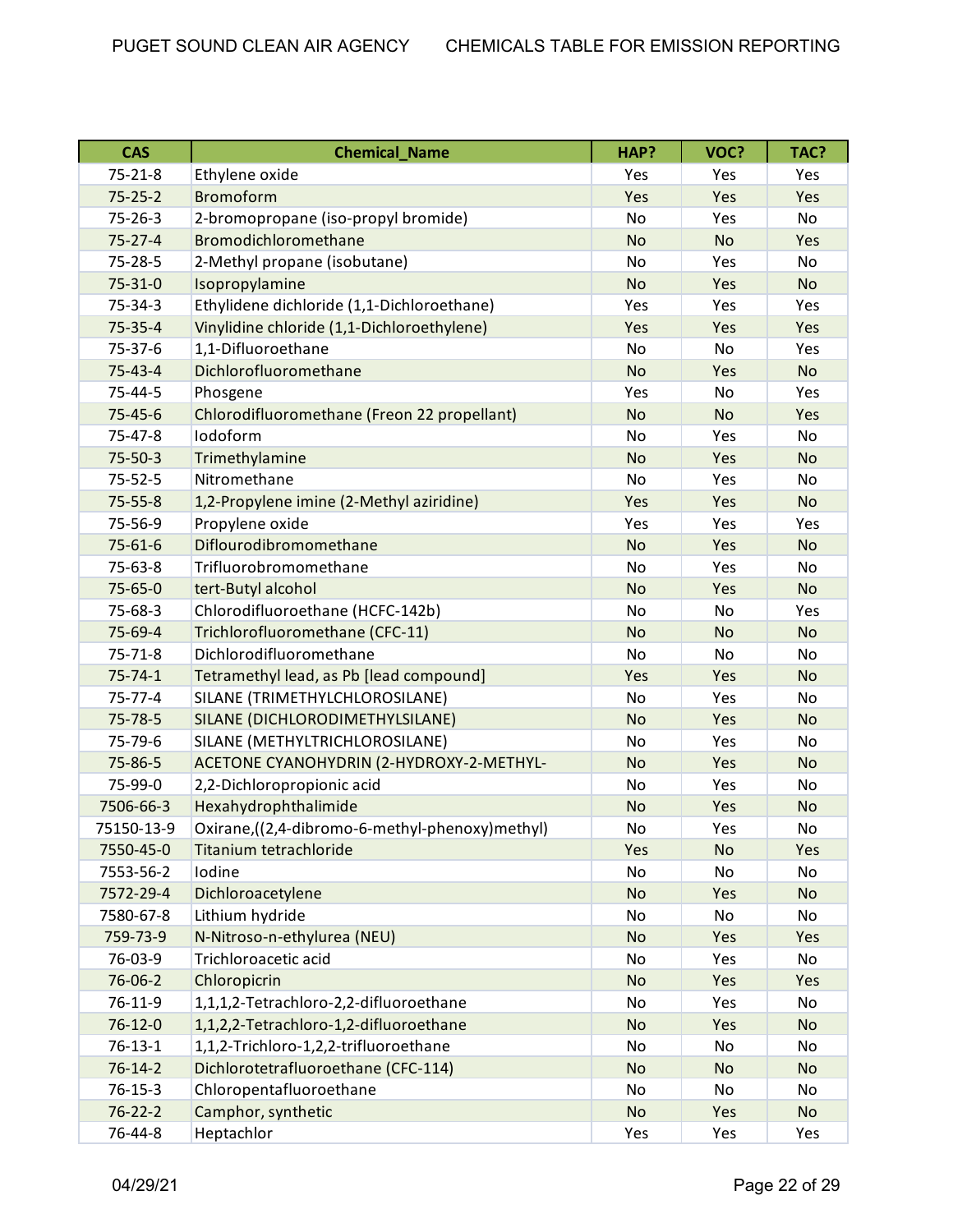| <b>CAS</b>    | <b>Chemical_Name</b>                              | HAP?      | VOC?      | TAC?      |
|---------------|---------------------------------------------------|-----------|-----------|-----------|
| 7616-94-6     | Perchloryl fluoride                               | <b>No</b> | Yes       | <b>No</b> |
| 76180-96-6    | 2-Amino-3-methylimidazo-[4,5-f]quinoline          | No        | <b>No</b> | Yes       |
| 763-69-9      | 3-Ethyl ethoxypropionate                          | <b>No</b> | Yes       | <b>No</b> |
| 7631-86-9     | Silica (crystalline, Respirable)                  | No        | No        | Yes       |
| 7631-90-5     | Sodium bisulfite                                  | <b>No</b> | <b>No</b> | <b>No</b> |
| 7637-07-2     | Trifluoroborane                                   | No        | No        | No        |
| 764-41-0      | 1,4-Dichloro-2-butene                             | <b>No</b> | Yes       | <b>No</b> |
| 7646-85-7     | Zinc chloride fumes                               | <b>No</b> | No        | No        |
| 7647-01-0     | Hydrochloric acid (Hydrogen chloride)             | Yes       | <b>No</b> | Yes       |
| 765-34-4      | Glyciadaldehyde                                   | <b>No</b> | Yes       | <b>No</b> |
| 7664-38-2     | Phosphoric acid                                   | <b>No</b> | <b>No</b> | Yes       |
| 7664-39-3     | Hydrogen fluoride (Hydrofluoric acid)             | Yes       | No        | Yes       |
| 7664-41-7     | Ammonia (NH3)                                     | <b>No</b> | <b>No</b> | Yes       |
| 7664-93-9     | Sulfuric acid                                     | <b>No</b> | No        | Yes       |
| 7665-72-7     | Butyl glycidyl ether mod. epoxy resin             | <b>No</b> | Yes       | <b>No</b> |
| 768-52-5      | N-Isopropylaniline                                | <b>No</b> | Yes       | No        |
| 7681-57-4     | Sodium metabisulfite                              | <b>No</b> | <b>No</b> | <b>No</b> |
| 7697-37-2     | Nitric acid                                       | No        | No        | Yes       |
| $77 - 47 - 4$ | Hexachlorocyclopentadiene                         | Yes       | Yes       | Yes       |
| $77 - 58 - 7$ | Dibutyltin dilurate                               | No        | Yes       | No        |
| $77 - 73 - 6$ | Dicyclopentadiene                                 | <b>No</b> | Yes       | <b>No</b> |
| $77 - 78 - 1$ | Dimethyl sulfate                                  | Yes       | Yes       | No.       |
| 77-99-6       | Ethyl-2-(Hydroxymethyl)-1, 3-Propanediol          | <b>No</b> | Yes       | <b>No</b> |
| 7704-34-9     | Sulfur                                            | No        | No        | No        |
| 7718-54-9     | Nickel chloride                                   | Yes       | <b>No</b> | Yes       |
| 7719-09-7     | Thionyl chloride                                  | No        | Yes       | No        |
| 7719-12-2     | Phosphorus trichloride                            | <b>No</b> | <b>No</b> | <b>No</b> |
| 7722-84-1     | Hydrogen peroxide                                 | <b>No</b> | No        | No        |
| 7722-88-5     | Tetrasodium pyrophosphate                         | <b>No</b> | <b>No</b> | <b>No</b> |
| 7723-14-0     | Phosphorus                                        | Yes       | No        | Yes       |
| 7726-95-6     | <b>Bromine</b>                                    | <b>No</b> | <b>No</b> | No        |
| 7738-94-5     | Chromic(VI) Acid                                  | No        | No        | Yes       |
| 7757-82-6     | Sodium Sulfate                                    | <b>No</b> | <b>No</b> | Yes       |
| 7757-83-7     | Sodium Sulfite                                    | No        | No        | No        |
| 7758-01-2     | <b>Potassium Bromate</b>                          | <b>No</b> | <b>No</b> | Yes       |
| 7758-29-4     | Sodium Phosphate, Tribasic (H5010P3,5NA)          | No        | No        | No        |
| 7758-97-6     | Lead chromate, as Cr [lead and chromium compound] | Yes       | <b>No</b> | Yes       |
| 7772-99-8     | <b>Stannous Chloride</b>                          | No        | No        | No        |
| 7773-06-0     | Ammonium sulfamate                                | <b>No</b> | No        | No        |
| 7775-11-3     | Sodium Chromate                                   | No        | No        | No        |
| 7775-19-1     | Sodium Metaborate Octahydrate                     | <b>No</b> | <b>No</b> | <b>No</b> |
| 7782-41-4     | Fluorine                                          | No        | No        | Yes       |
| 7782-42-5     | Graphite powder                                   | <b>No</b> | <b>No</b> | <b>No</b> |
| 7782-49-2     | Selenium and compounds                            | Yes       | No        | No        |
| 7782-50-5     | Chlorine                                          | Yes       | No        | Yes       |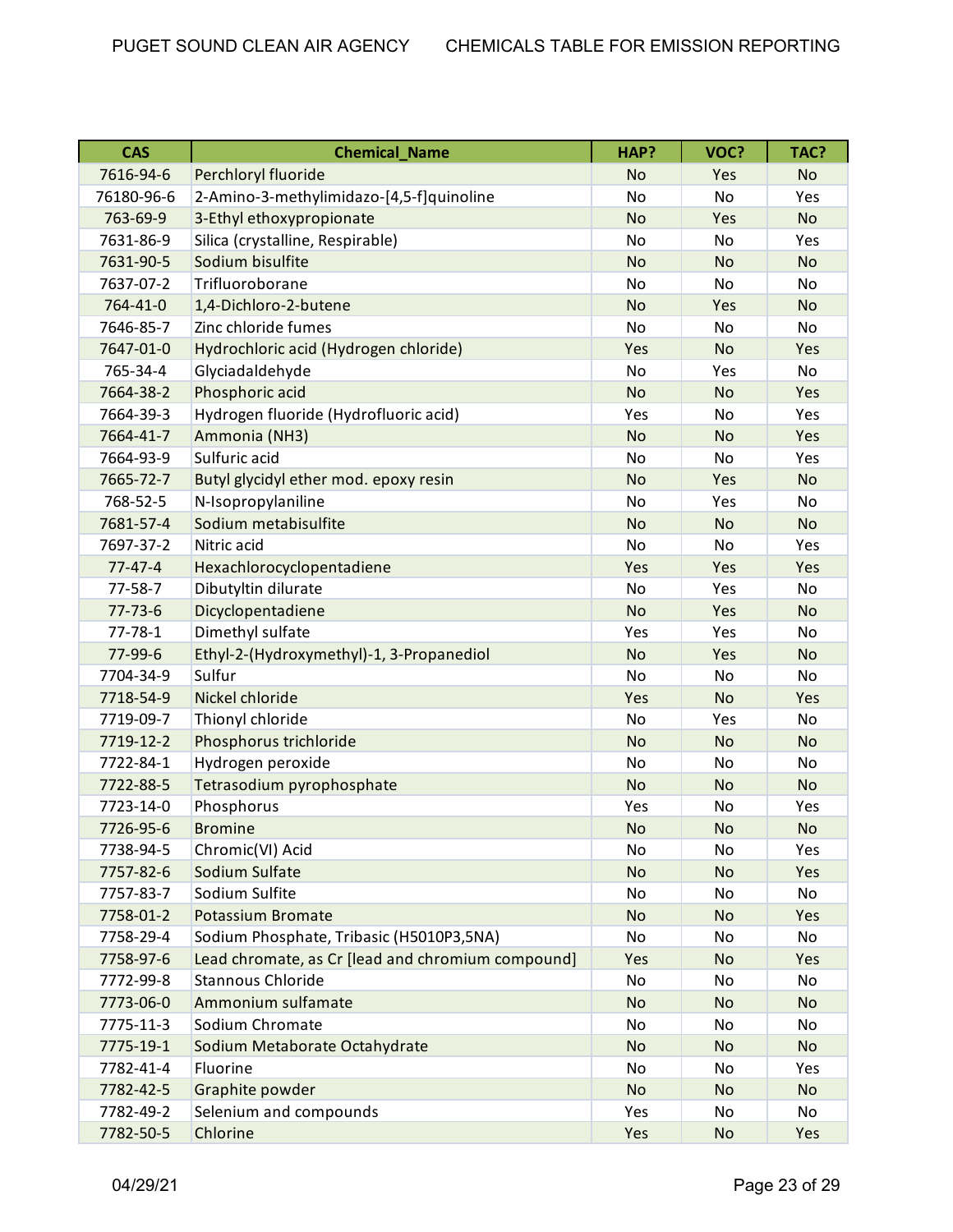| <b>CAS</b>    | <b>Chemical Name</b>                             | HAP?      | VOC?      | TAC?      |
|---------------|--------------------------------------------------|-----------|-----------|-----------|
| 7782-65-2     | Germanium tetrahydride                           | No        | No        | No        |
| 7783-06-4     | Hydrogen sulfide                                 | <b>No</b> | <b>No</b> | Yes       |
| 7783-07-5     | Hydrogen selenide, as Se                         | <b>No</b> | <b>No</b> | Yes       |
| 7783-18-8     | Ammonium thiosulfate                             | <b>No</b> | <b>No</b> | <b>No</b> |
| 7783-20-2     | Ammonium sulfate                                 | <b>No</b> | No        | No        |
| 7783-41-7     | Oxygen difluoride                                | <b>No</b> | Yes       | <b>No</b> |
| 7783-54-2     | Nitrogen trifluoride                             | No        | No        | No        |
| 7783-60-0     | Sulfur tetrafluoride                             | <b>No</b> | <b>No</b> | <b>No</b> |
| 7783-70-2     | <b>ANTIMONY PENTAFLUORIDE</b>                    | <b>No</b> | <b>No</b> | <b>No</b> |
| 7783-79-1     | Selenium hexafluoride, as Se [selenium compound] | Yes       | No        | <b>No</b> |
| 7783-80-4     | Tellurium hexafluoride, as Te                    | No        | No        | No        |
| 7784-34-1     | <b>ARSENOUS TRICHLORIDE</b>                      | <b>No</b> | <b>No</b> | <b>No</b> |
| 7784-42-1     | Arsine                                           | Yes       | No        | Yes       |
| 7786-34-7     | Mevinphos                                        | <b>No</b> | Yes       | <b>No</b> |
| 7786-81-4     | Nickel sulfate                                   | Yes       | <b>No</b> | Yes       |
| 7789-06-2     | <b>Strontium Chromate</b>                        | Yes       | <b>No</b> | <b>No</b> |
| 7789-12-0     | Sodium Dichromate Dihydrate                      | No        | No        | No        |
| 7789-30-2     | Bromine pentafluoride                            | <b>No</b> | <b>No</b> | <b>No</b> |
| 7790-91-2     | Chlorine trifluoride                             | No        | No        | No        |
| 78-00-2       | Tetraethyl lead, as Pb [lead compound]           | Yes       | Yes       | <b>No</b> |
| 78-10-4       | Ethyl silicate                                   | <b>No</b> | Yes       | <b>No</b> |
| 78-30-8       | Triorthocresyl phosphate                         | <b>No</b> | Yes       | <b>No</b> |
| 78-34-2       | Dioxathion                                       | <b>No</b> | Yes       | No        |
| 78-42-2       | Ethyl-1-hexanol phosphate, 2-                    | <b>No</b> | Yes       | <b>No</b> |
| 78-59-1       | Isophorone                                       | Yes       | Yes       | Yes       |
| 78-82-0       | ISOBUTYRONITRILE (2-METHYL-PROPANENITRILE)       | <b>No</b> | Yes       | <b>No</b> |
| 78-83-1       | Isobutyl alcohol                                 | <b>No</b> | Yes       | No        |
| 78-87-5       | Propylene dichloride (1,2-Dichloropropane)       | Yes       | Yes       | Yes       |
| 78-88-6       | 2,3-Dichloropropene                              | No        | Yes       | Yes       |
| 78-92-2       | sec-Butyl alcohol                                | <b>No</b> | Yes       | <b>No</b> |
| 78-93-3       | 2-Butanone (MEK; Methyl ethyl ketone)            | No        | Yes       | Yes       |
| 78-97-7       | LACTONITRILE (2-HYDROXY-PROPANENITRILE,          | <b>No</b> | Yes       | <b>No</b> |
| 7803-51-2     | Phosphine                                        | Yes       | Yes       | Yes       |
| 7803-52-3     | <b>Stibine</b>                                   | <b>No</b> | Yes       | <b>No</b> |
| 7803-62-5     | Silicon tetrahydride (Silane)                    | No        | No        | No        |
| 7803-63-6     | Ammonium bisulfate                               | <b>No</b> | <b>No</b> | Yes       |
| 79-00-5       | 1,1,2,-Trichloroethane                           | Yes       | Yes       | Yes       |
| 79-01-6       | Trichloroethylene                                | Yes       | Yes       | Yes       |
| 79-04-9       | Chloroacetyl chloride                            | No        | Yes       | No        |
| 79-06-1       | Acrylamide                                       | Yes       | Yes       | Yes       |
| 79-09-4       | Proprionic acid                                  | No        | Yes       | No        |
| 79-10-7       | Acrylic acid                                     | Yes       | Yes       | Yes       |
| $79 - 11 - 8$ | Chloroacetic acid                                | Yes       | Yes       | No        |
| $79 - 14 - 1$ | Glycolic acid                                    | <b>No</b> | Yes       | No        |
| 79-20-9       | Methyl acetate                                   | No        | No        | No        |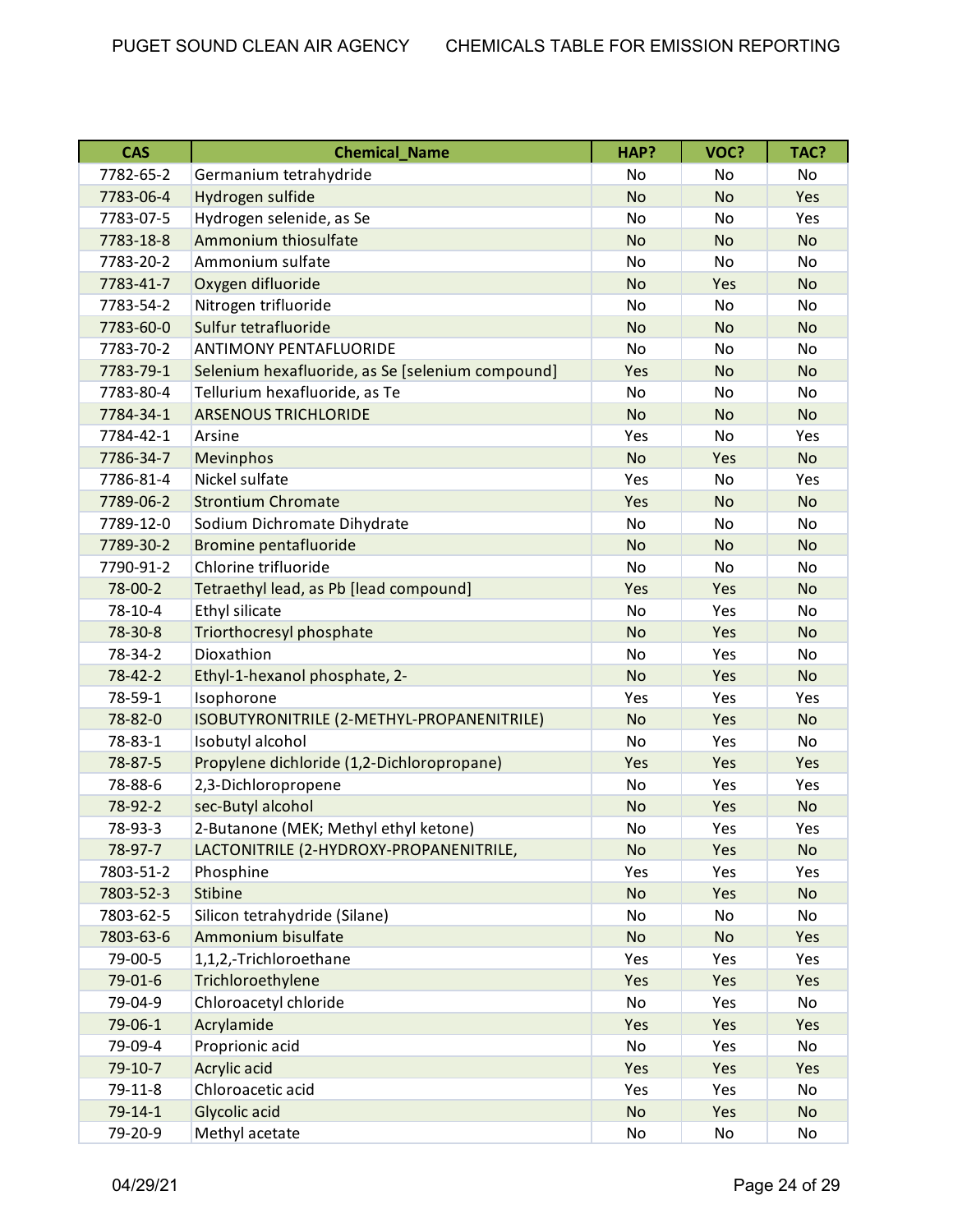| <b>CAS</b>    | <b>Chemical Name</b>                     | HAP?      | VOC?      | TAC?      |
|---------------|------------------------------------------|-----------|-----------|-----------|
| 79-21-0       | PEROXYACETIC ACID (ETHANEPEROXOIC ACID)  | <b>No</b> | Yes       | <b>No</b> |
| 79-22-1       | METHYL CHLOROCARBOMATE (METHYL ESTER     | No        | Yes       | No        |
| $79 - 24 - 3$ | Nitroethane                              | <b>No</b> | Yes       | <b>No</b> |
| 79-27-6       | Acetylene tetrabromide                   | No        | Yes       | No        |
| 79-34-5       | 1,1,2,2-Tetrachloroethane                | Yes       | Yes       | Yes       |
| 79-41-4       | Methacrylic acid                         | <b>No</b> | Yes       | No        |
| 79-44-7       | Dimethyl carbamoyl chloride              | Yes       | Yes       | Yes       |
| 79-46-9       | 2-Nitropropane                           | Yes       | Yes       | Yes       |
| 79-94-7       | Tetrabromobisphenol A                    | <b>No</b> | Yes       | <b>No</b> |
| 794-93-4      | Panfuran S (dihydroxymethyl-furatrizine) | No        | Yes       | <b>No</b> |
| 80-05-7       | 4,4'-Isopropylidendiphenol               | <b>No</b> | Yes       | <b>No</b> |
| 80-15-9       | Cumene hydroperoxide                     | <b>No</b> | Yes       | No        |
| $80 - 51 - 3$ | Benzene sulfonyl hydrazide, p,p-oxybis   | <b>No</b> | Yes       | <b>No</b> |
| 80-62-6       | Methyl methacrylate                      | Yes       | Yes       | Yes       |
| 8001-35-2     | Toxaphene (Chlorinated camphene)         | Yes       | Yes       | Yes       |
| 8001-58-9     | Creosote                                 | <b>No</b> | Yes       | No        |
| 8001-79-4     | Castor oil                               | <b>No</b> | Yes       | <b>No</b> |
| 8002-05-9     | Petroleum distillate (hydrocarbon oil)   | <b>No</b> | Yes       | No        |
| 8002-26-4     | <b>Tall-Oil Rosin</b>                    | <b>No</b> | <b>No</b> | <b>No</b> |
| 8002-74-2     | Parafin wax fumes                        | No        | Yes       | No        |
| 8003-34-7     | Pyrethrum                                | <b>No</b> | Yes       | <b>No</b> |
| 8004-87-3     | Methyl violet 2B                         | <b>No</b> | Yes       | No        |
| 8005-02-5     | Solvent black                            | <b>No</b> | Yes       | <b>No</b> |
| 8006-61-9     | Gasoline                                 | No        | Yes       | No        |
| 8006-64-2     | Turpentine                               | <b>No</b> | Yes       | <b>No</b> |
| 8007-45-2     | <b>Coke Oven Emissions</b>               | No        | No        | Yes       |
| 8008-20-6     | Kerosene                                 | <b>No</b> | Yes       | <b>No</b> |
| 8009-03-8     | Petrolatum                               | No        | Yes       | No        |
| 8012-95-1     | Paraffin oil (Oil mist, mineral)         | <b>No</b> | Yes       | <b>No</b> |
| 8013-07-8     | Epoxy soy oil                            | No        | Yes       | No        |
| 8014-95-7     | Oleum                                    | <b>No</b> | No        | Yes       |
| 8016-28-2     | Lard oil                                 | No        | Yes       | No        |
| 8020-83-5     | Refined mineral oils                     | <b>No</b> | Yes       | <b>No</b> |
| 8022-00-2     | Methyl demeton                           | No        | Yes       | No        |
| 8030-30-6     | Naphtha (Rubber solvents)                | <b>No</b> | Yes       | <b>No</b> |
| 80317-78-3    | <b>Blend stock</b>                       | No        | Yes       | No        |
| 8032-32-4     | VM & P Naphtha                           | <b>No</b> | Yes       | <b>No</b> |
| 8042-47-5     | White Mineral Oil                        | No        | Yes       | No        |
| 8050-09-7     | Rosin                                    | <b>No</b> | Yes       | <b>No</b> |
| 8052-10-6     | <b>Tall-Oil Rosin</b>                    | No        | Yes       | No        |
| 8052-41-3     | Stoddard solvent                         | <b>No</b> | Yes       | <b>No</b> |
| 8052-42-4     | Asphalt (petroleum) fumes                | No        | Yes       | No        |
| 8065-48-3     | Demeton                                  | <b>No</b> | Yes       | <b>No</b> |
| $81 - 81 - 2$ | Warfarin                                 | No        | Yes       | No        |
| 811-97-2      | 1,1,1,2-Tetrafluoroethane                | <b>No</b> | No        | Yes       |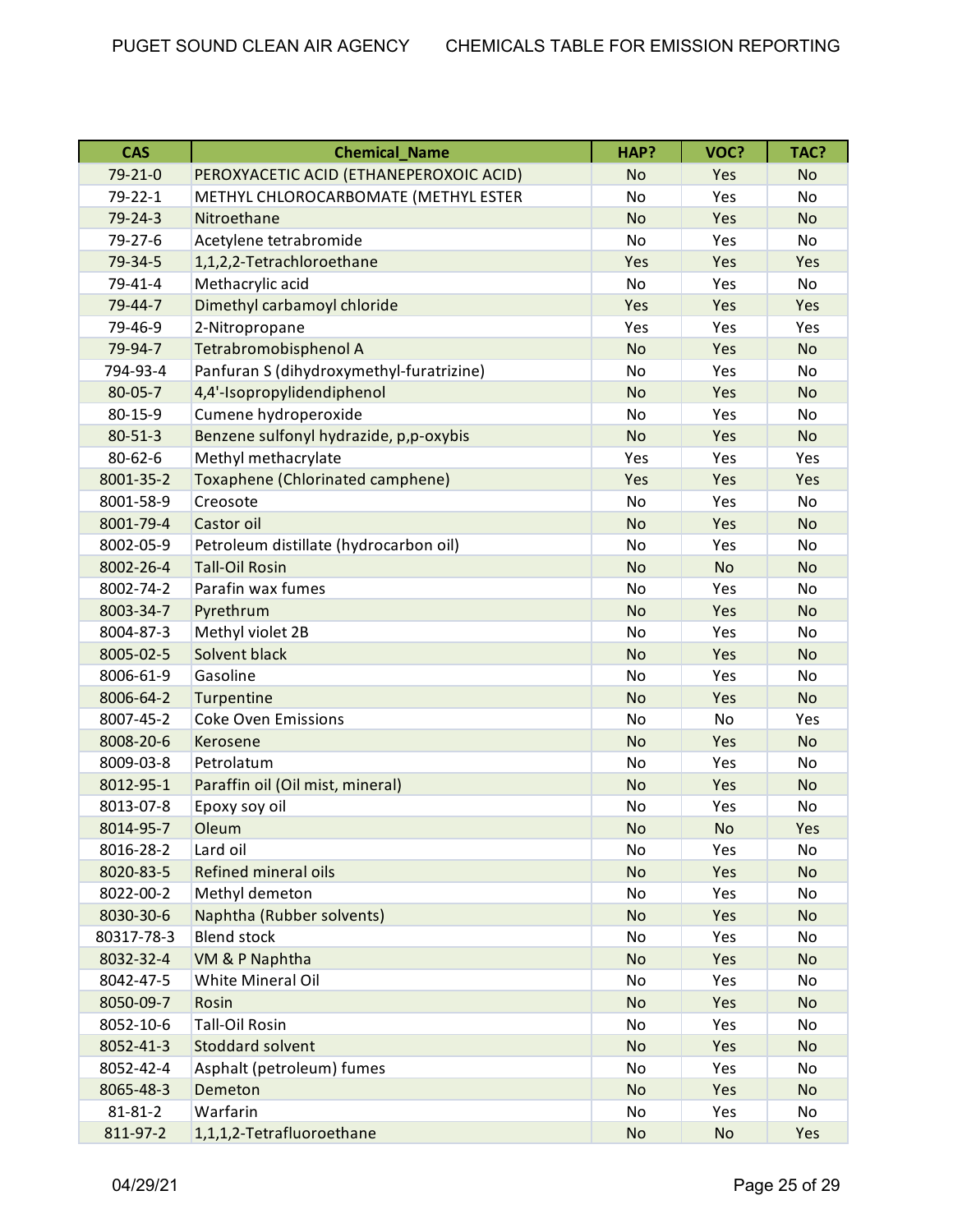| <b>CAS</b>    | <b>Chemical Name</b>                                | HAP?      | VOC?      | TAC?      |
|---------------|-----------------------------------------------------|-----------|-----------|-----------|
| 81101         | Iron salts, soluble as Fe                           | No        | No        | <b>No</b> |
| 81106         | Cotton dust, raw                                    | <b>No</b> | <b>No</b> | <b>No</b> |
| 81107         | Soots, tars, and mineral oils                       | No        | Yes       | No        |
| 81108         | <b>Welding fumes</b>                                | <b>No</b> | <b>No</b> | <b>No</b> |
| 81111         | Fibrous glass dust                                  | No        | No        | No        |
| 81113         | Primary aluminum smelter uncontrolled roof vent PAH | <b>No</b> | <b>No</b> | <b>No</b> |
| 814-68-6      | ACRYLIC ACID CHLORIDE (2-PROPENOYL CHLORIDE)        | No        | Yes       | <b>No</b> |
| 818-08-6      | Dibutyltin oxide                                    | <b>No</b> | Yes       | <b>No</b> |
| 82-28-0       | 1-Amino-2-methylanthraquinone                       | No        | No        | Yes       |
| 82-68-8       | Pentachloronitrobenzene (quintobenzene)             | Yes       | Yes       | <b>No</b> |
| 822-06-0      | Hexamethylene diisocyanate                          | Yes       | Yes       | Yes       |
| $83 - 26 - 1$ | Pindone                                             | <b>No</b> | Yes       | <b>No</b> |
| 83-79-4       | Rotenone                                            | No        | Yes       | No        |
| 838-88-0      | 4,4'-Methylenebis(2-Methylaniline)                  | <b>No</b> | Yes       | Yes       |
| 84-66-2       | Diethyl phthalate                                   | No        | Yes       | No        |
| $84 - 74 - 2$ | Dibutyl phthalate                                   | Yes       | Yes       | <b>No</b> |
| 85-00-7       | Diquat                                              | No        | Yes       | No        |
| $85 - 42 - 7$ | Hexahydrophthalic Anhydride                         | <b>No</b> | Yes       | <b>No</b> |
| 85-44-9       | Phthalic anhydride                                  | Yes       | Yes       | Yes       |
| 85-68-7       | <b>Butyl Benzyl Phthalate</b>                       | <b>No</b> | Yes       | <b>No</b> |
| 85535-84-8    | Short-chain (C10-13) chlorinated paraffins          | No        | No        | Yes       |
| 85959-88-2    | Polyester resin(2)                                  | <b>No</b> | Yes       | <b>No</b> |
| 86-30-6       | N-Nitrosodiphenylamine                              | No        | Yes       | Yes       |
| 86-50-0       | Azinphos-methyl                                     | Yes       | Yes       | Yes       |
| 86-88-4       | ANTU                                                | <b>No</b> | Yes       | No        |
| 87-29-6       | Cinnamyl Anthranilate                               | <b>No</b> | <b>No</b> | Yes       |
| 87-68-3       | Hexachlorobutadiene                                 | Yes       | Yes       | Yes       |
| 87-86-5       | Pentachlorophenol                                   | Yes       | Yes       | Yes       |
| 870-72-4      | Sodium Formaldehyde Bisulfite                       | No        | Yes       | No        |
| 872-50-4      | Amide, Cyclic                                       | <b>No</b> | Yes       | <b>No</b> |
| 88-06-2       | 2,4,6-Trichlorophenol                               | Yes       | Yes       | Yes       |
| 88-72-2       | Nitrotoluene                                        | No        | Yes       | <b>No</b> |
| 88-89-1       | Picric acid                                         | No        | Yes       | No        |
| 88917-22-0    | Propylene glycol methyl ether acetate               | <b>No</b> | Yes       | <b>No</b> |
| 89-72-5       | o-sec-Butylphenol                                   | No        | Yes       | No        |
| 89415-87-2    | Ethyl-5-methylhydantoin, 1, 2-DI-CI-4               | <b>No</b> | Yes       | <b>No</b> |
| $90 - 04 - 0$ | o-Anisidine                                         | Yes       | Yes       | Yes       |
| $90 - 72 - 2$ | Tri (Dimethylaminomethyl) Phenol                    | <b>No</b> | Yes       | <b>No</b> |
| 90-94-8       | Michler's ketone                                    | No        | No        | Yes       |
| 9002-84-0     | Polytetrafluoroethylene                             | <b>No</b> | Yes       | <b>No</b> |
| 9002-88-4     | Ethene, homopolymer                                 | No        | Yes       | No        |
| 9002-93-1     | Octylphenoxypolyethanolnonionics urfact             | <b>No</b> | Yes       | <b>No</b> |
| 9003-07-0     | Polypropylene                                       | No        | Yes       | No        |
| 9003-17-2     | <b>Butadiene Polymer</b>                            | <b>No</b> | Yes       | <b>No</b> |
| 9003-18-3     | Acrylonitrile/Butadiene copolymer                   | No        | Yes       | No        |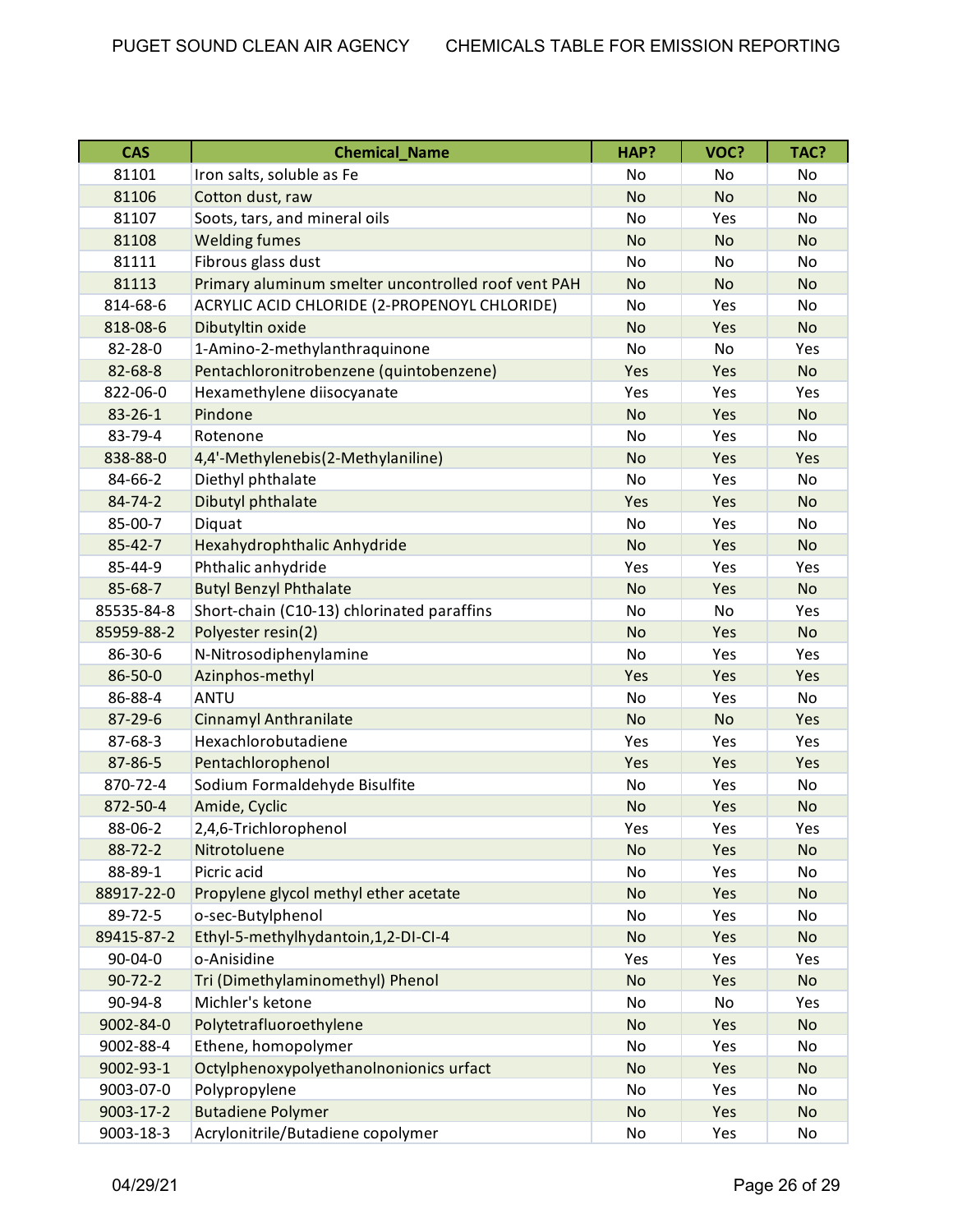| <b>CAS</b>    | <b>Chemical Name</b>                                   | HAP?      | VOC?      | TAC?      |
|---------------|--------------------------------------------------------|-----------|-----------|-----------|
| 9003-22-9     | Vinyl chloride/acetate polymer                         | <b>No</b> | Yes       | <b>No</b> |
| 9003-35-4     | Phenol-formaldehyde resin                              | No        | Yes       | No        |
| 9003-53-6     | Styrene polymer                                        | <b>No</b> | Yes       | <b>No</b> |
| 9003-55-8     | Poly (butadiene-styrene)                               | <b>No</b> | Yes       | No        |
| 9004-35-7     | Acetate                                                | <b>No</b> | Yes       | <b>No</b> |
| 9004-36-8     | Cellulose acetate butyrate                             | No        | Yes       | No        |
| 9004-57-3     | <b>Ethyl cellulose</b>                                 | <b>No</b> | Yes       | <b>No</b> |
| 9004-70-0     | Wet Nitrocellolose                                     | No        | Yes       | No        |
| 9010-69-9     | <b>Zinc Resinate</b>                                   | <b>No</b> | Yes       | <b>No</b> |
| 9010-88-2     | Polymethylmethacrylate monopolymer                     | No        | Yes       | No        |
| 9010-98-4     | Polychloroprene                                        | <b>No</b> | Yes       | <b>No</b> |
| 9016-45-9     | Nonylphenoxy-poly(Ethyleneoxy) Ethanol                 | No        | Yes       | No        |
| 9016-87-9     | Polymeric MD1 type                                     | <b>No</b> | Yes       | <b>No</b> |
| 9036-19-5     | Octylphenoxy Polyethoxyethanol                         | <b>No</b> | Yes       | No.       |
| 9039-25-2     | Phenol/formaldehyde resin                              | <b>No</b> | Yes       | <b>No</b> |
| 9069-50-5     | Poly(oxy-1,4-butanediyl)-alpha-hydroxy-om egs-hydro    | No        | Yes       | No        |
| 91-08-7       | TOLUENE-2,6-DIISOCYANATE (1,3-DIISOCYNATO-2-           | <b>No</b> | Yes       | Yes       |
| $91 - 20 - 3$ | Naphthalene                                            | Yes       | Yes       | Yes       |
| $91 - 22 - 5$ | Quinoline                                              | Yes       | Yes       | <b>No</b> |
| 91-59-8       | 2-Naphthylamine                                        | <b>No</b> | No        | Yes       |
| 91-94-1       | 3,3-Dichlorobenzidine                                  | Yes       | Yes       | Yes       |
| 919-30-2      | Amino propyl triethoxysilane                           | No        | Yes       | No        |
| $92 - 52 - 4$ | Biphenyl                                               | Yes       | Yes       | <b>No</b> |
| $92 - 67 - 1$ | 4-Aminobiphenyl                                        | Yes       | Yes       | Yes       |
| $92 - 84 - 2$ | Phenothiazine                                          | <b>No</b> | Yes       | <b>No</b> |
| $92 - 87 - 5$ | Benzidine and compounds                                | Yes       | Yes       | Yes       |
| 92-93-3       | 4-Nitrobiphenyl                                        | Yes       | Yes       | <b>No</b> |
| 924-16-3      | N-Nitrosodi-n-butylamine                               | No        | Yes       | Yes       |
| 93-76-5       | $2,4,5-T$                                              | <b>No</b> | Yes       | <b>No</b> |
| 930-55-2      | N-Nitrosopyrrolidine                                   | No        | Yes       | Yes       |
| 931-36-2      | Ethyl 2-methyl imidazole-4-                            | No        | Yes       | No        |
| 94-36-0       | Benzoyl peroxide                                       | No        | Yes       | No        |
| 94-58-6       | Dihydrosafrole                                         | <b>No</b> | <b>No</b> | Yes       |
| 94-59-7       | Safrole                                                | No        | No        | Yes       |
| 94-75-7       | 2,4-D, salts and esters (2,4 Dichlorophey acetic acid) | Yes       | Yes       | <b>No</b> |
| 94-78-0       | Phenazopyridine                                        | No        | No        | Yes       |
| 944-22-9      | Fonofos                                                | <b>No</b> | Yes       | <b>No</b> |
| 95-06-7       | Sulfallate                                             | No        | No        | Yes       |
| $95 - 13 - 6$ | Indene                                                 | <b>No</b> | Yes       | <b>No</b> |
| 95-47-6       | o-Xylenes                                              | Yes       | Yes       | Yes       |
| 95-48-7       | o-Cresol                                               | Yes       | Yes       | Yes       |
| 95-49-8       | o-Chlorotoluene                                        | No        | Yes       | No        |
| $95 - 50 - 1$ | o-Dichlorobenzene                                      | <b>No</b> | Yes       | <b>No</b> |
| 95-53-4       | o-Toluidine                                            | Yes       | Yes       | Yes       |
| $95 - 63 - 6$ | 1,2,4-Trimethyl benzene                                | <b>No</b> | Yes       | Yes       |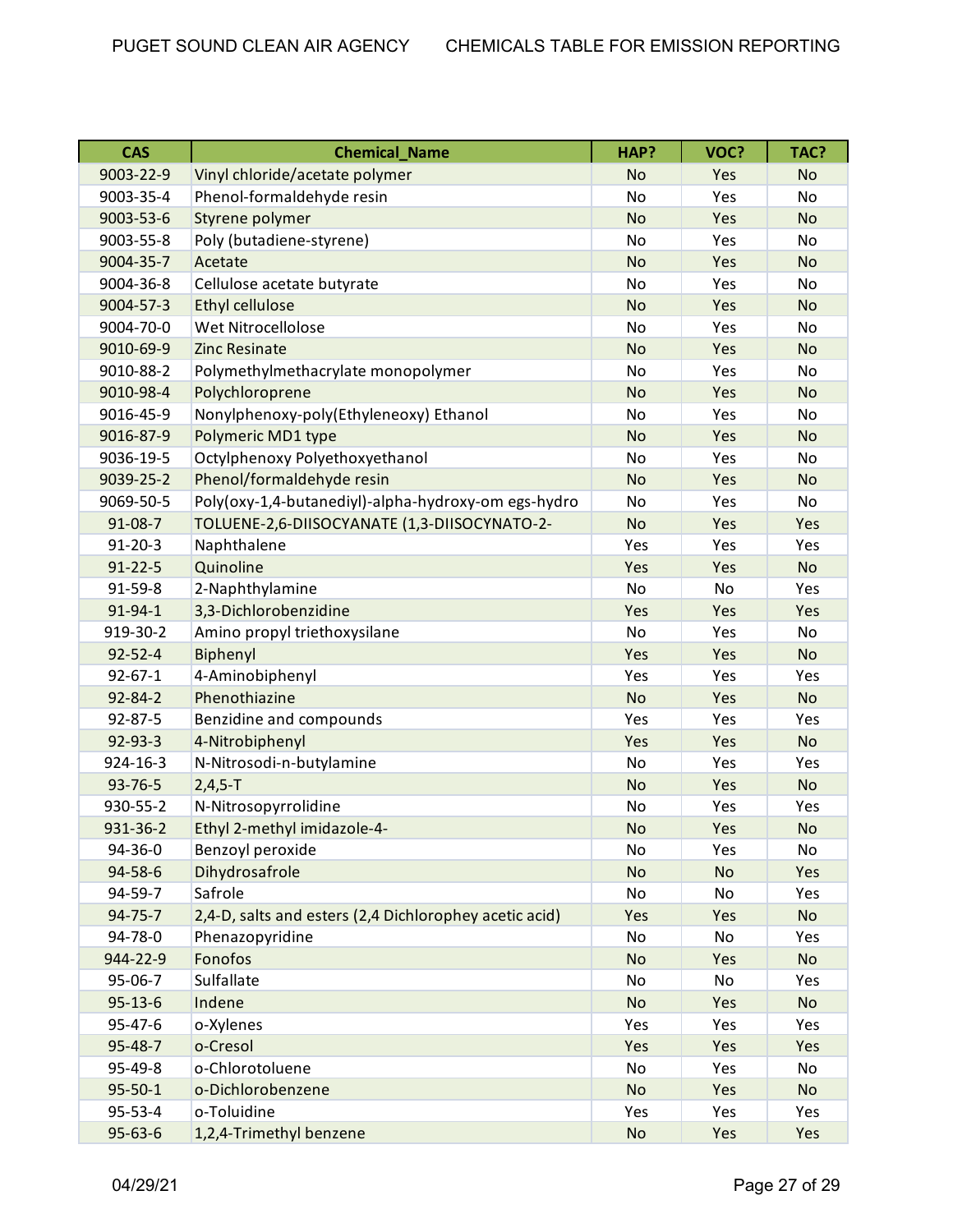| <b>CAS</b>      | <b>Chemical_Name</b>                            | HAP?      | VOC?      | TAC?      |
|-----------------|-------------------------------------------------|-----------|-----------|-----------|
| 95-69-2         | p-Chloro-o-toluidine                            | No        | No        | Yes       |
| 95-80-7         | 2,4-Toluene diamine (2,4-Diamino toluene)       | Yes       | Yes       | Yes       |
| 95-83-0         | 4-Chloro-o-phenylenediamine                     | <b>No</b> | No        | Yes       |
| 95-95-4         | 2,4,5-Trichlorophenol                           | Yes       | Yes       | <b>No</b> |
| 96-09-3         | Styrene oxide                                   | Yes       | Yes       | Yes       |
| $96 - 12 - 8$   | 1,2-Dibromo-3-chloropropane                     | Yes       | Yes       | Yes       |
| 96-18-4         | 1,2,3-Trichloropropane                          | No        | Yes       | Yes       |
| $96 - 22 - 0$   | Diethyl ketone                                  | <b>No</b> | Yes       | <b>No</b> |
| $96 - 33 - 3$   | Methyl acrylate                                 | <b>No</b> | Yes       | No        |
| 96-45-7         | Ethylene thiourea                               | Yes       | Yes       | Yes       |
| 96-48-0         | Gamma-Butyrolactone                             | <b>No</b> | Yes       | No        |
| 96-69-5         | 4,4-Thiobis(6-tert, butyl-m-cresol)             | <b>No</b> | Yes       | <b>No</b> |
| 96591-17-2      | Acrylic polymer                                 | No        | Yes       | No        |
| $97 - 56 - 3$   | o-Aminoazotoluene                               | <b>No</b> | Yes       | Yes       |
| $97 - 77 - 8$   | Disulfiram                                      | No        | Yes       | No        |
| $97 - 85 - 8$   | Isobutyl Isobutyrate                            | <b>No</b> | Yes       | <b>No</b> |
| $98 - 00 - 0$   | Furfuryl alcohol                                | <b>No</b> | Yes       | No        |
| $98 - 01 - 1$   | Furfural                                        | <b>No</b> | Yes       | <b>No</b> |
| 98-07-7         | Benzotrichloride                                | Yes       | Yes       | No        |
| 98-16-8         | BENZENAMINE, 3-(TRIFLUOROMETHYL)-M-             | <b>No</b> | Yes       | <b>No</b> |
| $98 - 51 - 1$   | p-tert-Butyltoluene                             | No        | Yes       | No        |
| 98-55-5         | Terpineol                                       | <b>No</b> | Yes       | <b>No</b> |
| 98-82-8         | Cumene (Isopropylbenzene)                       | Yes       | Yes       | Yes       |
| 98-83-9         | a-Methyl styrene                                | <b>No</b> | Yes       | <b>No</b> |
| 98-86-2         | Acetophenone                                    | Yes       | Yes       | No        |
| 98-87-3         | BENZAL CHLORIDE (BENZENE, DICHLOROMETHYL)       | <b>No</b> | Yes       | <b>No</b> |
| 98-95-3         | Nitrobenzene                                    | Yes       | Yes       | Yes       |
| 99-59-2         | 5-Nitro-o-Anisidine                             | <b>No</b> | <b>No</b> | <b>No</b> |
| 99546-37-9      | Polyester resin                                 | <b>No</b> | Yes       | No        |
| 999-61-1        | 2-Hydroxypropyl acrylate                        | <b>No</b> | Yes       | <b>No</b> |
| 999-97-3        | Hexamethyldisilazane                            | No        | Yes       | No        |
| <b>ASBLIB</b>   | Libby amphibole asbestos and amphiboles, NOS    | Yes       | <b>No</b> | Yes       |
| <b>ASCOMP</b>   | Arsenic & Inorganic Arsenic Compounds           | No        | No        | Yes       |
| <b>BCOMP</b>    | Boron & compounds, NOS                          | <b>No</b> | <b>No</b> | Yes       |
| <b>BECOMP</b>   | Beryllium & Compounds (NOS)                     | No        | No        | Yes       |
| <b>BRBIPH</b>   | <b>Polybrominated Biphenyls</b>                 | <b>No</b> | No        | Yes       |
| CDCOMP          | Cadmium & compounds, NOS                        | Yes       | No        | Yes       |
| <b>CE</b>       | <b>Coke oven Emissions (CE)</b>                 | Yes       | Yes       | <b>No</b> |
| CLD&F           | chlorinated dioxin and furans 2,3,7,8 congeners | No        | No        | No        |
| CO              | <b>Carbon Monoxide</b>                          | <b>No</b> | <b>No</b> | <b>No</b> |
| CR6SOL          | Chromium Hexavalent: Soluble, except Chromic    | No        | No        | Yes       |
| <b>CRIIINOS</b> | Chromium(III), insoluble particulates, NOS      | Yes       | <b>No</b> | Yes       |
| CRIIISOL        | Chromium(III), soluble particulates, NOS        | Yes       | No        | Yes       |
| <b>CRMCFB</b>   | Refractory Ceramic Fibers (fibers/cm3)          | <b>No</b> | <b>No</b> | Yes       |
| <b>CRVICOMP</b> | Chromium(VI) & compounds, NOS                   | Yes       | No        | Yes       |